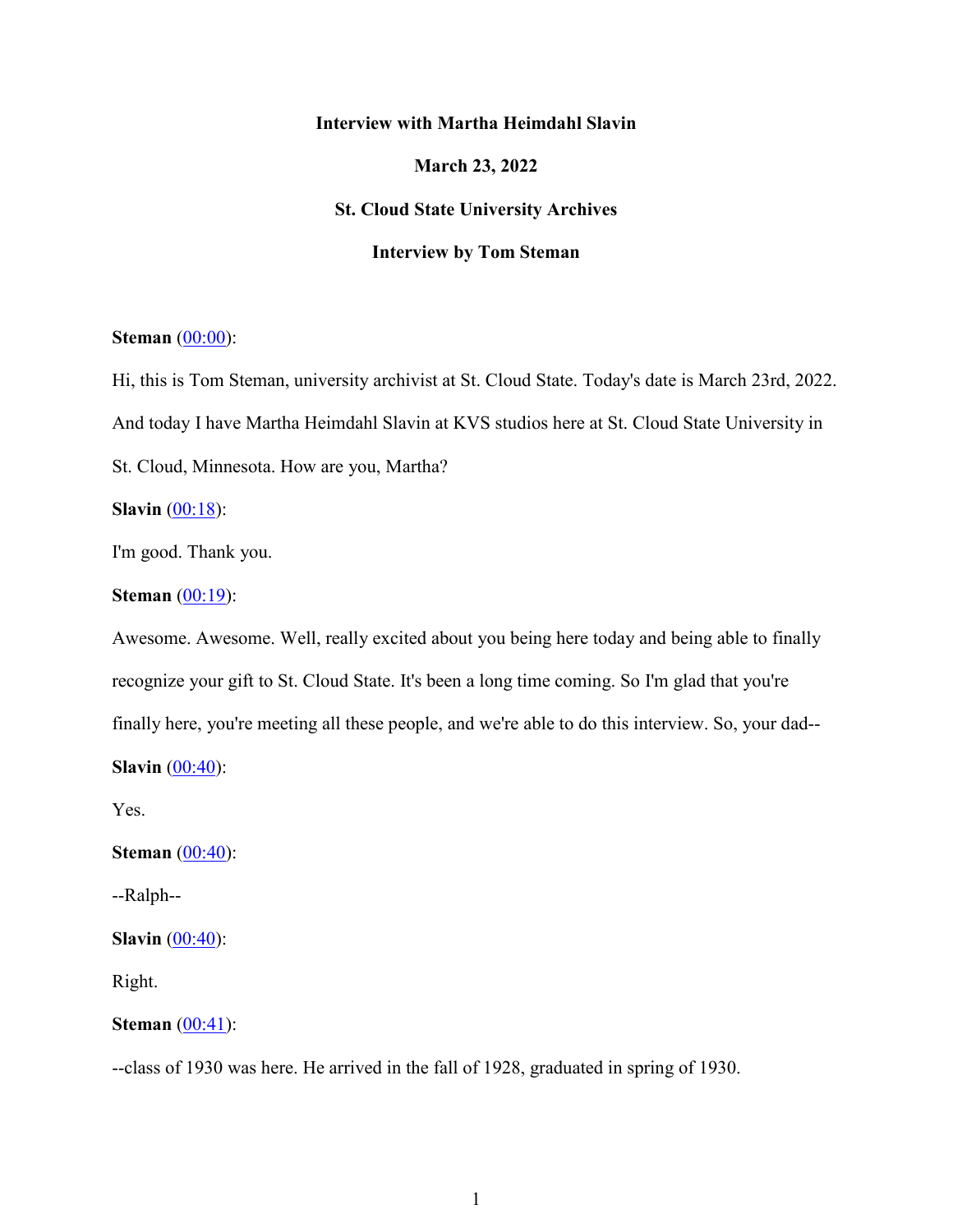#### **Slavin** (00:51):

Right. Mm-hmm (affirmative).

## **Steman** (00:51):

So talk about your family background. Talk about how your mom and dad met, and you have two older sisters.

#### **Slavin**  $(00:54)$ :

Yes.

#### **Steman** (00:54):

So let's talk a little about your family background.

#### **Slavin** (00:55):

Okay. Okay. My dad, of course, grew up in Minnesota. He was invited by the Walt Disney Studio to come out to audition to work there in the late '30s. And he drove out with a couple of buddies, out to California, and went to work for Walt Disney Studio. He became an inbetweener, which is that he would draw the actions between two main actions of a character. And he also taught animation to the students, incoming employees. He met my mom at Walt Disney Studios. She was an inker, which was probably the only job that women could do at Disney Studios at that time. But they met and got married. The main animators went on strike during the period they were working there, and he decided to leave Disney. And they went across the country to Vermont, bought an old farm, and he tried to make a living as a freelance illustrator during World War II. He was too old for military service at that point. That didn't work out so well. And they sold the farm, mainly because there was a family of skunks that was living underneath the house.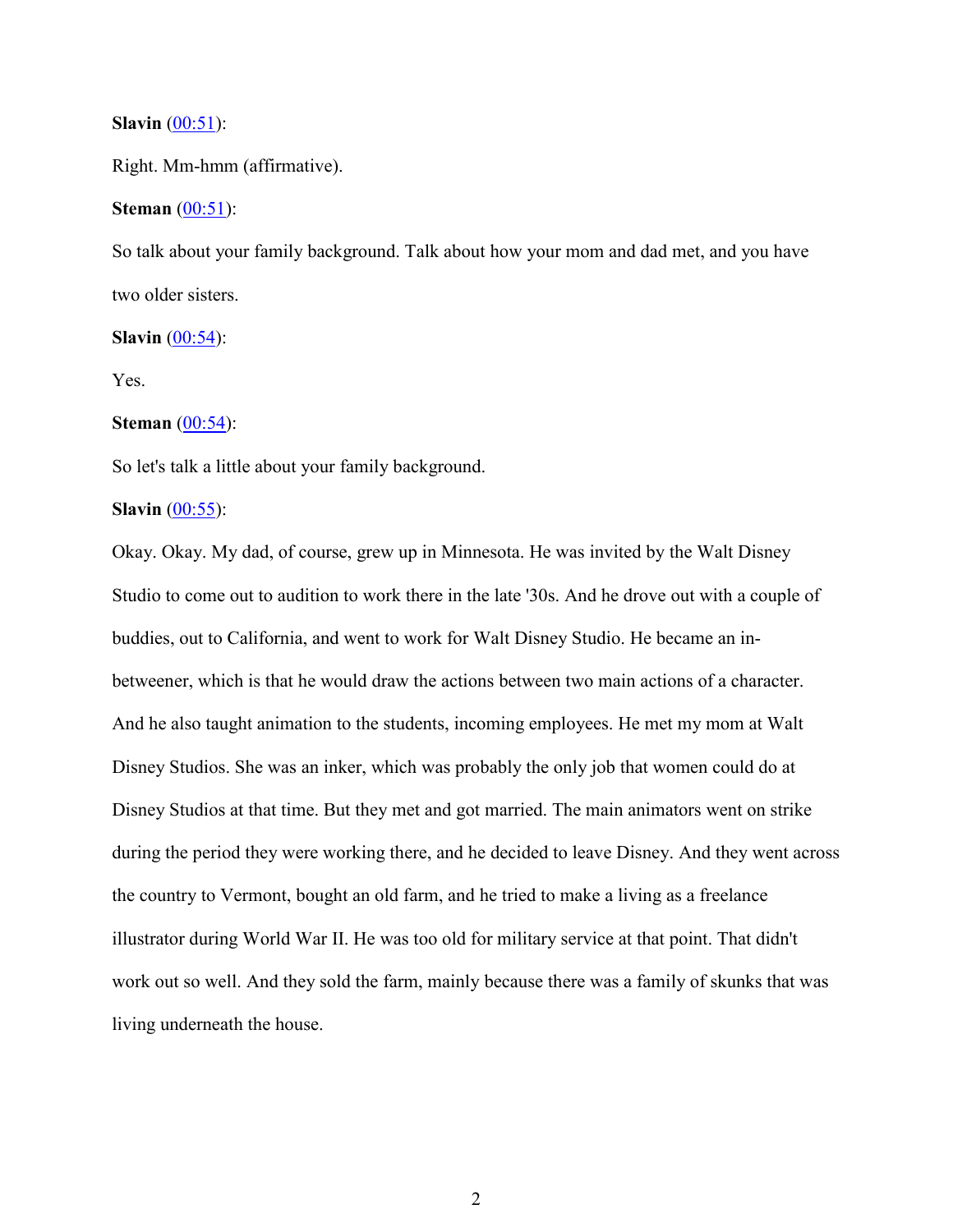## **Steman** (02:32):

That will that'll make anybody move, right?

## **Slavin** (02:33):

Right. Right, exactly. And they moved to New York where my mom had family, and they stayed there for a couple years. He worked for Hardinge Engineering Company as a draftsman illustrator, doing machine kind of drawings. And then they came back out to California after my second sister was born and he worked at Western Publishing Company, which had a contract with Warner Brothers, and he started doing the Bugs Bunny comic strip in 1947, and continued to do that for 30 years. He also did some of the comic book covers, and he did a few, later on, Yogi Bear illustrations for the England Press during his career.

**Steman** (03:30):

Awesome.

**Slavin** (03:30):

Yeah.

**Steman** (03:30):

So, were you born in California then?

**Slavin** (03:33):

Yes.

**Steman** (03:33):

So you have two older sisters?

**Slavin** (03:35):

Yes.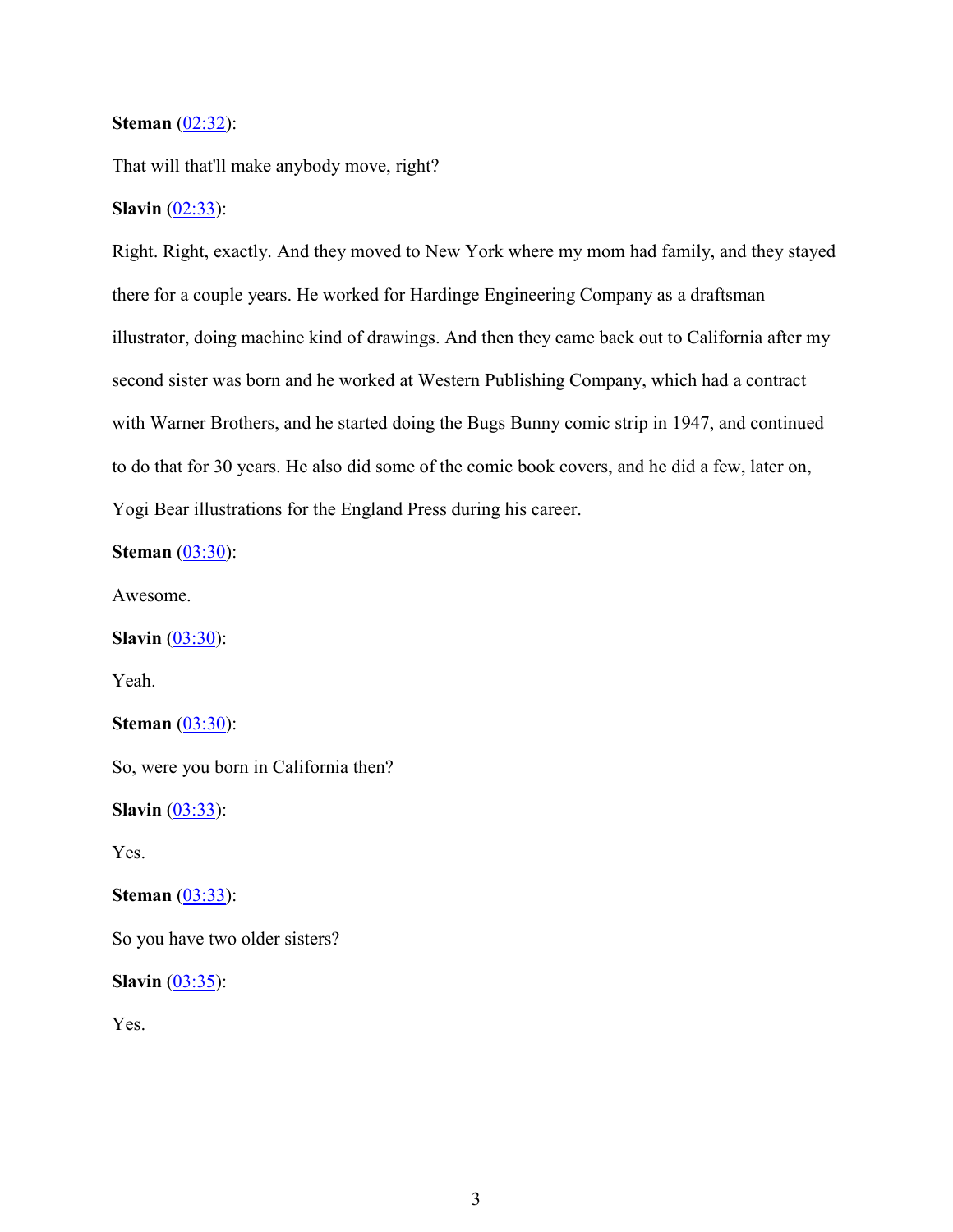### **Steman** (03:36):

And they were born in Vermont. So when--

## **Slavin** (03:39):

Back up a little bit. I'm sorry. I confused you there. My oldest sister is actually my half sister. She's my mom's daughter.

## **Steman** (03:46):

I understand.

**Slavin** (03:48):

And she was about three years old when my parents married. And he adopted her. And so, I mean, she was just like a sister to us. I never thought of her as half sister or any other kind of relationship other than sister. And then my middle sister was born in Vermont. And when they came out here in '45, I was born in '45 in California.

**Steman** (04:13):

In California.

**Slavin**  $(04:13)$ :

Yeah. So we were from all different places. New York, Minnesota, Vermont, and California.

**Steman** (04:21):

I didn't realize that.

**Slavin**  $(04:23)$ :

Yeah.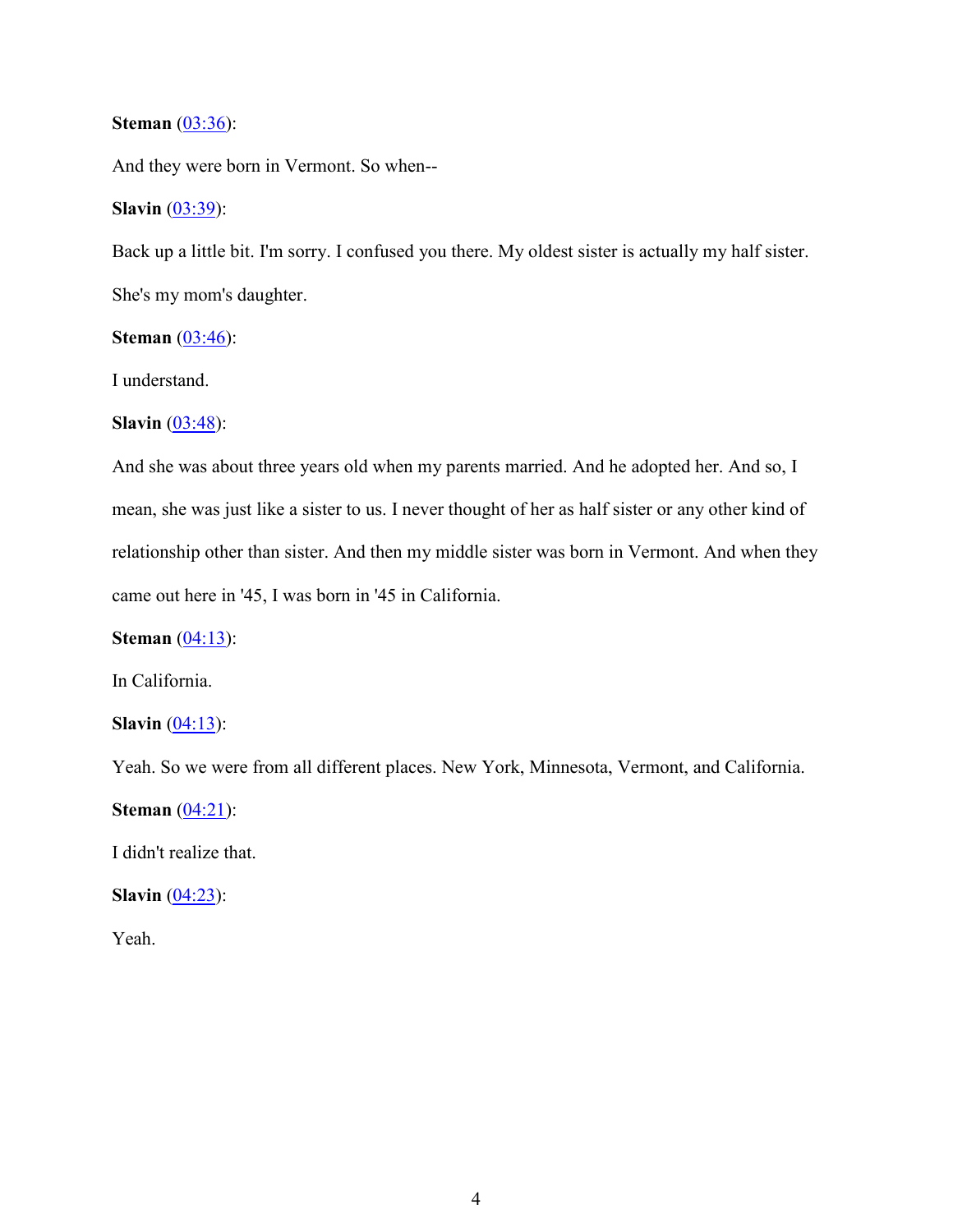### **Steman** (04:23):

So, I always think it's-- Was it a struggle for him? I mean, we might be jumping all over, and that's okay. Was it a struggle for him to move from Vermont? I mean, despite the family of skunks living underneath the house, I mean, I can imagine the draw of southern California.

**Slavin** (04:39):

Yeah. I think so. He always took a lot of photos of his life. And you can see in the photos how interesting California was to him, the places that he would go to take pictures. So I think he always wanted to come back, because basically the entertainment industry is based there, and that he needed to be there in order to really make a good living.

## **Steman** (05:03):

But it's funny that he was-- So he was drawing when he was doing the Bugs Bunny and the other stuff too. What I was reading Western Publishing was in Cleveland, Ohio.

**Slavin** (05:11):

Yeah.

**Steman** (05:12):

But Warner Brothers was in southern California. So I suppose--

**Slavin** (05:16):

Yeah. All over.

## **Steman** (05:16):

--they were all over the place.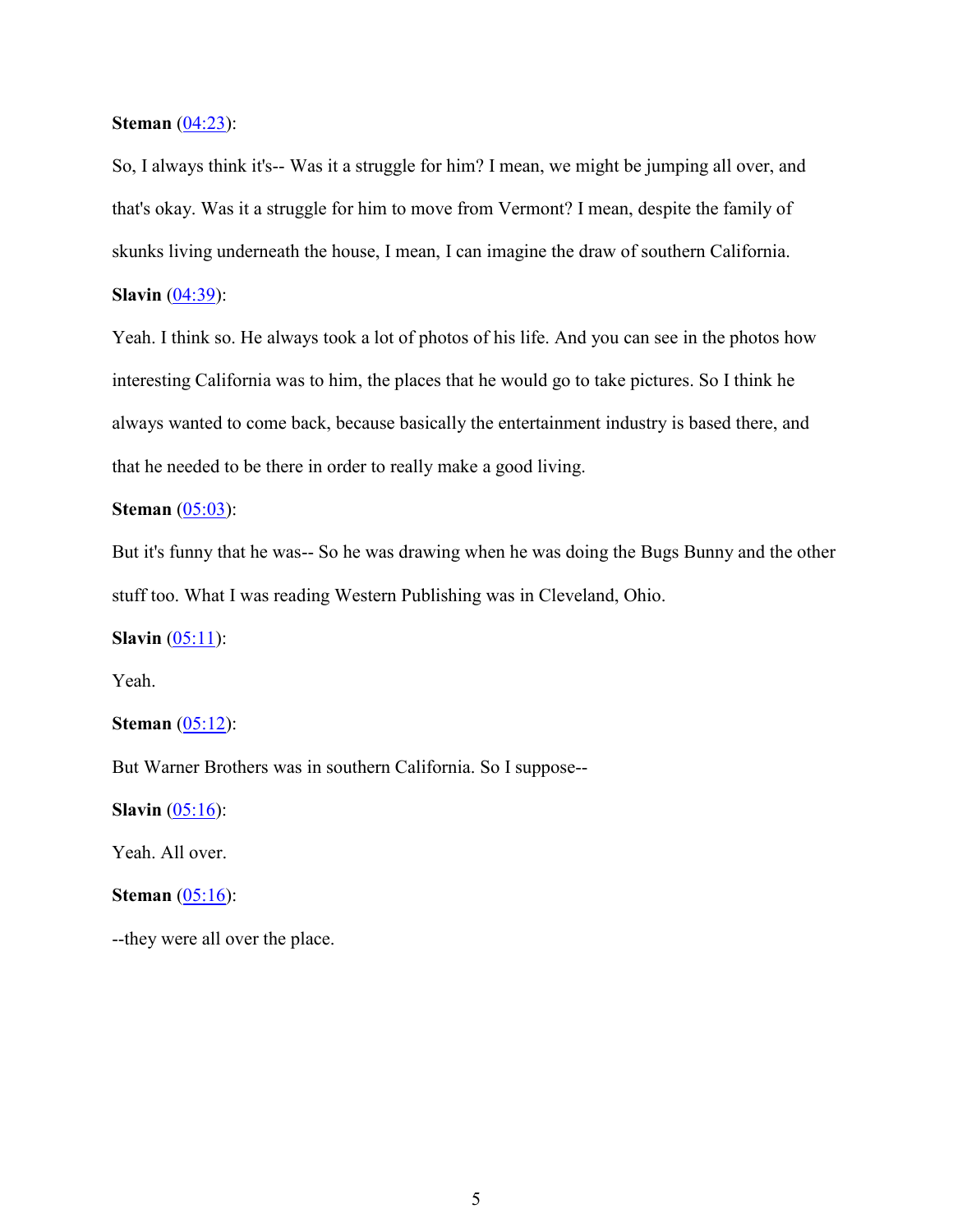#### **Slavin** (05:18):

Yeah. But the Western Publishing had an office in Beverly Hills, and that was his office that he went to. So I guess, because of the connection with Warner Brothers, that's probably why they had one there.

## **Steman** (05:31):

Right. Right. Now, so, your dad was here for two years. And did he ever talk about his time here? Or do you remember things that he would talk about? I know you'd mentioned that you've been to-- Well, you said your dad's from Minnesota, and I know you said you've been here a lot over--

**Slavin** (05:51):

Mm-hmm (affirmative). Yes. Uh-huh (affirmative). Over my life.

**Steman** (05:53):

For a long time.

**Slavin** (05:55):

We have deep roots in Minnesota, even though we're not here.

**Steman** (05:57):

Right. So did he talk about his time here?

**Slavin** (06:01):

A little bit. I remember vague things about it. I know he was very proud of having been at St. Cloud and he knew he was really involved in within the community. And I think what he took away, not only coming out with teaching credentials, but a community of people, because he kept in touch with people from St. Cloud all his life. But day to day where he was, I knew he had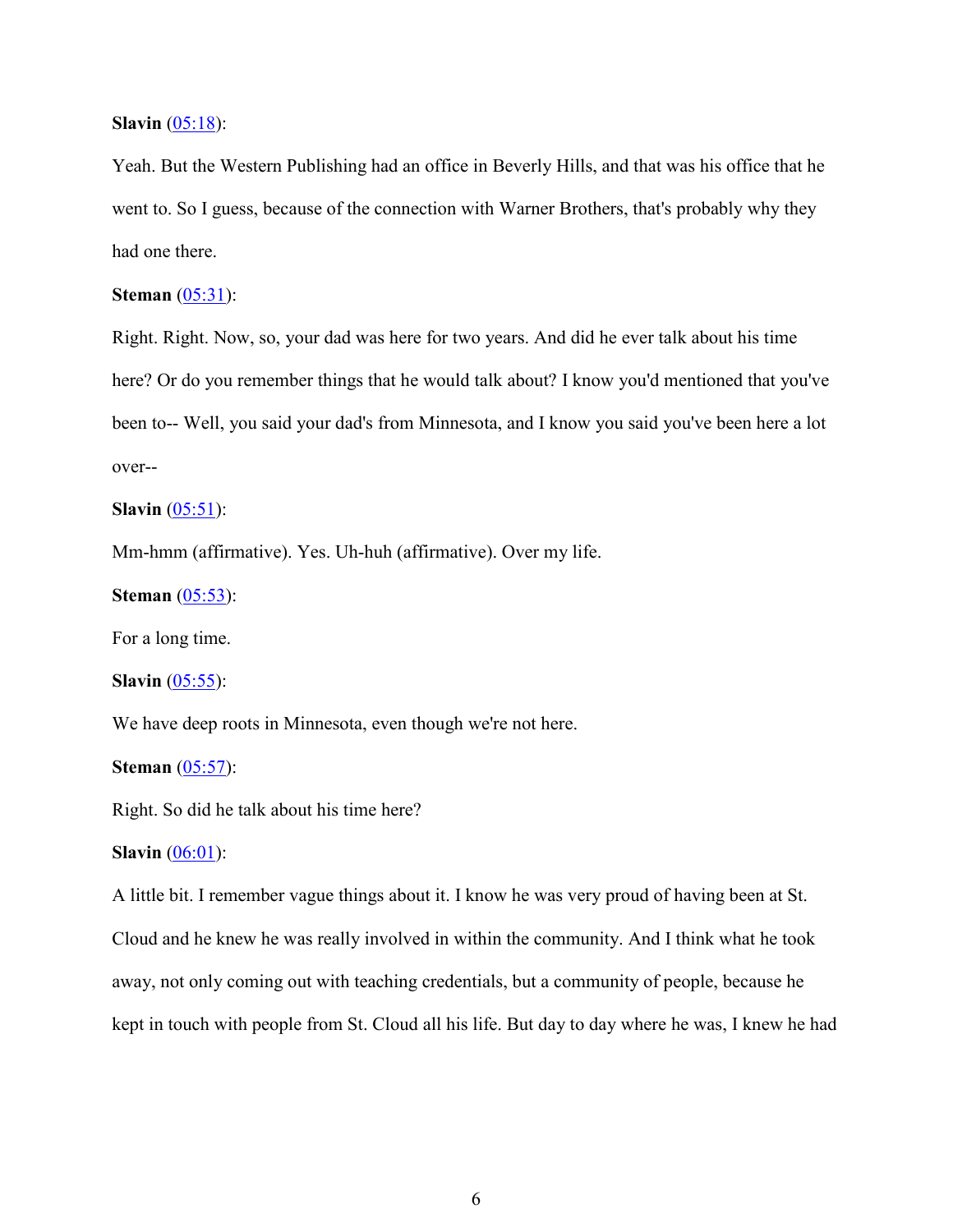lived in a house on campus, but he never talked too much about where it was. But he's been gone for 40 years. So some of that is probably lost in my memory too.

## **Steman** (06:44):

Right. Right. But he didn't come to campus very often. I know when we were talking before, you said 1966, he was awarded the Distinguished Alumni Award, and we have those great photos of your dad.

## **Slavin** (06:57):

Yeah.

## **Steman** (06:57):

I think it was in Atwood too, where the ceremony was. So I'm glad to hear he was proud of his time. Was he proud to receive that award? Was it a big deal?

#### **Slavin** (07:06):

Oh, yeah. Yeah, it really was. Yeah, it was. And I think it was interesting because that same year, the superintendent of schools of LA County received that award, the two of them together. And I thought that was an interesting-- Because both of them were teachers basically. And even though my dad didn't teach for a living, he always was a teacher all his life.

**Steman** (07:32):

Right.

## **Slavin** (07:32):

And I think that was significant coming from St. Cloud, that there were two people who became so well known, basically.

**Steman** (07:40):

I didn't know that.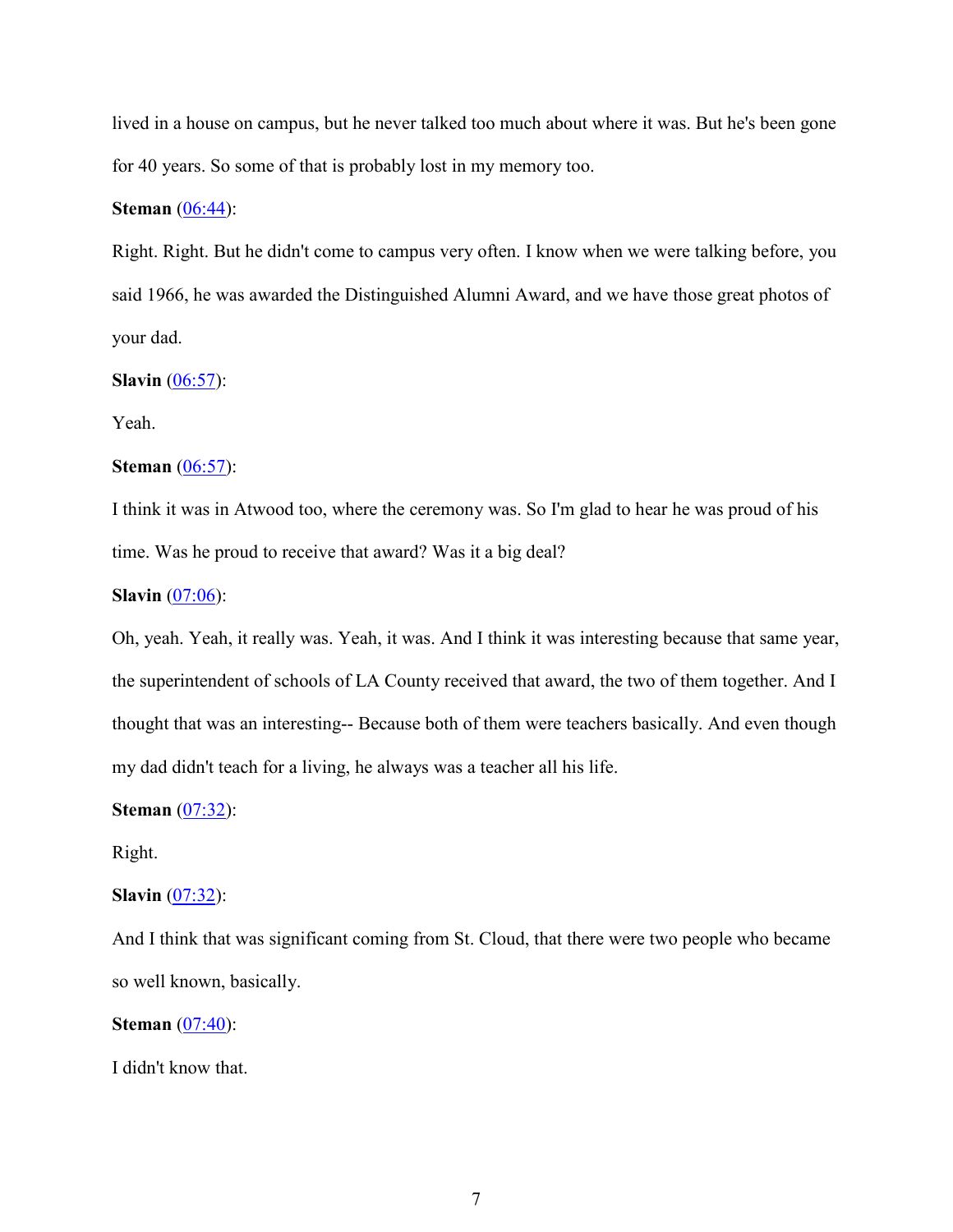**Slavin** (07:41):

Yeah.

# **Steman** (07:42):

I know there was four men, and your dad was one of them, but I didn't realize-- And I'm sure

they didn't know each other.

**Slavin** (07:48):

No. Mm-mm (negative).

**Steman** (07:48):

No, it just--

**Slavin** (07:48):

Just happened--

**Steman** (07:50):

Just happened to be the same time that they were doing it.

**Slavin** (07:52):

Yeah.

# **Steman** (07:52):

There's great photos of your dad I like that-- Of the car, he's making a-- Here's this guy from

Wilmar who's been out in southern California for how long? He's making snowballs in October.

It had snowed that day. Unbelievable. But your dad was very involved with campus.

**Slavin**  $(08:11)$ :

Yeah.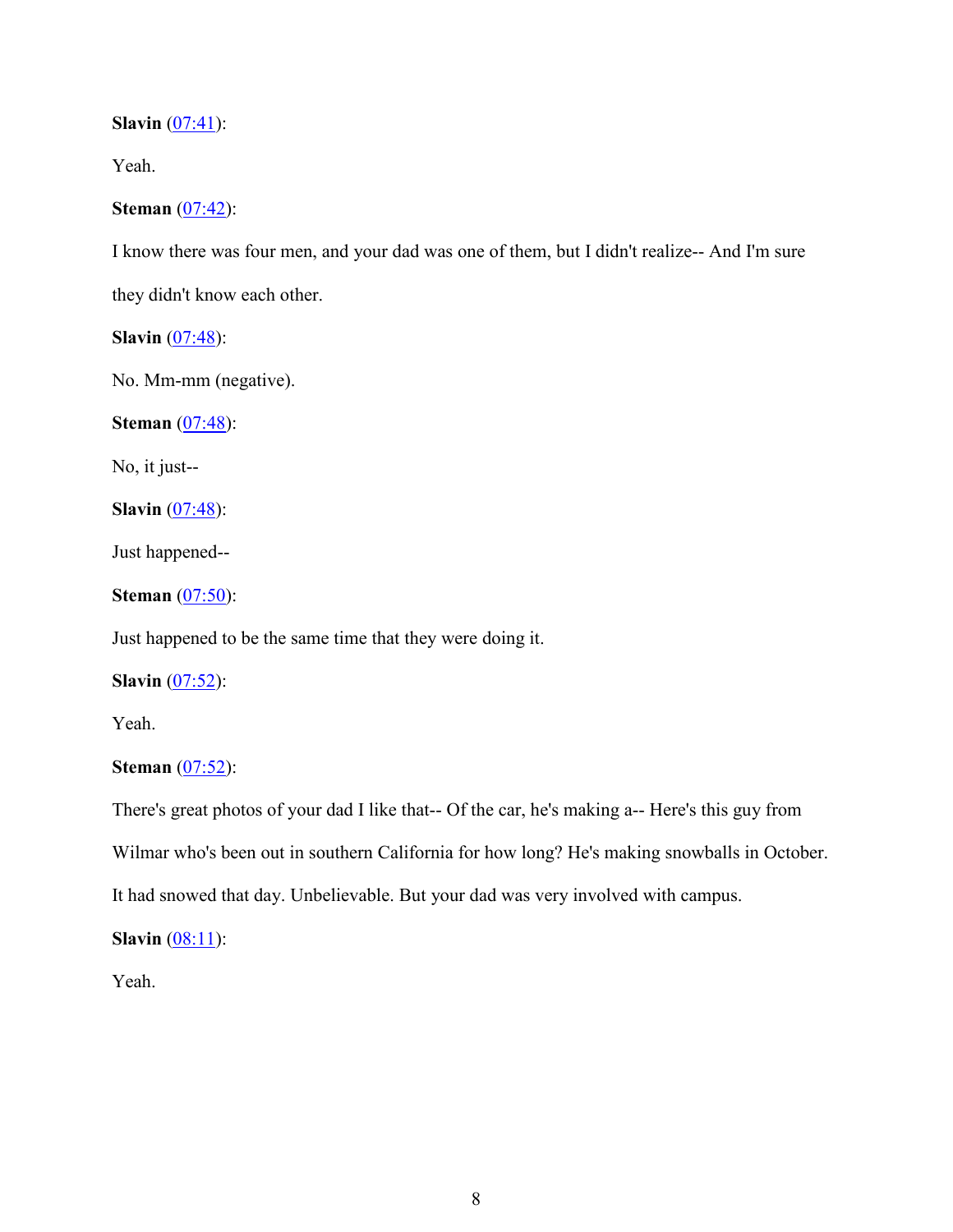#### **Steman** (08:11):

I know we were teasing you a little bit that the three sport athlete, and as we looked in Archives this morning, you're like-- What did you say? Your dad had a lot of fun here? Is that how you-- **Slavin** (08:23):

I think so. His photo albums have all his girlfriends up to my mother. So I think he had a really good time when he was in St. Cloud, besides the football, and the boxing, and track.

## **Steman** (08:39):

Well, he was a star quarterback too, because I know football, basketball, and then I had found a photo of him with the track team.

**Slavin** (08:48):

Yeah.

## **Steman** (08:49):

So when you were mentioning at lunch-- Who was someone that was running track? I remember, I thought you had said something. There was a relative who had done track as well. Not at St. Cloud State, but somewhere else.

**Slavin**  $(09:05)$ :

His youngest brother.

**Steman** (09:06):

Oh, his brother.

**Slavin** (09:07):

Yeah.

**Steman** (09:08):

Okay.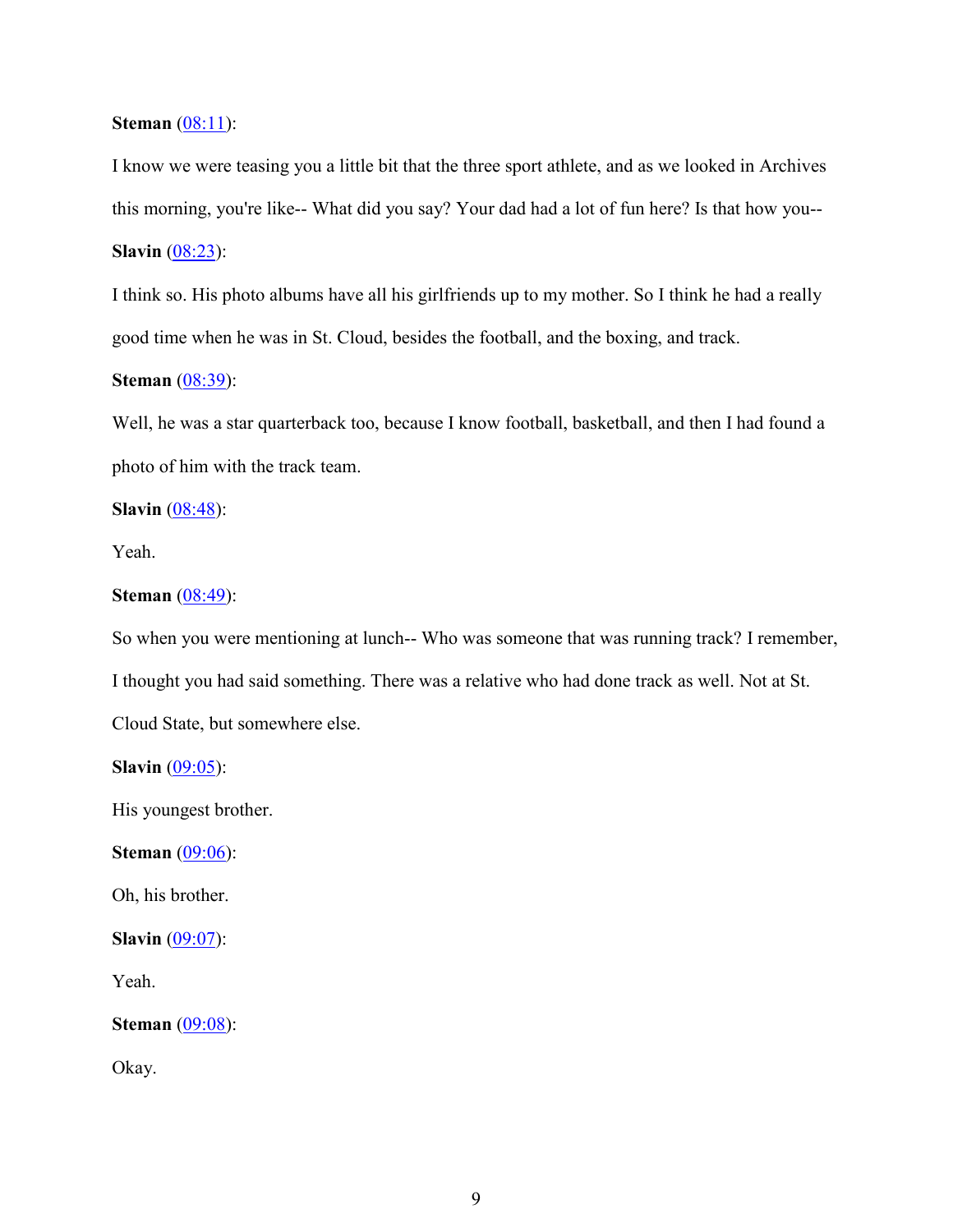**Slavin** (09:08):

Yeah.

**Steman** (09:08):

Did his siblings come to St. Cloud State?

**Slavin**  $(09:11)$ :

I don't think so. I think they went different places. I mean, they either were farmers, teachers, or they worked for the railroad.

**Steman** (09:19):

Was he the furthest away from Willmar too?

**Slavin** (09:21):

Yes.

**Steman** (09:22):

Southern California?

**Slavin** (09:23):

Definitely.

**Steman** (09:23):

Oh my God. That's awesome.

**Slavin** (09:25):

Yeah.

## **Steman** (09:26):

So how and why was he interested in drawing? I know he did some of that work here for the *Chronicle* and the *Talahi*. I'm guessing this was something he was always interested in doing.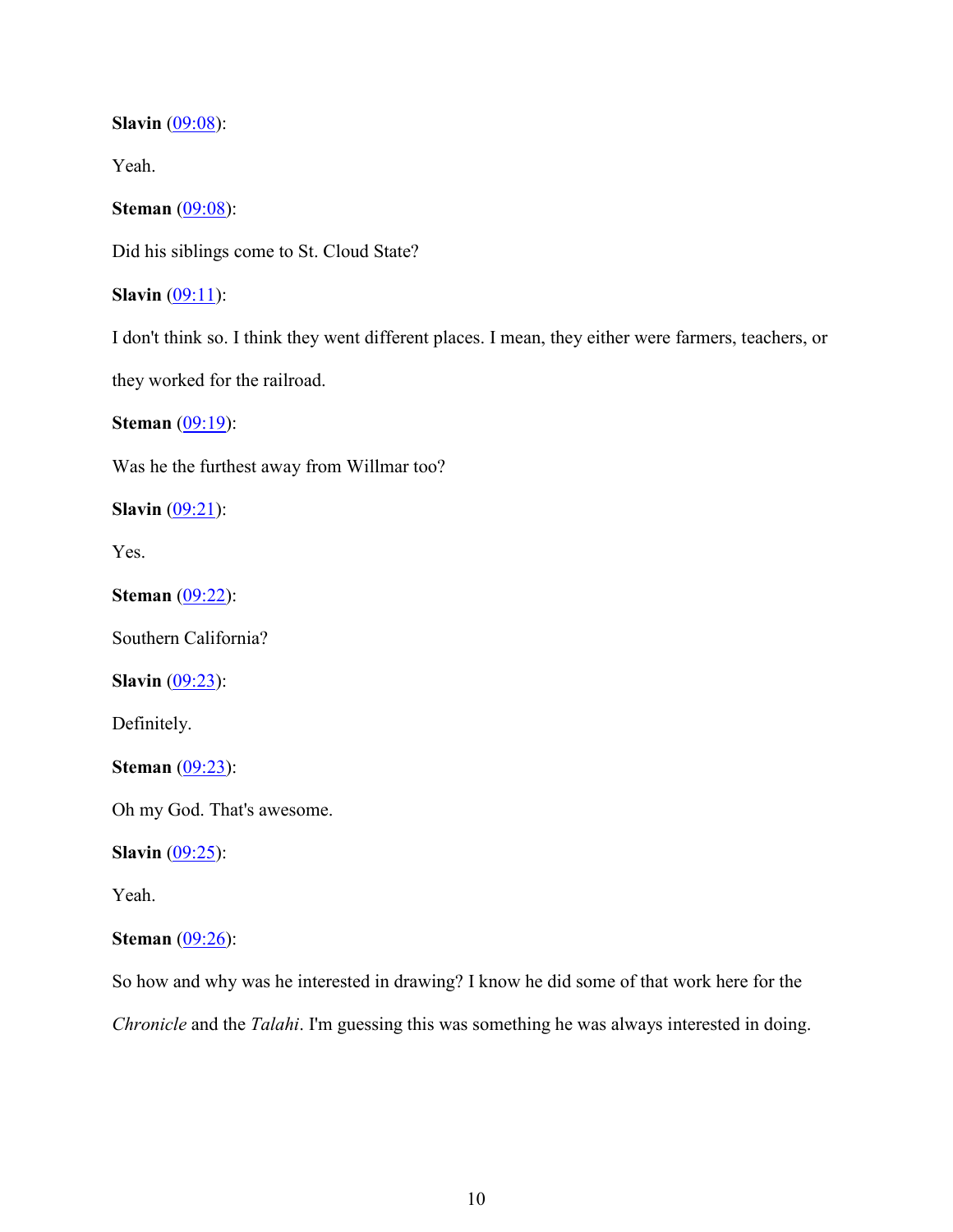**Slavin** (09:36):

Yeah, he did that one. He was a great chronicler of his life and he kept books. And I have drawings from when he was a young high school and earlier, which always-- I'll digress here a little bit. People say they can't draw. Somebody has told them they can't draw. And if you look at my dad's drawings, when he was young, you would say, "Oh, this guy isn't that good either." But it is a matter of practice. He had the interest and the practice, and he turned out to be just a fantastic illustrator of art.

#### **Steman** (10:16):

He made a career, but he wasn't just solely interested in drawing. He did other things as well. What other mediums of art did he dabble in?

## **Slavin** (10:25):

Watercolor was his other thing that he would do occasionally. Mostly though, it was drawing. He would sit down, and if we went to a rodeo, he would sit and draw the horses, and all the cowboys. And he just loved to draw. We'd go out in the woods and he'd sit down and start drawing the trees, and the cabins, and whatever was in there.

## **Steman** (10:47):

It's better than just sitting there, right?

**Slavin** (10:49):

Yeah. Exactly.

## **Steman** (10:50):

[inaudible 00:10:50] your time. So he came here and graduated in 1930. It was a teacher's college, it was training teachers.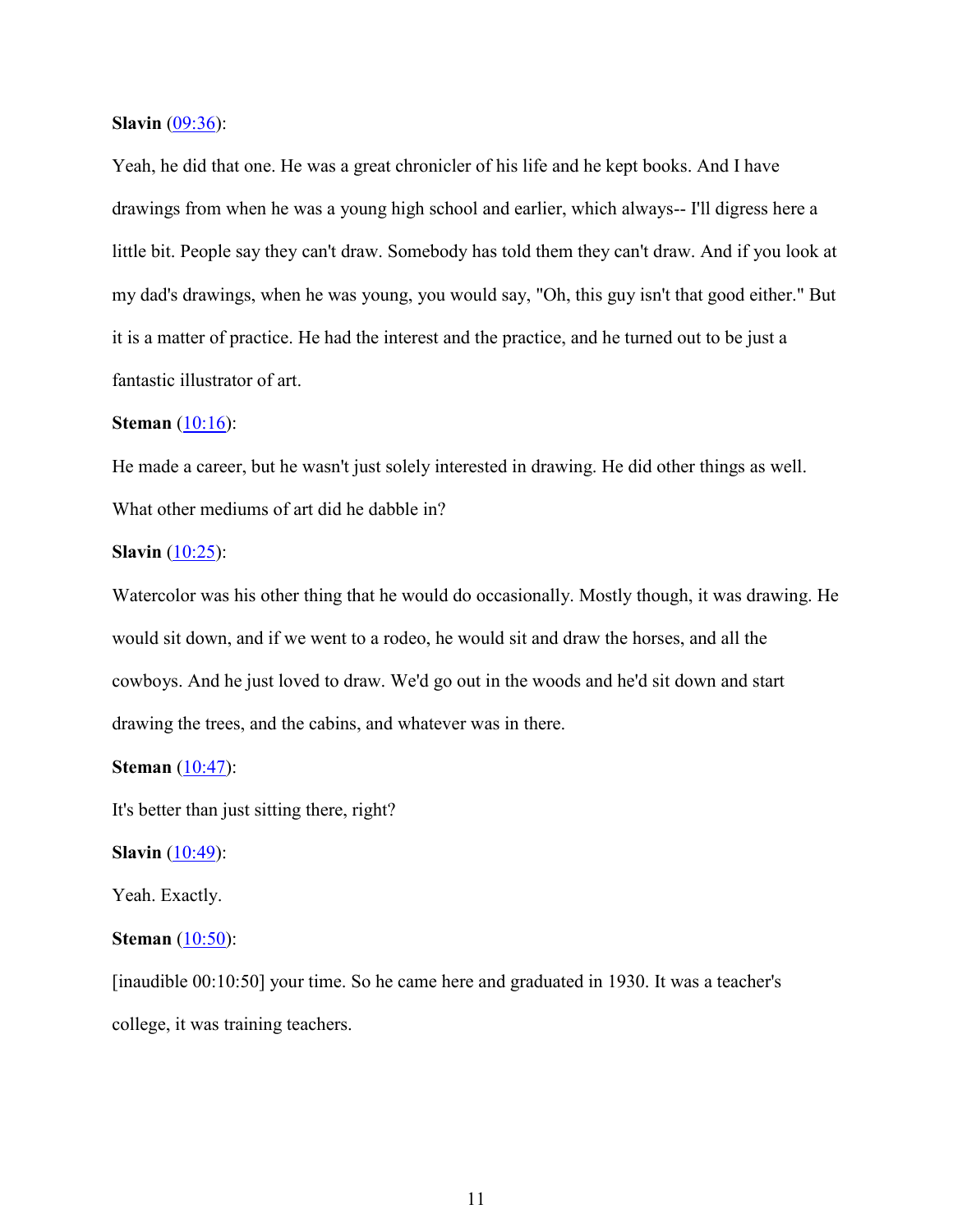#### **Slavin** (11:00):

## Right.

## **Steman** (11:00):

Do you know what he would have thought about his career? Obviously, he went to Disney in 1937, but obviously he was interested in teaching. We'll get to what he did at Disney in a few minutes. But do you think that he was going to make that as a career? Did he have something else in mind? Or is one of those things that you fall into? You're like, "Wow, I'm going to try this," and then it's a career.

## **Slavin** (11:25):

No, I think he really meant to be a teacher. He got his degree at St. Cloud, and then went to Minneapolis Art Institute for a while. He worked at Faribault School for the Deaf for seven years. So I think, if he hadn't gotten the invitation from Walt Disney, he probably would've stayed in Minnesota as a teacher somewhere.

#### **Steman**  $(11:50)$ :

Isn't it amazing how things-- We were talking about that at lunch, those crossroads. I can't imagine-- I mean, what a chance and what a risk, right? You're working at the Faribault School for the Deaf, and you're going to pick up and move to southern California to work for some animation company that may or may not be around.

#### **Slavin** (12:10):

Exactly.

## **Steman** (12:12):

Did he talk about his times as being a teacher at Faribault?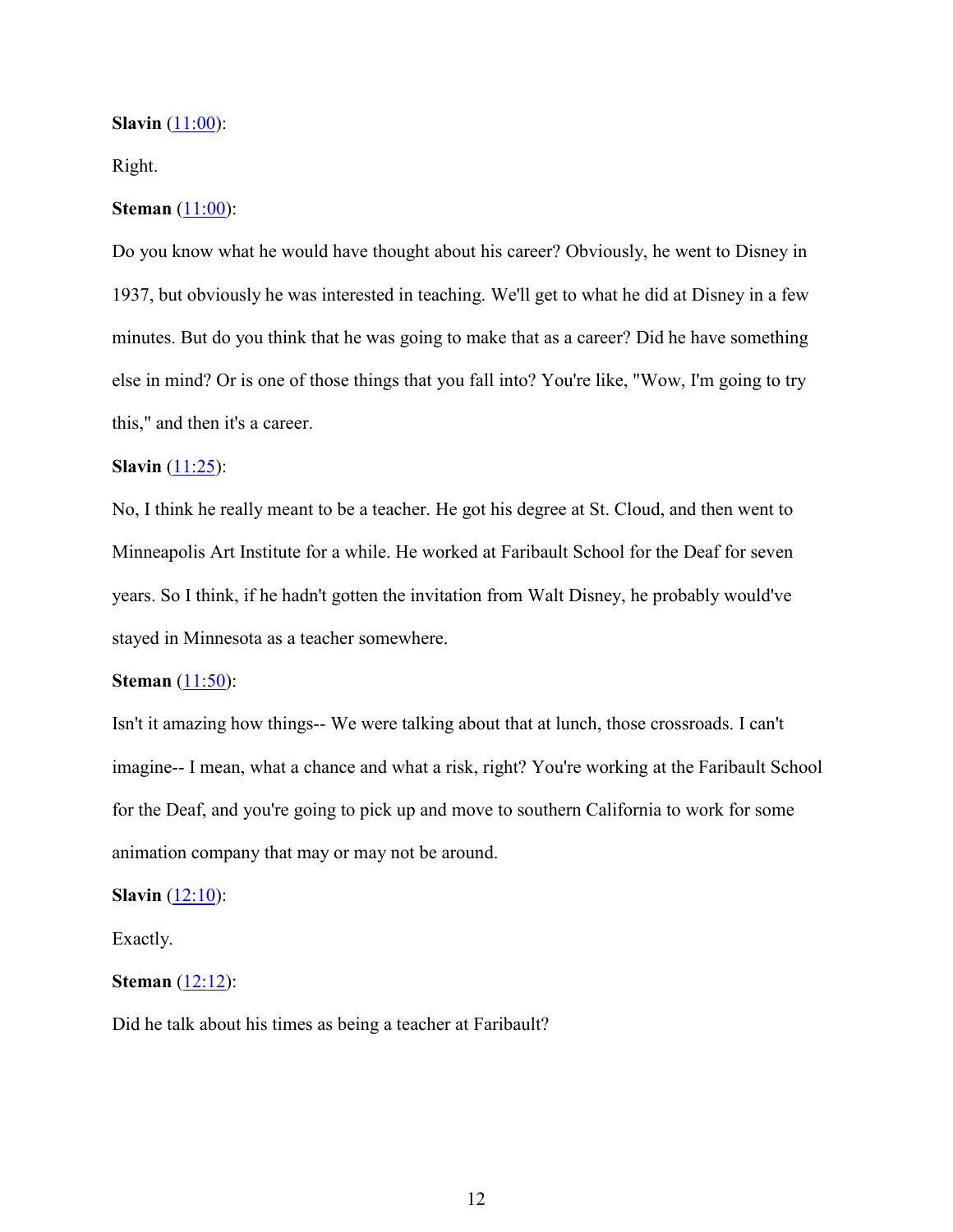**Slavin**  $(12:16)$ :

Yeah, more there, I think, because he really enjoyed working with the students. And again, he kept photograph albums of that time, and you can see the things that they produced while-- He just really liked working with kids. And I think that ran through, not only his teaching career, but also his artwork, because he's chosen something that is related to children, rather than doing something like a graphic designer, working for an advertising company or whatever.

## **Steman** (12:48):

Right. I suppose. Well, adults and children all like-- Well, it's funny.

**Slavin** (12:53):

Everybody likes Bugs Bunny.

**Steman** (12:53):

Yeah, everybody likes Bugs Bunny.

**Slavin** (12:53):

But--

**Steman** (12:56):

So you're writing for everybody.

**Slavin** (12:57):

Yeah.

## **Steman** (13:00):

Let's talk about his time at Disney. I always find this so fascinating that your dad takes his--. He's drawing and explain what happened. So 1937, he decided he to do some drawings, and he submitted them to Disney. So what happened?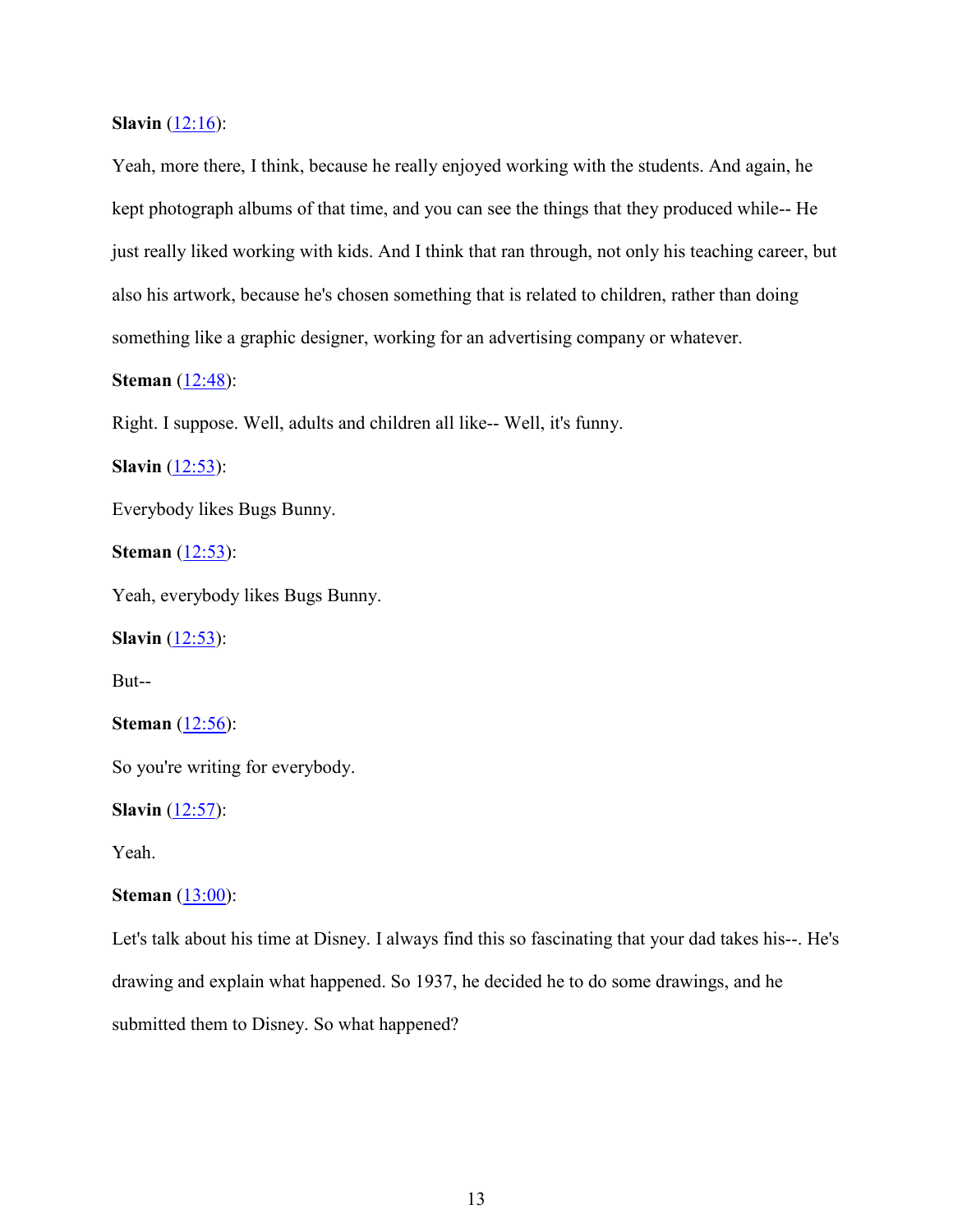### **Slavin** (13:18):

So then they took a look at his portfolio, and sent a letter saying, "We'd like you to come and try out, and take our animation classes, and see if you'll work out for us." And that's history. He and a couple of buddies drove out from Minnesota and wound up at working at Disney.

**Steman** (13:44):

Just pick up and go to Disney, right?

**Slavin** (13:46):

Right. Yeah. No kidding. What a--

## **Steman** (13:49):

And what films did he work on at-- It's funny, learning a little history about, I don't know. Did you see, there was an American Experience documentary a few years ago on Walt Disney, which I thought was absolutely-- I had no idea. As you learn more about the man, and I always remembered, and it must have been around the time that I had met you and had seen this stuff that you had at your home about how Snow White and the Seven Dwarfs is the first full feature animated film.

**Slavin** (14:19):

Mm-hmm (affirmative). Yeah.

**Steman** (14:19):

And people were telling Walt Disney it was going to be a failure.

**Slavin** (14:22):

Right.

**Steman** (14:23):

And it was not a failure at all.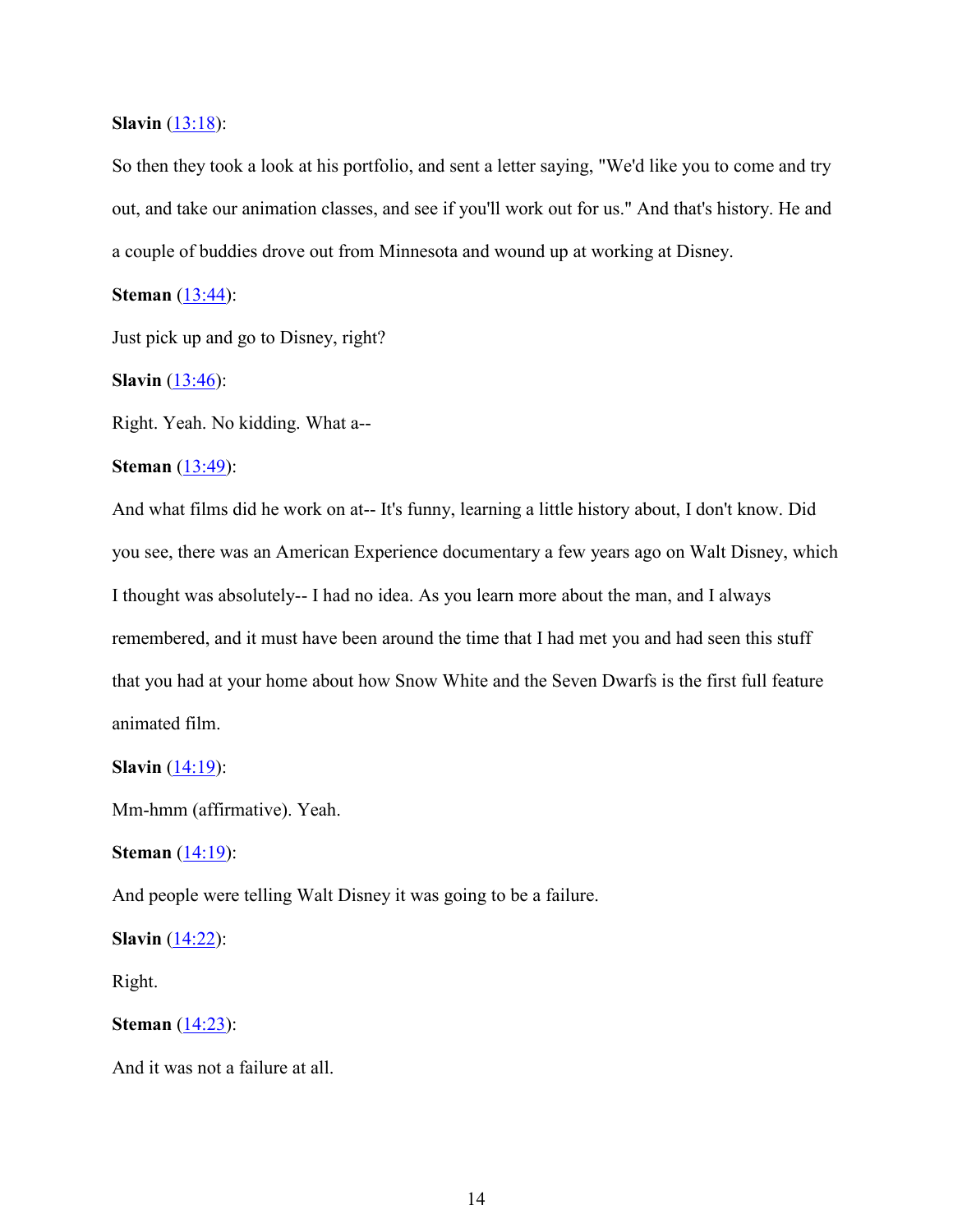**Slavin** (14:26):

Yeah. It's amazing.

**Steman** (14:26):

It's amazing. You have the short Mickey Mouse and all those other cartoons. But a full feature

length. So your dad worked as an in-betweener.

**Slavin** (14:33):

Right.

**Steman** (14:34):

Your mom was an inker.

**Slavin**  $(14:35)$ :

Mm-hmm (affirmative).

**Steman** (14:38):

So she was inking the films, right?

**Slavin** (14:39):

Yes. Yeah.

**Steman** (14:39):

Or the cartoons.

**Slavin** (14:40):

The cells. So they had to do hundreds and hundreds of cells in order to make an animated feature. So somebody had to do the inking work. They didn't have computers or printers that could do that kind of thing. So they had a group of mostly women who, they'd have an under drawing, and then they'd paint it on each cell.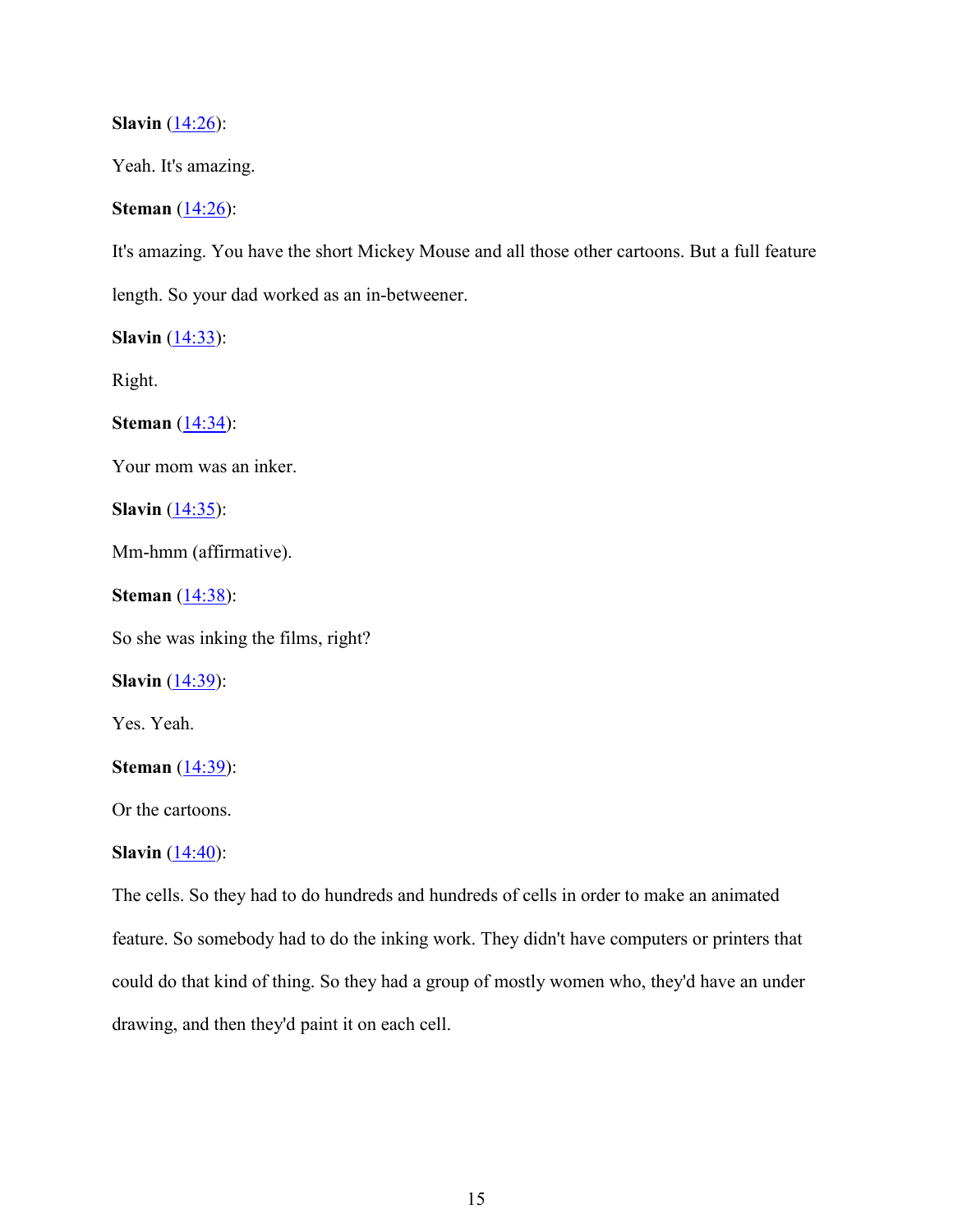**Steman** (15:06):

It sounds like tedious work.

**Slavin** (15:07):

Right.

**Steman** (15:08):

But it has to be done, right?

**Slavin** (15:08):

Exactly.

**Steman** (15:08):

As we're enjoying--

**Slavin**  $(15:10)$ :

And it's a job.

**Steman** (15:10):

And it's a job, right. As we're enjoying these films.

**Slavin**  $(15:13)$ :

Yeah.

**Steman** (15:15):

So what films did he work on?

## **Slavin**  $(15:16)$ :

He worked on Dumbo, some of Snow White, and then Fantasia. He did a lot of work on Fantasia.

He did the work on the rhinoceroses. Or no, hippopotamus.

**Steman** (15:28):

The hippos.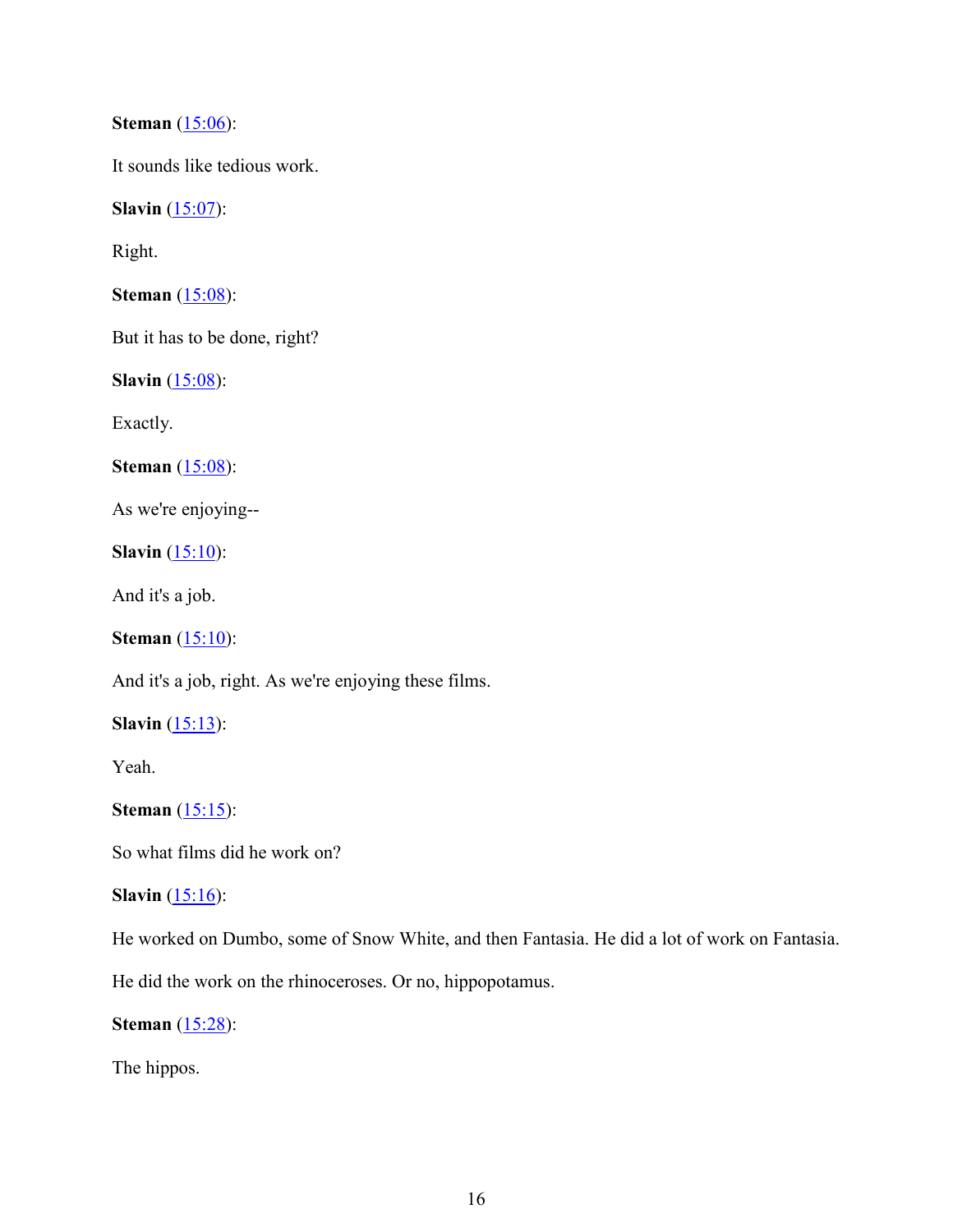## **Slavin** (15:28):

The hippos, not the rhinoceroses. The hippos. And then he also did work on the Bacchanal scene, and the Night on Bald Mountain which is the ending.

**Steman** (15:39):

Yeah.

**Slavin** (15:39):

Yeah.

**Steman** (15:40):

Pretty fantastic. Did he enjoy his work at Disney?

**Slavin** (15:42):

Yeah, I think he really did. Just that, because of the strike, he felt uncomfortable then and just decided he needed to leave.

**Steman** (15:52):

So he did. He wasn't let go. He decided, "No, it's time to go."

**Slavin** (15:57):

Yeah. But because he had been teaching students, and the students went on strike as well as the main animators, he didn't say too much about this, but he felt that Walt Disney was upset with him for letting his students go out on strike. And so there was a little bit of negativity there. I think he knew he had to go.

## **Steman** (16:21):

How did you describe Walt Disney?

### **Slavin** (16:24):

He's like the Steve Jobs of his era. Somebody who is extremely creative, but hard to work with.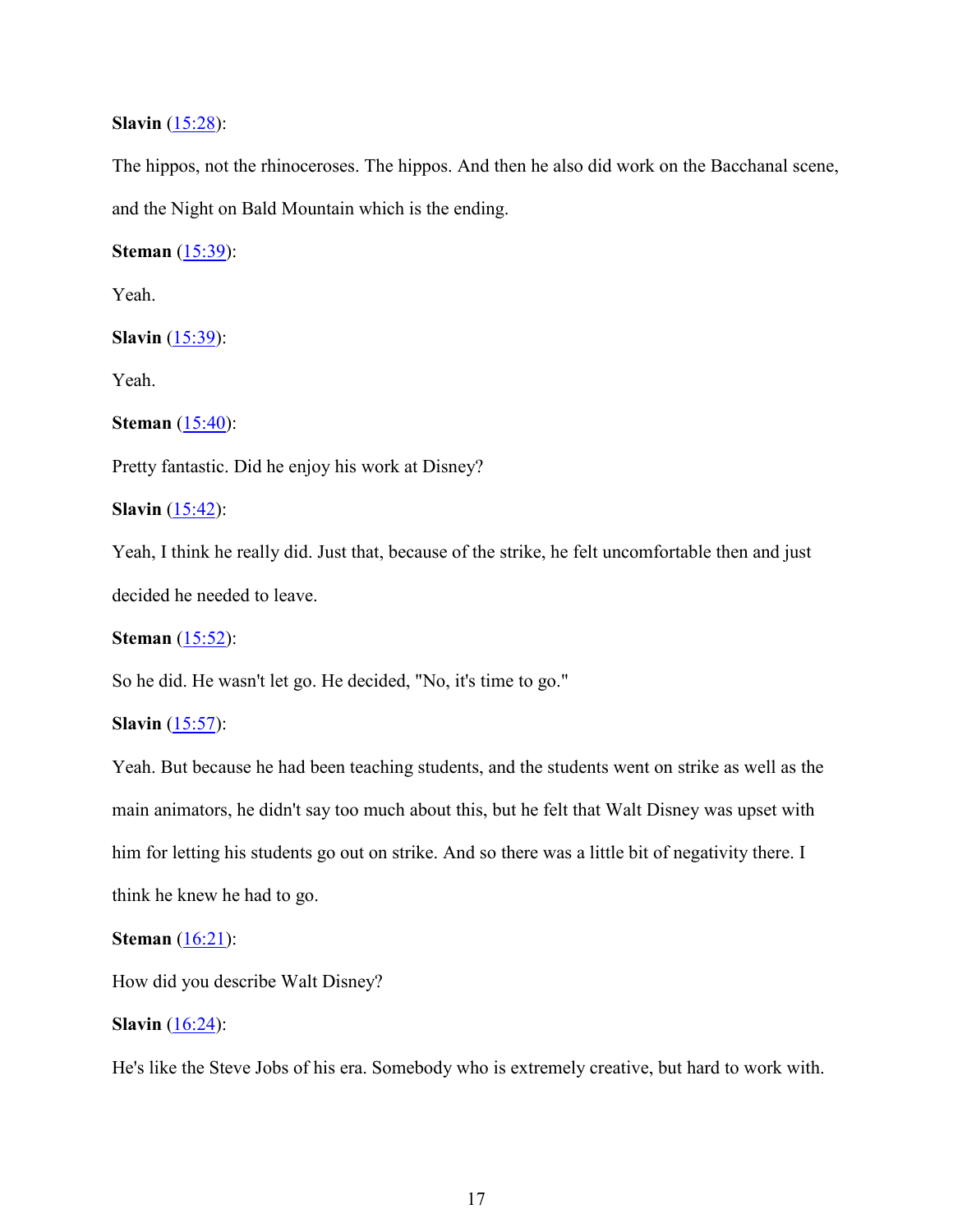## **Steman** (16:31):

But hard to work with. Did he talk about his dealings with Walt personally? Or he was around.

He was hanging around.

## **Slavin** (16:37):

Yeah. He was pretty careful about what he would say about people.

## **Steman** (16:43):

Well, I wasn't expecting, "He was a terrible person."

**Slavin** (16:46):

No, but I mean, you could say that.

**Steman** (16:47):

Yeah.

**Slavin** (16:48):

Yeah.

## **Steman** (16:48):

I suppose if you're in the business of Walt Disney, or anybody, yeah, you wouldn't want to say anything bad. But you forget that, at least I should say, at least for me, forget Walt Disney was a man. So that's when, watching that documentary, I'm like, "Well, he was. Yes, he was a man from Kansas City of all places."

## **Slavin** (17:07):

Yeah, it's amazing what he did. Incredible.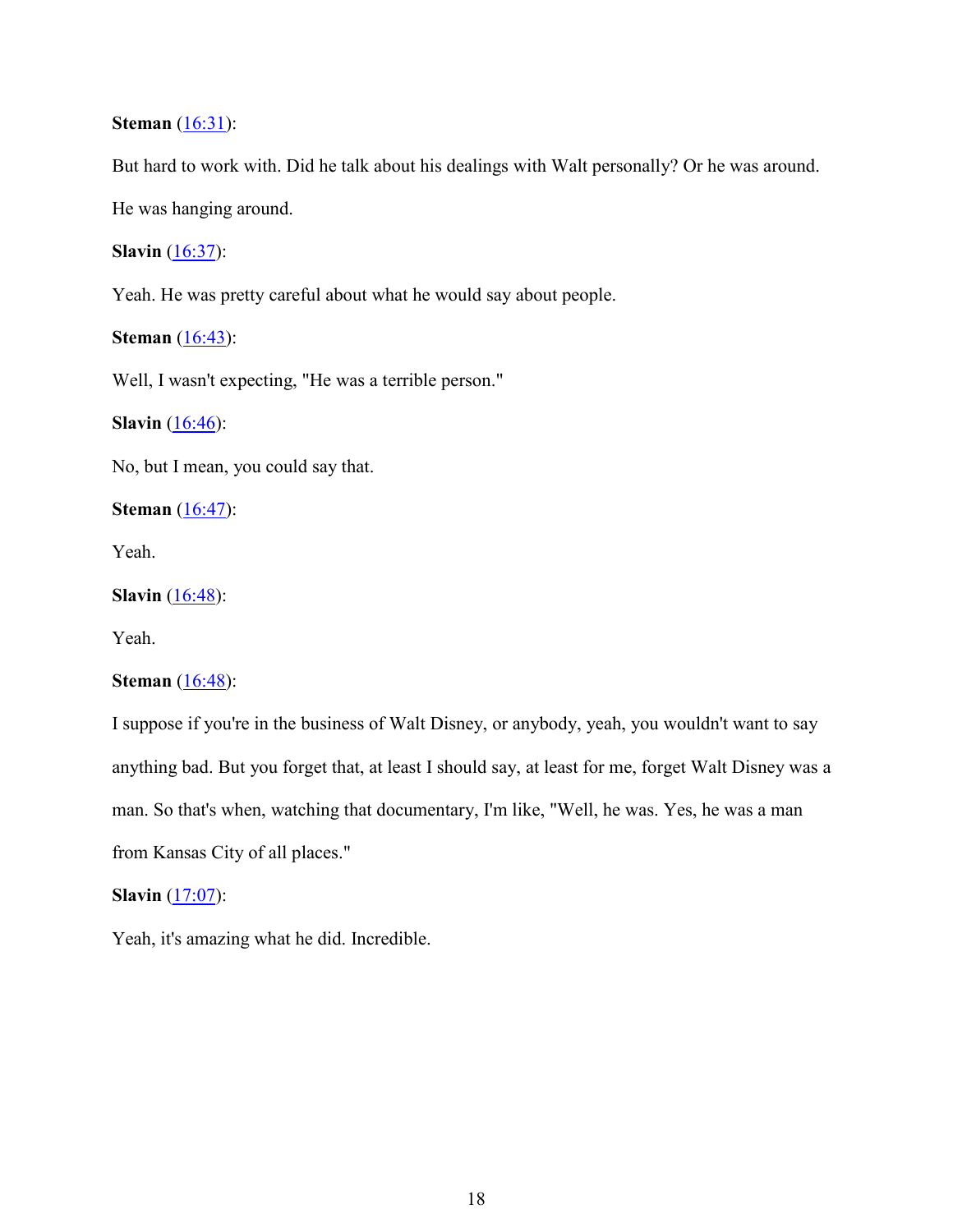## **Steman** (17:08):

Yeah. And I had no idea. So, and then having your father being able to interact with Disney, and to work on those films. So how did he start teaching the students? I mean, was this something that evolved at Disney?

**Slavin** (17:23):

I don't know. I don't know.

**Steman** (17:24):

You don't know.

**Slavin** (17:25):

Yeah. I think he probably, I would assume, he would volunteer because he had the teaching training. But I don't know the answer to that, why he came.

**Steman** (17:36):

And he must have obviously enjoyed it.

**Slavin** (17:38):

Yeah.

**Steman** (17:38):

Yeah, but if you're--

**Slavin** (17:39):

Yeah, and he loved to be doing something like that.

## **Steman** (17:41):

Right. But then having the students go on strike. Oh--

**Slavin** (17:45):

Not good.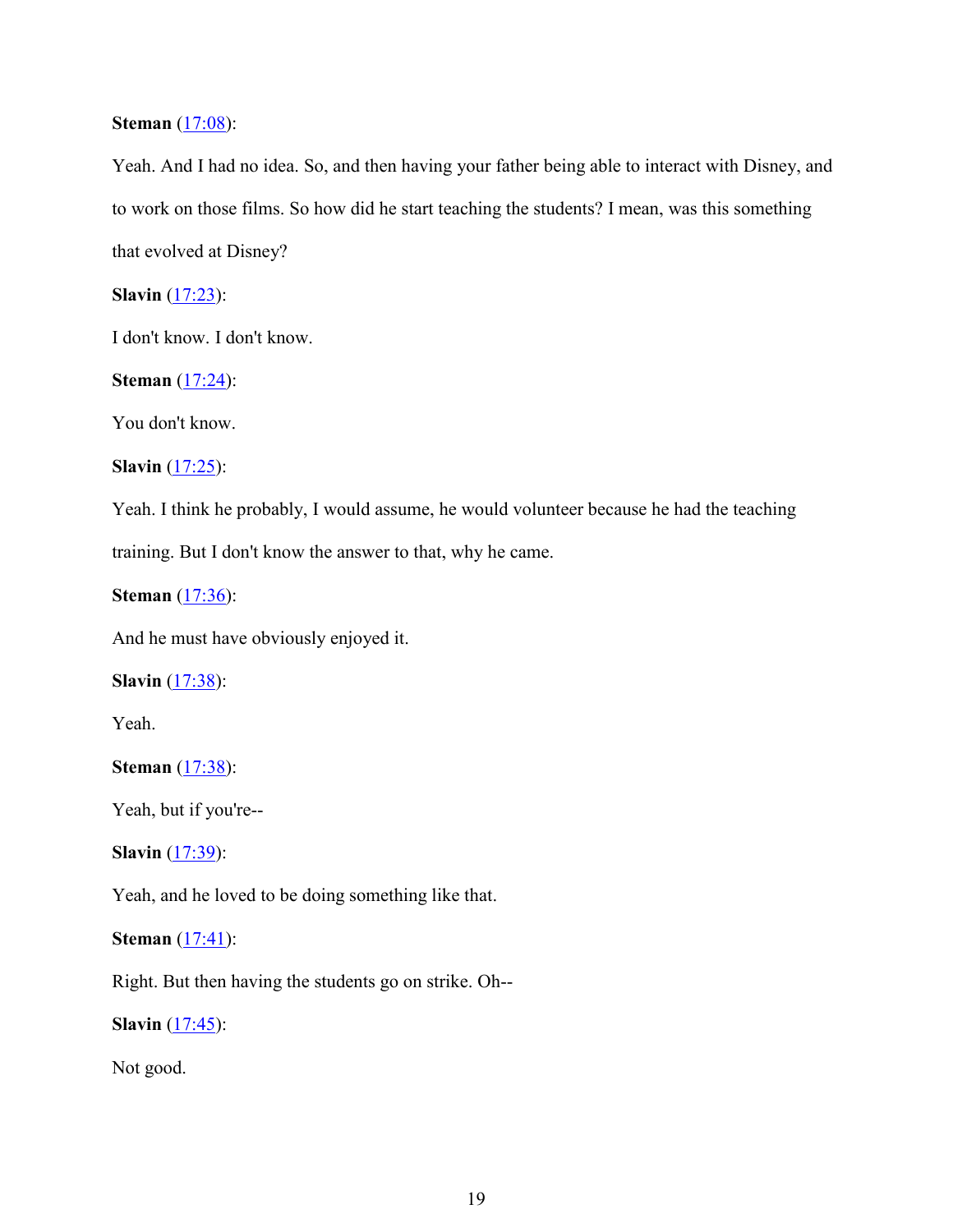## **Steman** (17:46):

Not good. So he left Disney. And then, as you mentioned, he went to Vermont and was working as a--

## **Slavin** (17:54):

Political cartoonist mostly. One frame cartoon. He would try to sell the papers, and he sold a

few, but it wasn't enough to make a living on.

## **Steman** (18:06):

Yeah. Was that when he started some of those others? So we had Yukon.

## **Slavin** (18:10):

Yes.

## **Steman** (18:10):

What was it? Yippy the Yukon Pilot. I forget.

## **Slavin**  $(18:14)$ :

Yes.

## **Steman** (18:14):

But then there was one that was published. That was Minnie-

**Slavin** (18:18):

Minnie Soo and Little Haha.

## **Steman** (18:21):

So he was doing that when he was in Vermont.

**Slavin** (18:24):

Yeah.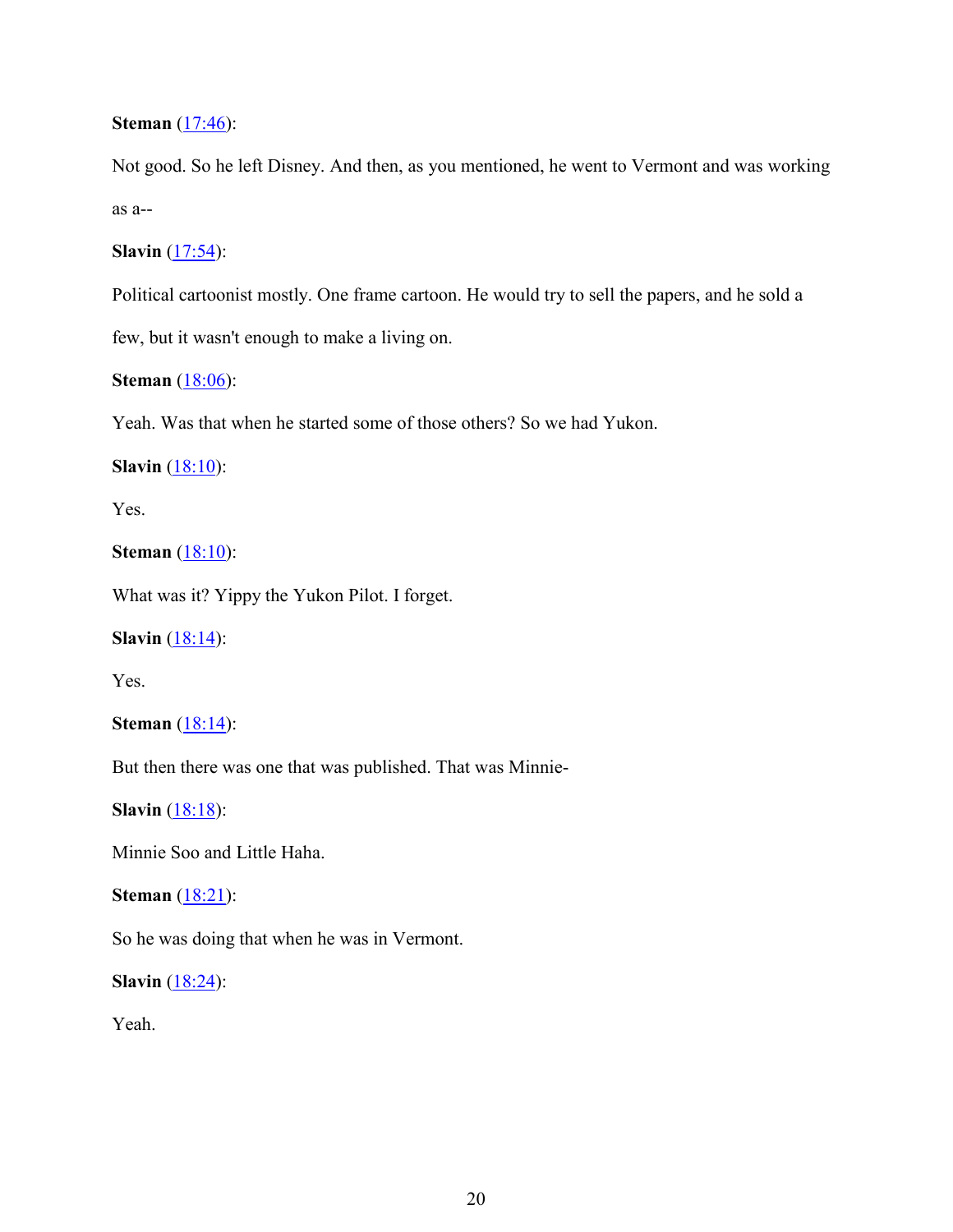#### **Steman** (18:24):

Yeah.

## **Slavin** (18:25):

Yeah. And that actually was published in some of the comic books. For, I think, at least a year, he had a comic strip of that. And today it probably would not-- He grew up in Minnesota and was always interested in the history of Minnesota, and native Americans and what they did. But I think the cartoon itself is probably not-- If you look at, and you wonder--

**Steman** (18:53):

Right.

**Slavin** (18:55):

It's of its time.

**Steman** (18:57):

It's of its time. That's for sure.

**Slavin** (18:58):

But the one thing I liked about it, going back over it again, Minnie Soo, who was the main character, was a woman, and she was a very strong woman. So it was good to see that from that point of view at least.

**Steman** (19:11):

Right. So, he was doing the political cartoons. He was working at--

**Slavin** (19:17):

Hardinge.

**Steman** (19:17):

And what kind of company was that?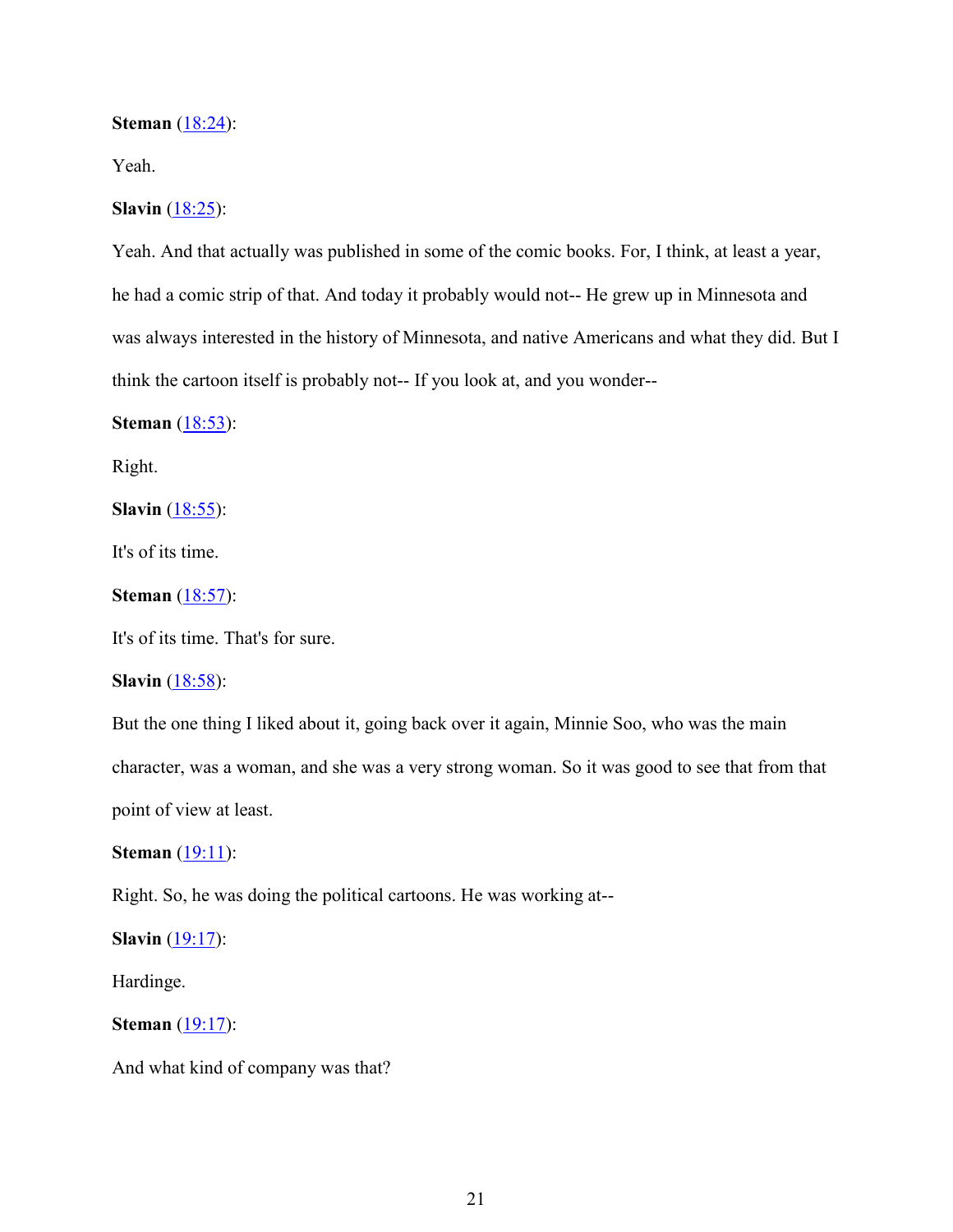**Slavin** (19:18):

It's an engineering firm. Old style, been there forever, I think.

**Steman** (19:22):

Still there?

**Slavin** (19:23):

It might be. I don't know.

**Steman** (19:24):

It might be.

**Slavin** (19:26):

He was working as a drafting engineer or he drew the technical drawings for whatever it was that they were designing.

**Steman** (19:34):

Did he like that?

**Slavin** (19:36):

He never talked too much about that.

**Steman** (19:39):

Answer's probably no.

**Slavin** (19:42):

It's very precise and it's not the free form kind of drawing that he would do with a comic strip.

**Steman** (19:52):

Yeah. But he was drawing Minnie Soo and Little Haha. And it wasn't successful? Or what was that transition of he was writing it and drawing it.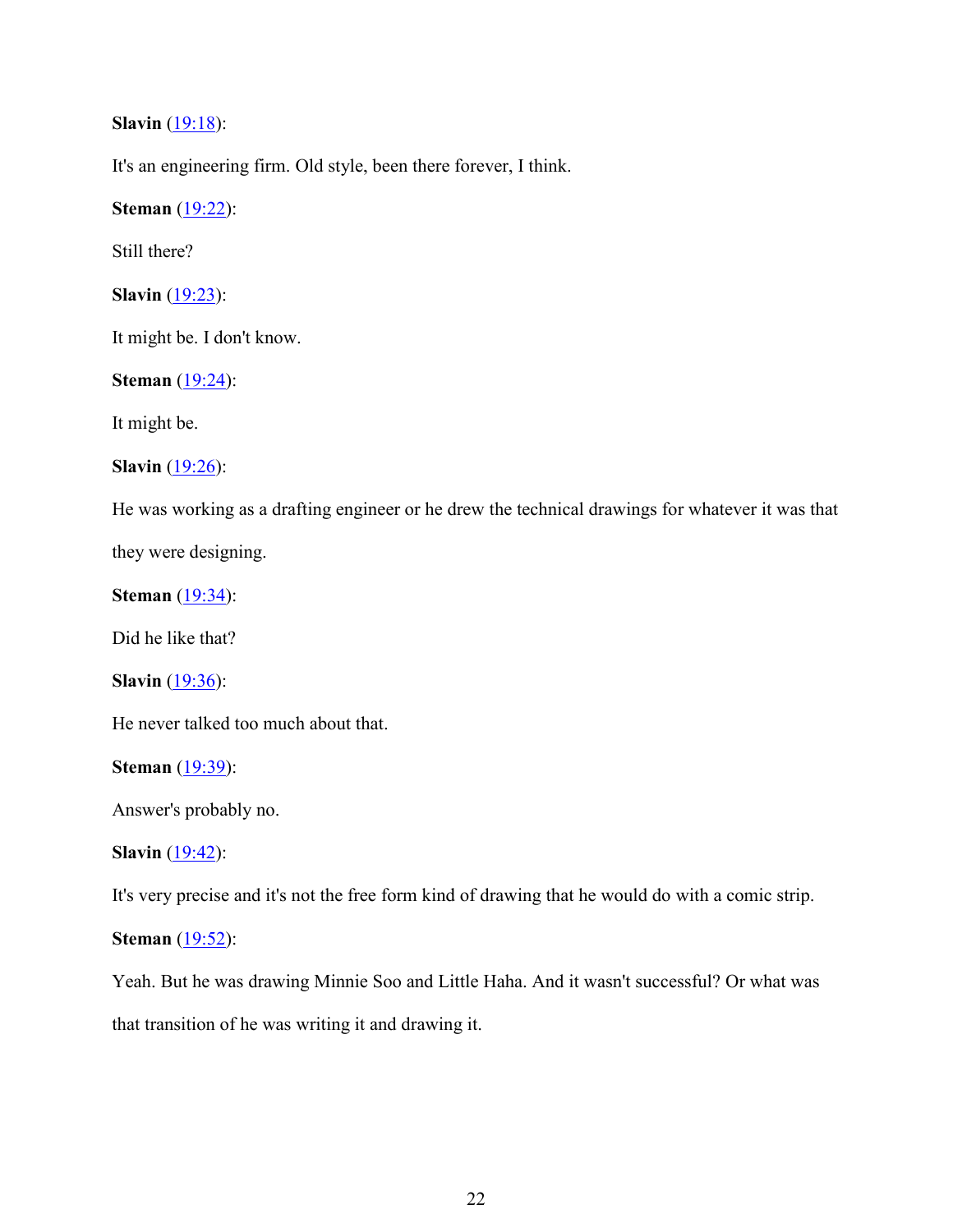## **Slavin** (20:06):

Mm-hmm (affirmative).

## **Steman** (20:09):

And it was published and it was in comic books. What happened or what changed his mind, as like, "All right, maybe this isn't working," or, "I'm not making a living at this enough to support my family," or, "I'm not happy doing it?" What happened? Do you know?

## **Slavin** (20:26):

No, I can't answer that one. Other than the fact that they decided to come back to California, and he got to work at Western, whether that happened when he was back east, and then they just all moved, I don't know.

# **Steman** (20:41):

You don't know.

**Slavin** (20:41):

Yeah.

**Steman** (20:42):

Yeah. It's a mystery.

**Slavin** (20:43):

One of those lost pieces.

## **Steman** (20:45):

It's a mystery. Well, that's okay. So, he picks up and he goes back to southern California.

**Slavin** (20:54):

Yes. Mm-hmm (affirmative).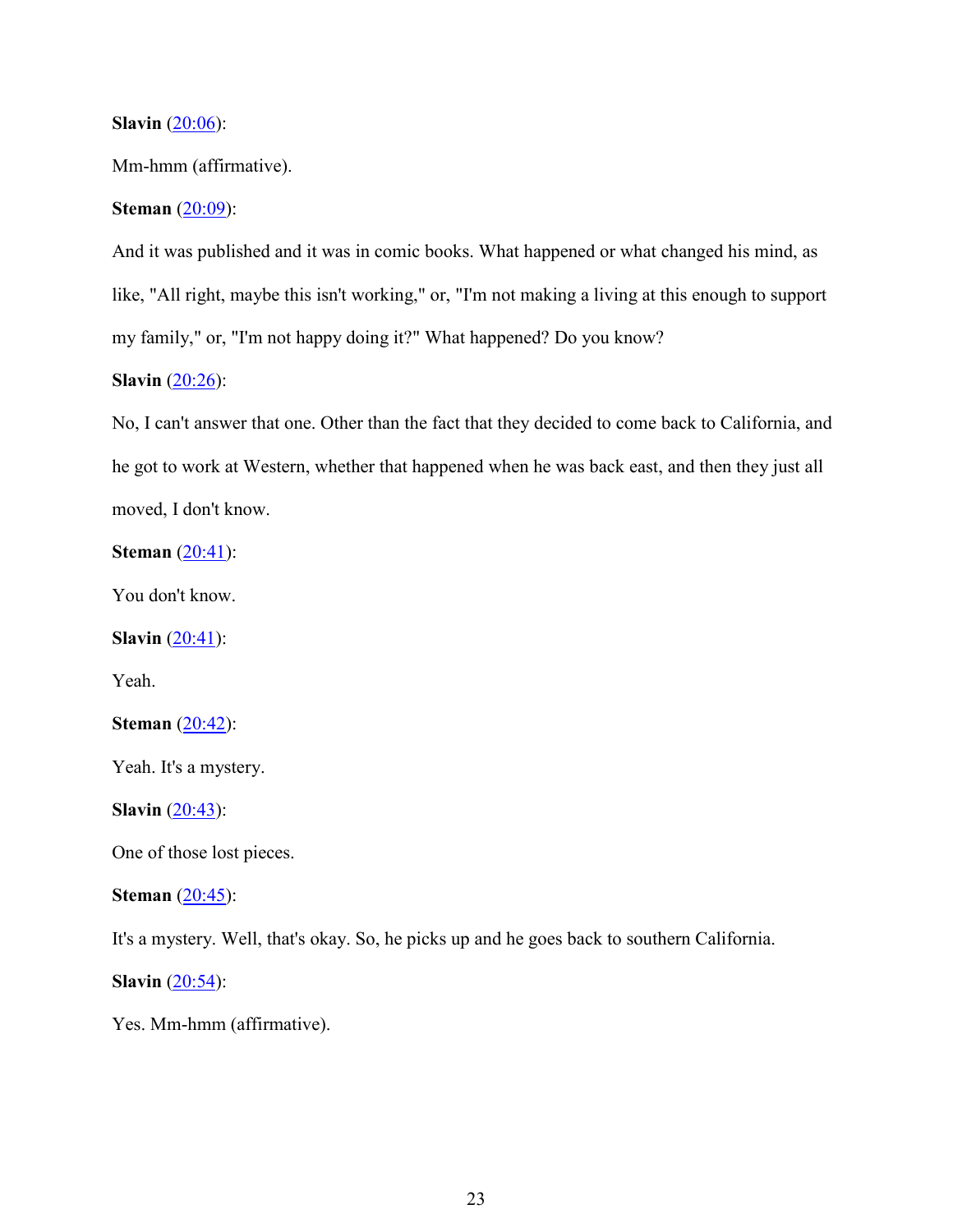## **Steman** (20:54):

And how did he get hired with Western Publishing?

**Slavin** (20:58):

Portfolio again.

**Steman** (20:59):

Portfolio again. And I suppose at that point he had. You're at Disney, you're doing your own comic stories, you got some political, so--

**Slavin** (21:06):

And he knew people who had worked at Disney and who were within that art community. So that, I'm sure, helped.

**Steman** (21:17):

And what was he first doing at Western Publishing?

**Slavin** (21:23):

As far as I know, he took on the Bugs Bunny right away.

**Steman** (21:27):

Do you know why he was tapped to do that? Did they say, "You're going to do this now?" Or did

they say, "Does anyone want to draw--" Because Bugs--

**Slavin** (21:34):

Yeah. Again, they look at your portfolio and see what you can do. And that, I'm sure, made the decision for them.

**Steman** (21:42):

As a non-artist, I have no idea. So I know he started the-- He did the Sunday first--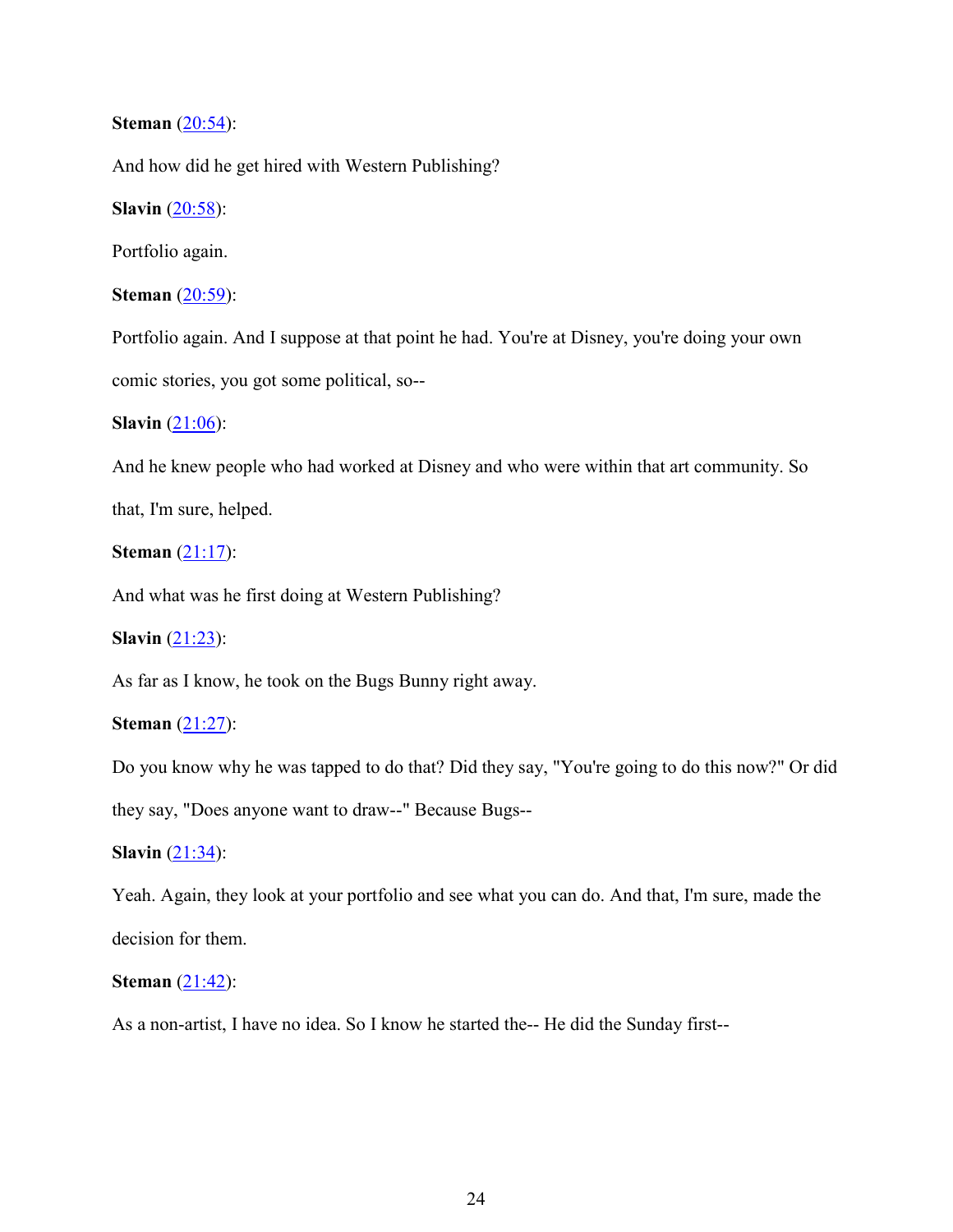#### **Slavin** (21:51):

Yeah.

## **Steman** (21:52):

--in 1947. Yeah. Looking at your portfolio. That's interesting. So--

**Slavin** (21:59):

It is, isn't it?

## **Steman** (22:00):

Yeah. You just wonder, it's like, "Hey, you're going to be drawing this now." And I understand that. That has always been one of my questions, Martha, is why Bugs Bunny? Why did he do that? And I know, so they had someone who was doing the Sunday strip before him. Because I think--

## **Slavin** (22:18):

Yeah, Tom [inaudible 00:22:18].

## **Steman** (22:19):

Yeah. Right. And it was '42 or '43, and as we were taking care of these records as we're doing research, that was one of the things I'm like, "Oh, Bugs Bunny was--" They say the first official appearance of Bugs Bunny, as we know him today, was 1940. And it was a craze. People went nuts for Bugs Bunny.

#### **Slavin**  $(22:41)$ :

I know. Yeah. It's really interesting how he has survived as a popular character. And really, at the time my dad started drawing, there were three or four different rabbit cartoons, and all of them took credit for the idea of Bugs Bunny. But eventually Chuck Jones, who did main animation, he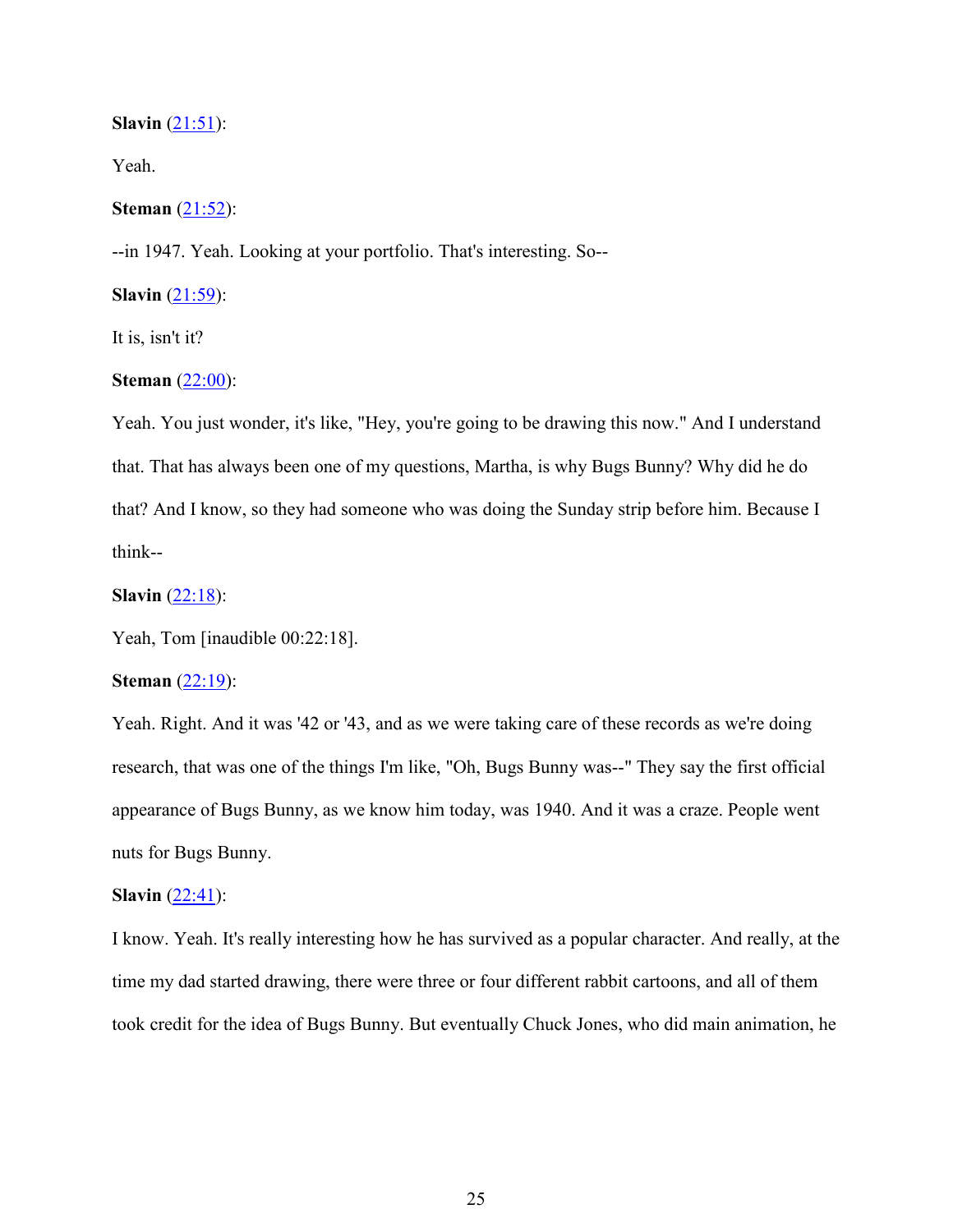was the one they finally decided really belongs with because he's really done the majority of the work on Bugs Bunny, where my dad strictly was with the comic strips.

## **Steman** (23:16):

Right, right, right. Of course, we've seen all those cartoons. And we were just talking about-- I think my wife and I were talking about, of course, we've seen them all, those classics from the '40s. And it's fun to see Bugs Bunny as he evolved, at least in animation. Even, I don't know how to describe how-- You could see how he evolves over, like Mickey Mouse too. And well, maybe he's got a little bit of a gut, and his ears are shorter, and you can see some of that in your dad's work, especially in the Sunday strips from 1947. And you can see how it had evolved over time.

## **Slavin** (23:48):

And they also have character sheets.

#### **Steman** (23:50):

The character sheets, right.

#### **Slavin** (23:52):

That tell you exactly how that particular character is supposed to look. So that changes over time. You get a new one every once in a while.

#### **Steman** (23:59):

So I know it was '42 or '43 the Sunday, and then your dad was tapped to do that. And obviously it was a year later they decided to do a daily strip.

## **Slavin** (24:10):

Yeah, right.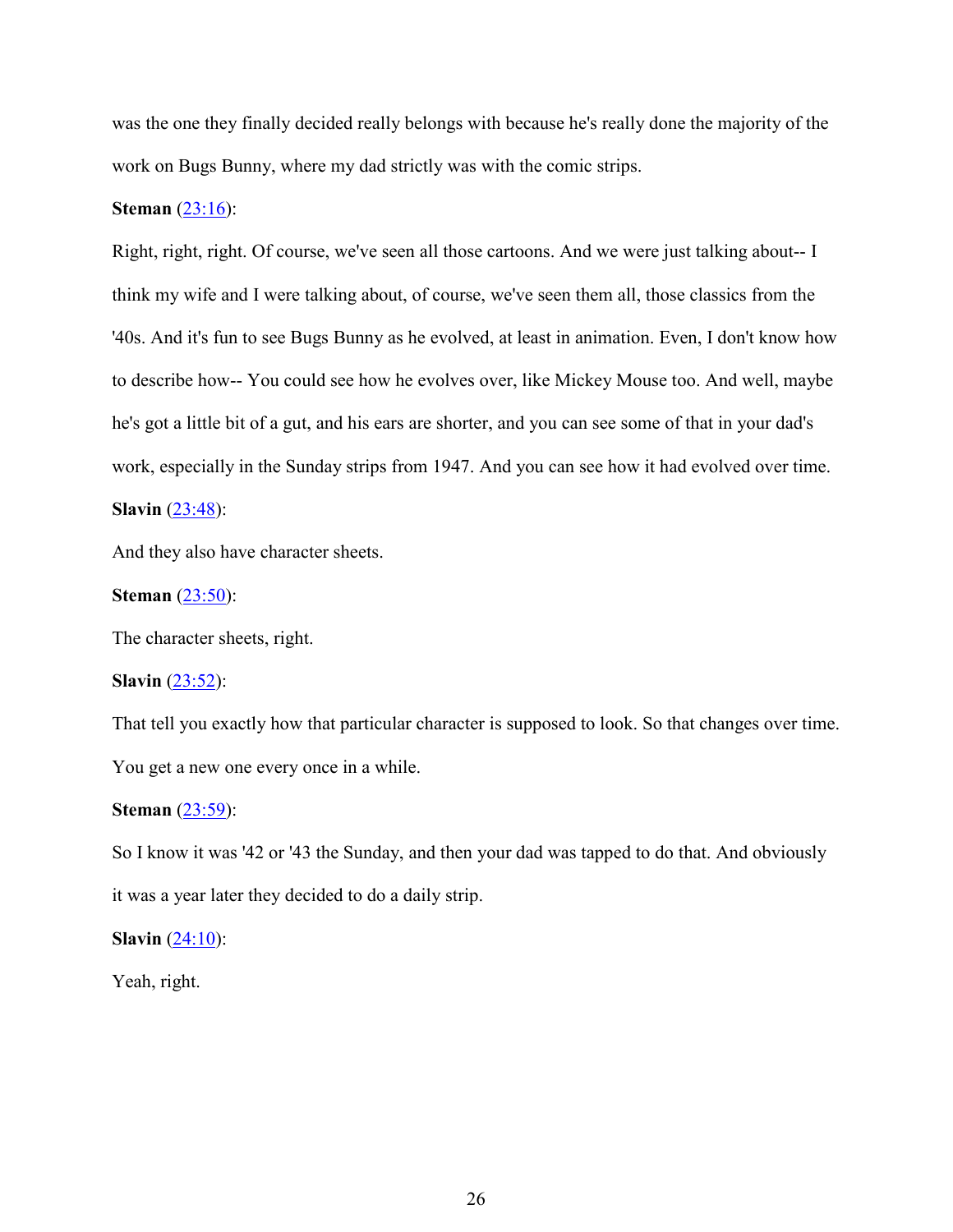## **Steman** (24:14):

And we've talked about this before. I mean, you're on 365 strips a year. You're doing it. You're on--

**Slavin** (24:22):

Every day.

**Steman** (24:23):

--every day.

**Slavin** (24:23):

Mm-hmm (affirmative).

**Steman** (24:26):

He must have enjoyed, obviously, what he was doing. And how much-- Well, it's a lot of work.

**Slavin** (24:33):

Yeah, it really is. It took him almost a day to do the complete, from the under drawing to the final for each one.

## **Steman** (24:43):

So that's good that you mentioned. So we have the under drawings, the pencil, the pencil drafts. And he would actually start, as we're talking about-- I've read musicians, like Prince, he started in the morning, and he was done, and the whole song is complete.

**Slavin** (25:03):

Yeah.

## **Steman** (25:03):

Is that how your dad worked? So obviously, he worked with his writer, Al Stoffel, and he drew the under drawing, and then he wouldn't let it sit. He would just, he'd continue working on it.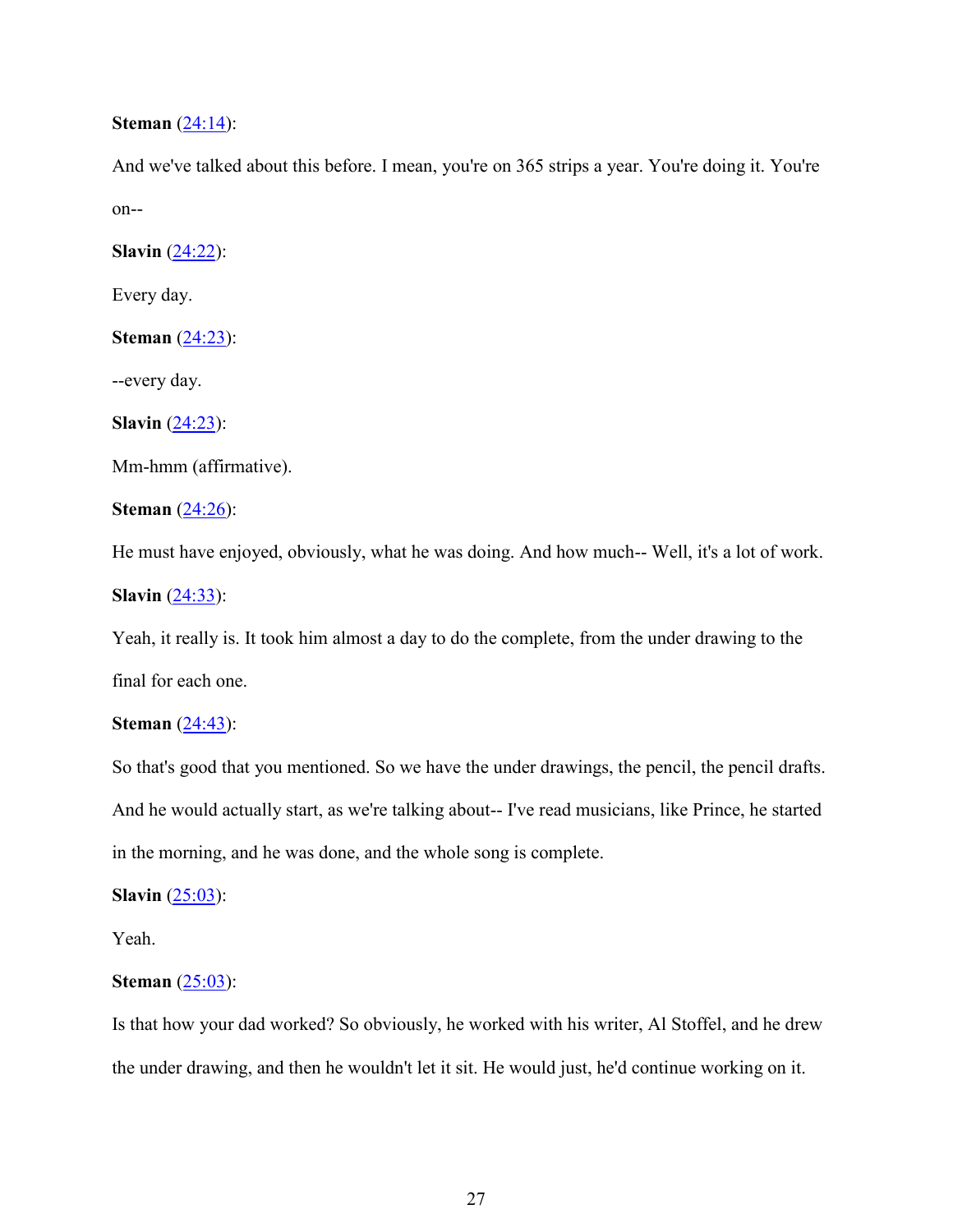That day, he'd finish it up? Or would he do, "I've got some ideas and here's 10 of them," and then he'd go back and decide what he do and finish? What was his process in how he did those comic strips?

## **Slavin** (25:30):

Mostly, because he would take his art in at the end of the week to talk to his writer, he would do a series of under drawings for the week. So it he would take him-- He would be on the finals from the week before. So he would be doing those in ink, as well as starting a new one every day for the Friday meetup. He usually would spend the time just concentrating on one strip a day, because a story has to stay together. It'd be--

## **Steman** (26:10):

Yeah. So they would have the story that'd go-- Throughout the week, they'd have a thread that would go through the whole week.

**Slavin** (26:15):

Right. Right.

**Steman** (26:16):

Yeah.

**Slavin** (26:16):

Yeah.

#### **Steman** (26:19):

So him and the writer, Al Stoffel, would decide what they were going to do for the week.

**Slavin** (26:23):

Mm-hmm (affirmative). Yeah.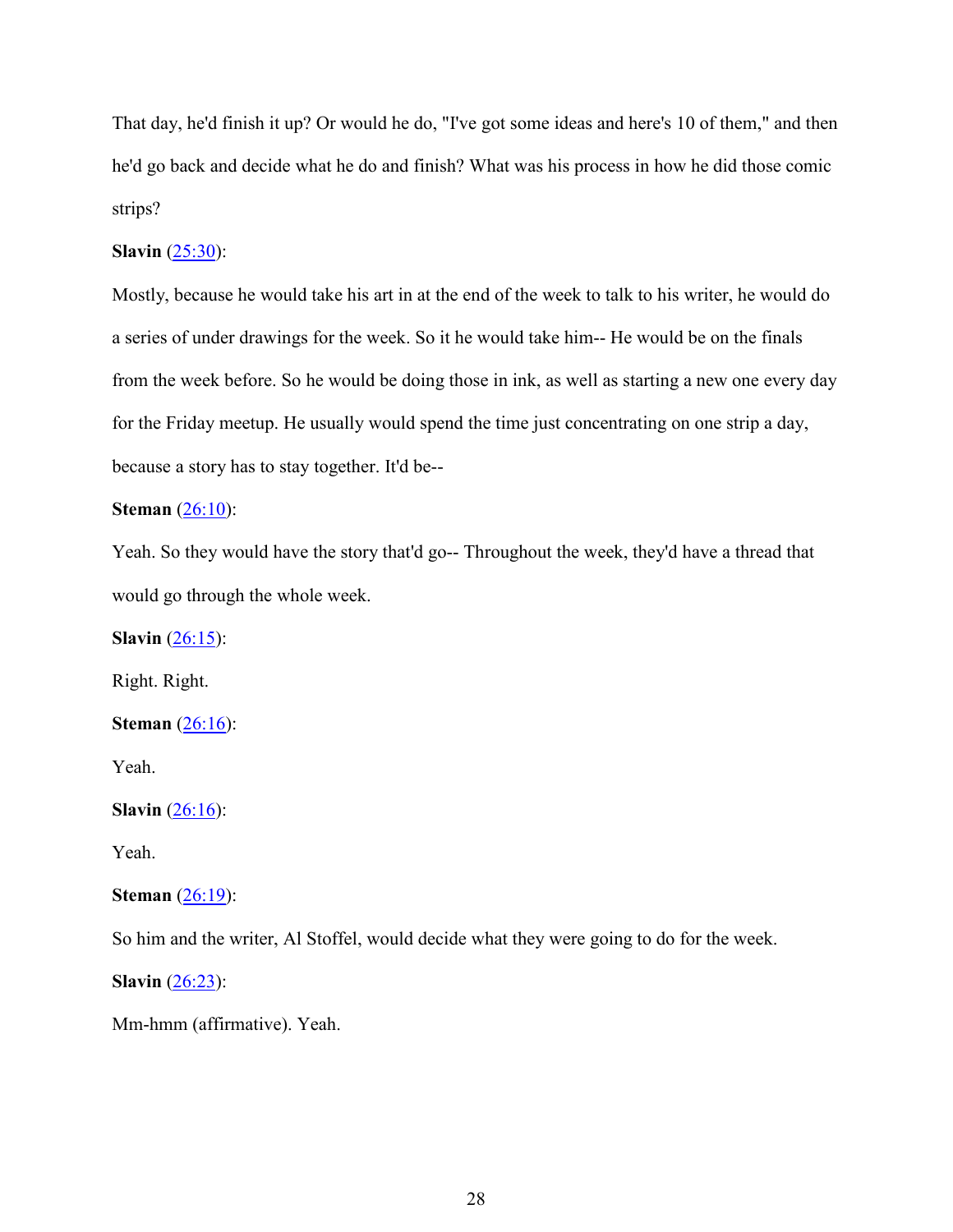**Steman** (26:24):

And then he would, as I'm trying to understand, so he'd do the under drawings--

**Slavin** (26:29):

Try not to show it to you.

**Steman** (26:31):

Maybe that would've been easier. He'd do all the under drawings, but then he'd be completing the week before's drawings in ink.

**Slavin** (26:38):

Yeah. The finished ones. Mm-hmm (affirmative).

**Steman** (26:40):

The finished ones.

**Slavin** (26:42):

Yeah.

**Steman** (26:42):

And so how long would he be working a day?

**Slavin** (26:44):

Well, he was--

**Steman** (26:45):

Just in a regular day. So if he was like, "If I need some time off, I got to work ahead."

**Slavin** (26:49):

Right.

## **Steman** (26:49):

But just a regular day, how much would he be working?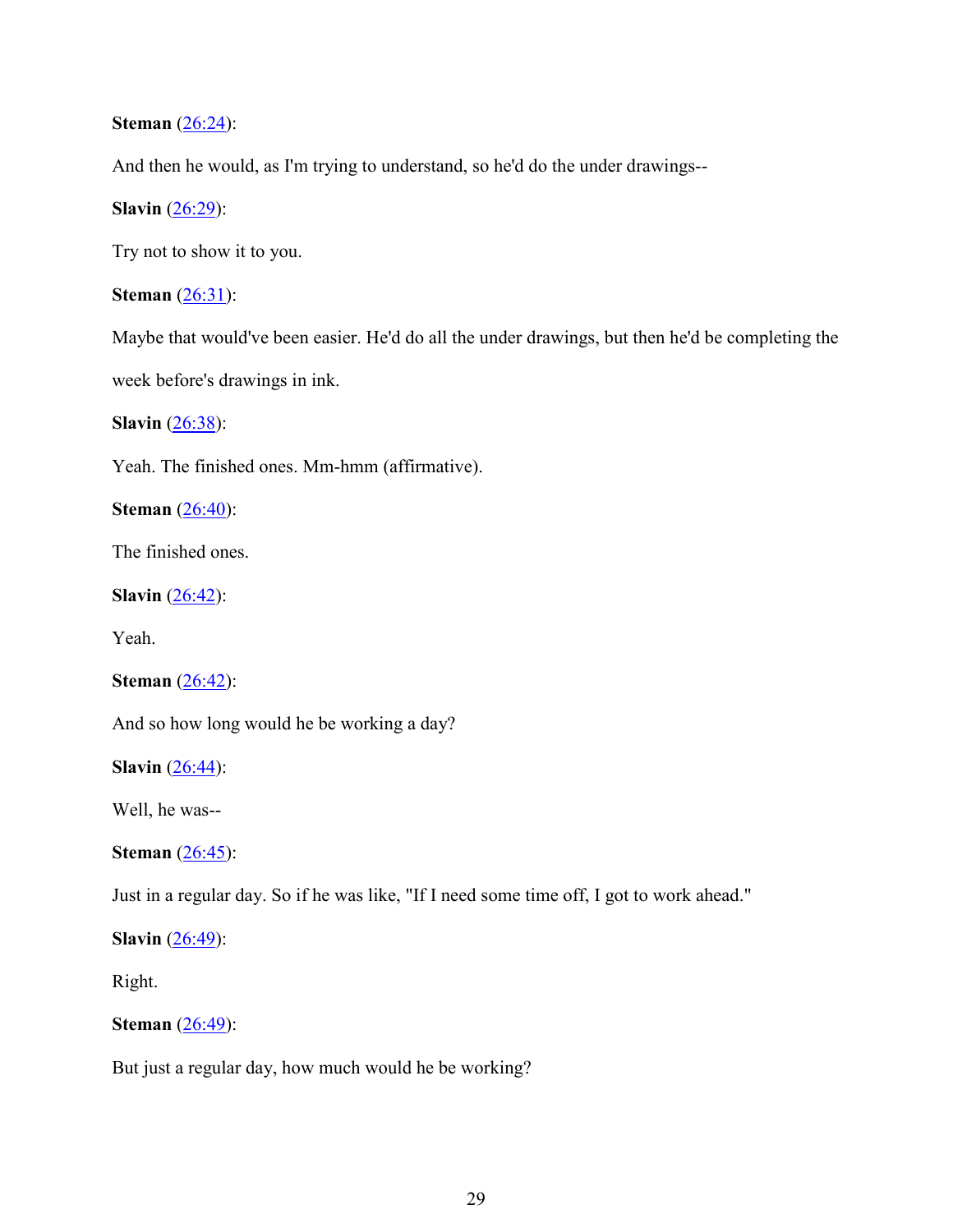## **Slavin** (26:54):

Usually he would work, he'd take a break for lunch. He was always very consistent about lunch and coffee at 3:00. But he would work from 8:00 to 5:00.

**Steman** (27:03):

8:00 to 5:00.

**Slavin**  $(27:04)$ :

Yeah.

**Steman** (27:04):

And where would he work? He was at home.

**Slavin** (27:07):

Yeah.

**Steman** (27:07):

Where?

**Slavin** (27:07):

He built his studio out in the backyard. And we have pictures of that. Yeah, him working on the

roof and everything.

**Steman** (27:16):

Oh, he built it himself.

**Slavin** (27:17):

He built it himself. Yes.

**Steman** (27:20):

"No, you don't need a contractor. I'll just build the house myself."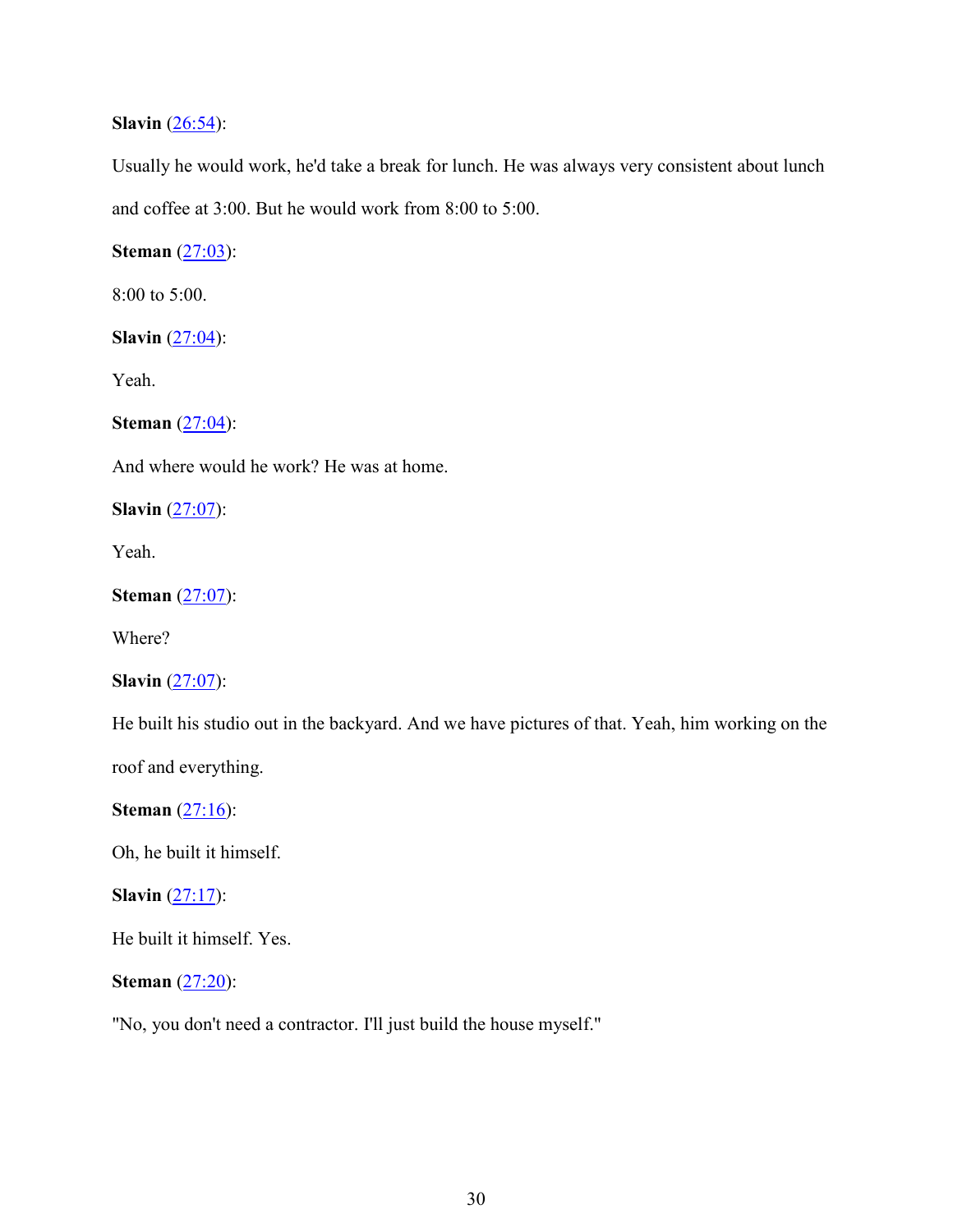**Slavin** (27:25):

So, and as you walked into the studio, on one side was a long table and some cabinets above. But that was where we could sit and draw. On the other side were cabinets that were like file cabinets, thin file cabinets, that he kept a lot of reference material. So if he needed to know how to draw, if he needed a dog, he could pull out a dog and use that for putting in the illustration.

# **Steman** (27:56):

So they would, even the background stuff that he would have, there was set things, or there were suggested things?

**Slavin** (28:05):

Sometimes.

**Steman** (28:06):

Not all the time.

**Slavin** (28:06):

That really depended on what the story was.

**Steman** (28:11):

Right. So he'd work, you'd say, 8:00 to 5:00.

**Slavin** (28:15):

Mm-hmm (affirmative).

## **Steman** (28:17):

That's funny. Lunch.

**Slavin** (28:19):

And coffee.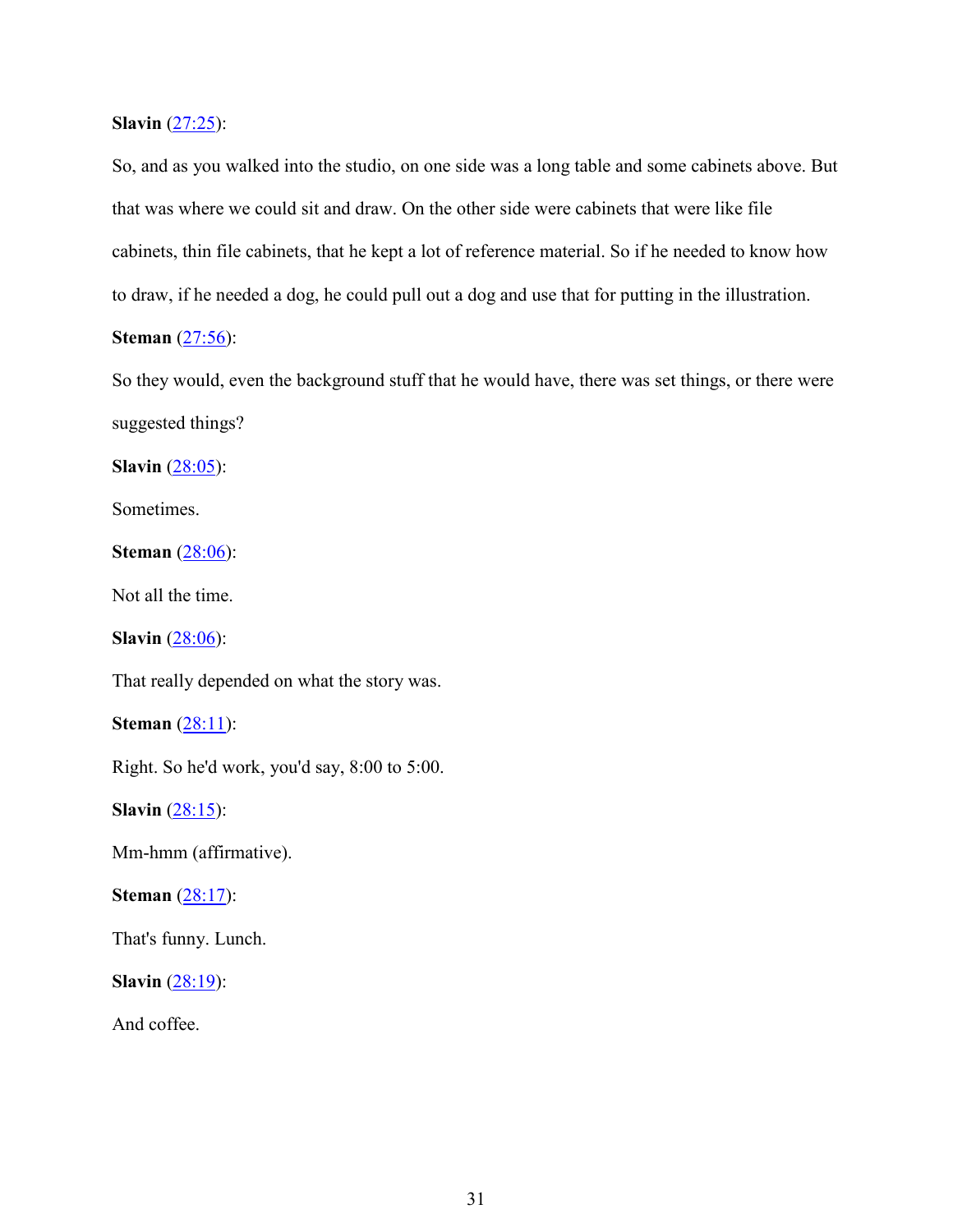## **Steman** (28:20):

And coffee. Got to have that to finish up for the day. So he'd be out there all day working. But you said, working ahead, he might be working later.

## **Slavin** (28:30):

Yeah. If we were going to go on vacation, he would be working late at night to finish up because he'd have to get a week's worth ahead of time in order to take a week off.

**Steman** (28:41):

Right. Right.

**Slavin** (28:42):

And then sometimes, when we went on vacation, he would actually bring the work with him and work on it and not get much of a vacation.

**Steman** (28:49):

Yeah. You're in Minnesota in the summer, which is the best time to be here, and your dad's working.

**Slavin** (28:54):

Mm-hmm (affirmative).

**Steman** (28:58):

What was the creative process? So he worked with Al Stoffel.

**Slavin** (29:03):

Mm-hmm (affirmative).

## **Steman** (29:04):

Stoffel until-- So your dad, 1947, and then in late '78, he retired from writing the comic strip.

How was that process with Al? How did that work? So worked all those years together--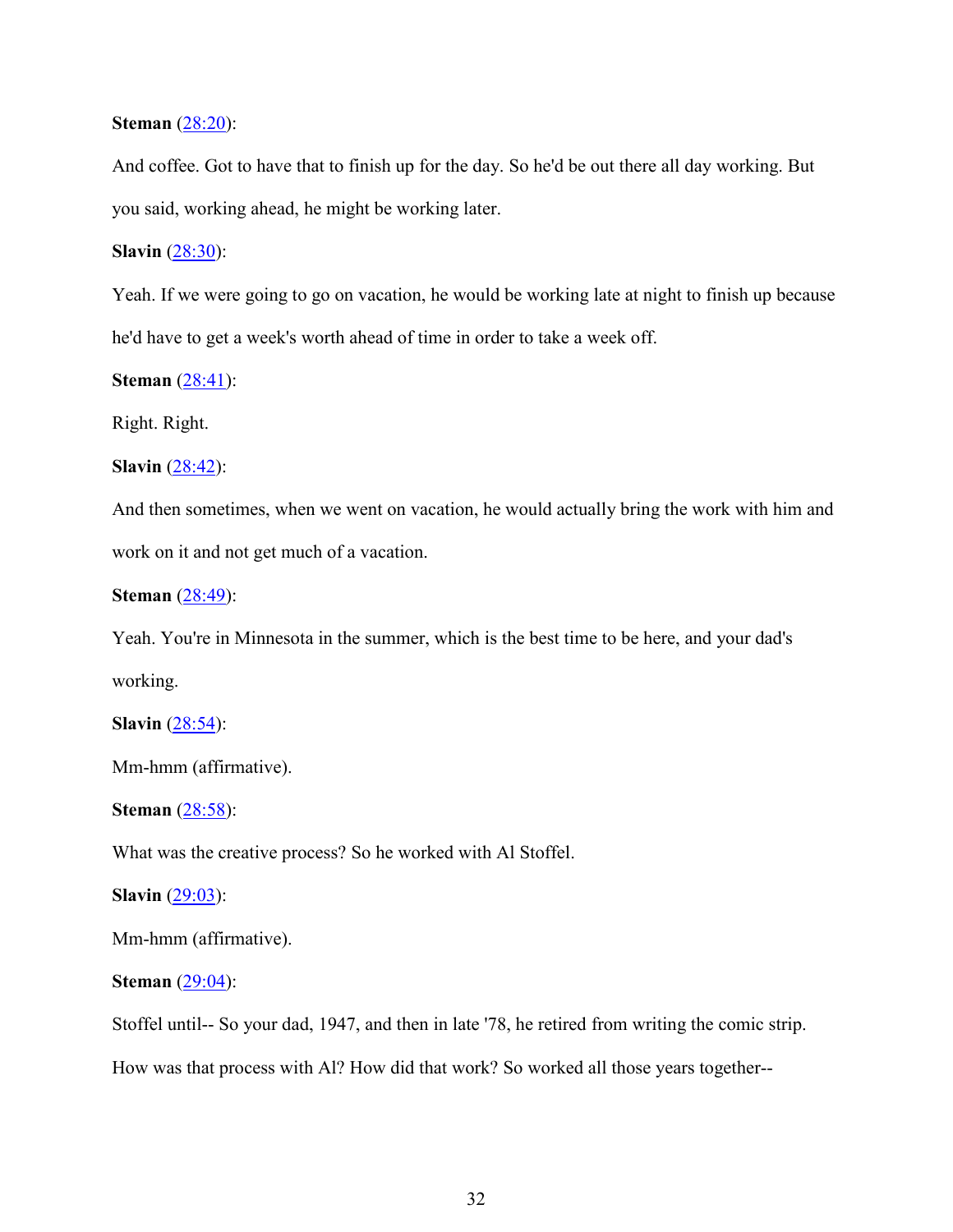**Slavin** (29:18):

Yeah, well, they were good friends, but they also had their moments, because Al, he would write the script, and they'd talk over what they thought the comic strip should look like. And that's what my dad would go home and draw that, and then bring it in the next week to review it with Al. And sometimes Al would decide he'd like it changed. And that meant that my dad would have to go back and redraw some part of it, which was not always--

**Steman** (29:50):

Appreciated.

**Slavin** (29:51):

Appreciated, him having to do that extra work.

**Steman** (29:57):

Did your dad ever comment on the text, on the stories too?

**Slavin** (30:00):

Oh, yeah. I think he did.

**Steman** (30:00):

Yeah, you're like, "I don't like this. I think you need to change this." So he would--

**Slavin** (30:04):

Yeah, it was both.

## **Steman** (30:06):

It was a collaborative. It was a push and pull.

**Slavin** (30:08):

Yeah.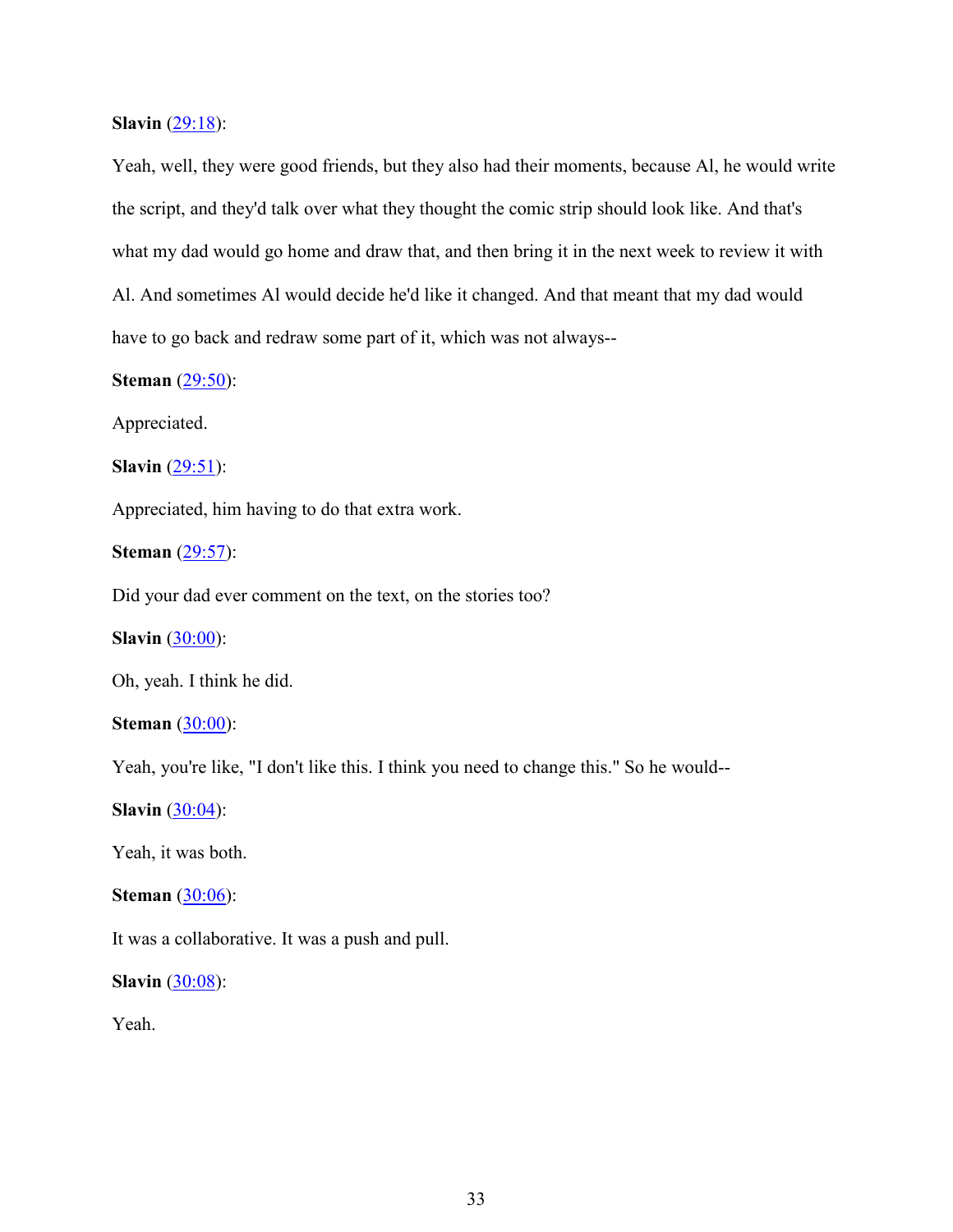### **Steman** (30:11):

So, thinking about, we all know what Bugs Bunny looks like. He's wearing the gloves, and he's got the long ears, and we know all-- Sylvester was-- And Porky Pig, and Elmer Fudd. And this is for me, as a non-creative artist type of person. So you had to draw them a certain way because you're like, "That's Elmer Fudd. That's Porky Pig." We can look at them. We know exactly what they are. How much creativity did he have, creative license to do what he did? So you have these set things, but--

#### **Slavin** (30:46):

Well, I think the thing that he really enjoyed more than anything, it was the other parts, because he knew how to do Bugs Bunny by heart. But if he had a sales clerk in the background, he could have great fun with what that person looked like. Or a woman walking out of a store or whatever. So those things, I think, made it enjoyable. Especially animals, like dogs walking down the street, he always imbued them with such joy. It's fun to look at those parts of the comic strip.

### **Steman** (31:21):

That's interesting. Yeah. Yeah. I never thought of it that way, Martha. Yeah, because that was always one of my questions. I mean, you know what they look like, but then you put them in different poses, or in different situations, but I wasn't sure if-- He must have enjoyed it if he did it for so long, right?

#### **Slavin** (31:41):

So actually, he didn't like Bugs Bunny's character as much, mainly because he was a rascally rabbit, and my dad was not that kind of person. So he would get upset with him sometimes, I think, but--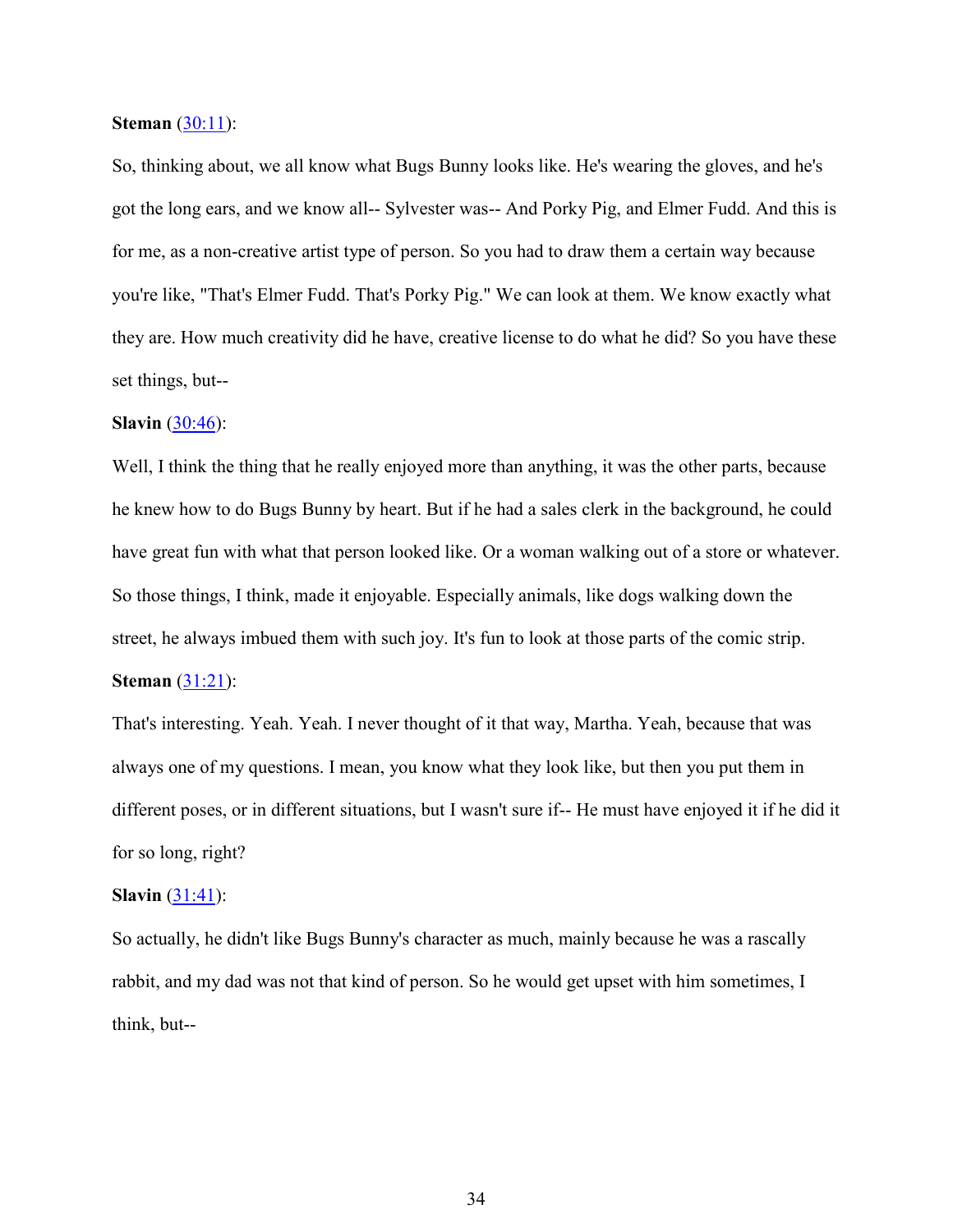## **Steman** (31:58):

He'd get upset with Bugs Bunny. Well, who did he like drawing the best?

## **Slavin** (32:04):

I don't know. He liked drawing drawings. And I think he really did like doing all the outside work, as far as if he had a choice of-- The characters were just part of his work.

**Steman** (32:21):

Yeah.

**Slavin** (32:21):

And it was the others stuff that was--

**Steman** (32:23):

It was the other stuff. Yeah.

**Slavin** (32:26):

--really entertaining to him.

#### **Steman** (32:28):

So he did it for 30 years, but he was also involved in other creative works as well. So what other things did he do for Western Publishing?

#### **Slavin** (32:39):

Well, he did a lot of the comic book covers. He didn't do the inside because there was no way one person can really do all that. So there was always somebody else who had done that. And that was various artists. That wasn't anybody-- And the reason he ended up having his name on the comic strip was because of longevity. He had worked at it so long, they decided, "You need to get credit for that." Where the other ones, people came and went because it was a beginning way to get into the business.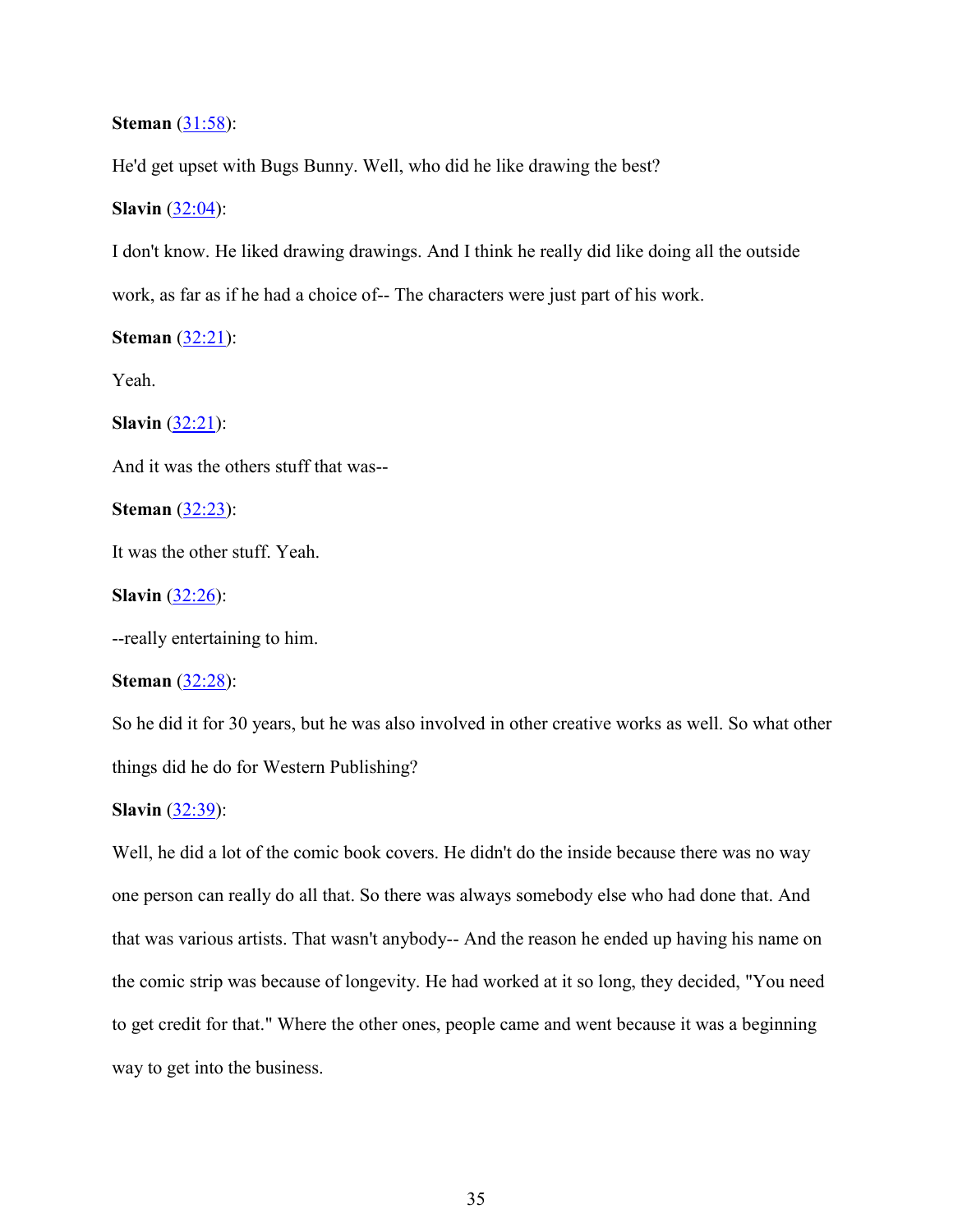#### **Steman** (33:13):

Yeah.

## **Slavin** (33:14):

So he did the covers for comic books and he also did the illustrations for several Golden Books that were based on Bugs Bunny. And he also did some work later on for Hanna-Barbera in England for Yogi Bear. So thinking about that, it's amazing that he could take on that extra work with all the other stuff that he was doing just on a daily basis.

**Steman** (33:43):

Why do you think he did that?

**Slavin** (33:45):

Just for interest.

**Steman** (33:47):

Just for interest.

#### **Slavin** (33:47):

It was something to do. He also was always trying to develop his own comic strip, but he was really not encouraged by Western to do that because they wanted him to stay with Bugs Bunny.

**Steman** (34:02):

Of course.

## **Slavin** (34:03):

So that was a disappointment for him, that he never was able to come forward with something, but he had a great life. So--

**Steman** (34:14):

Yeah. I mean--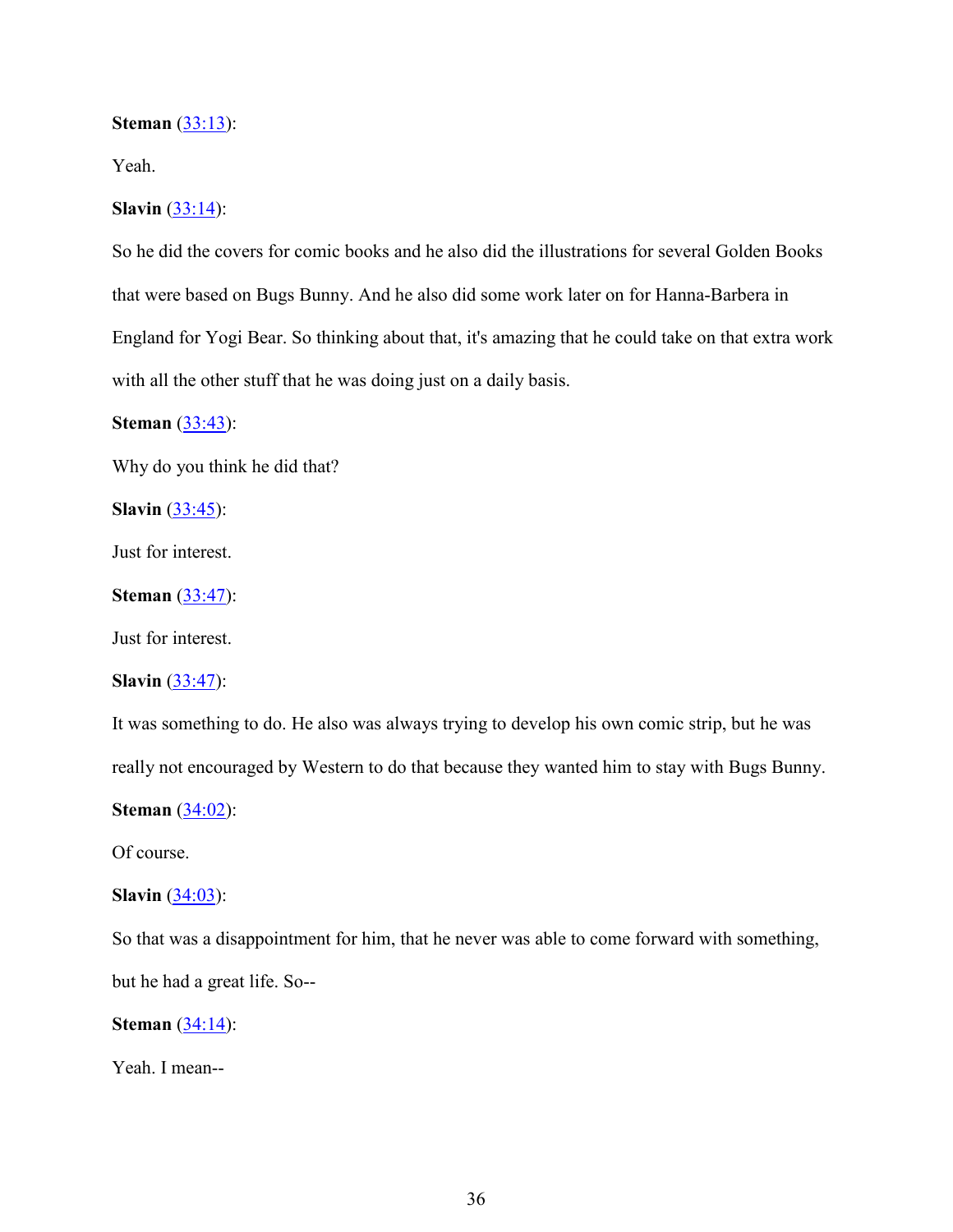**Slavin** (34:15):

And the ones that he did, I don't know if I gave you any of the later ones, maybe.

**Steman** (34:21):

I don't know.

**Slavin** (34:21):

I don't know. I don't remember.

**Steman** (34:23):

There was a horse. And was that Herkle? I can't remember.

**Slavin** (34:25):

Yeah. No, these were probably in the '60s or '70s.

**Steman** (34:31):

Yeah. Much later then. Yeah.

**Slavin** (34:32):

Yeah.

## **Steman** (34:33):

Yeah. So he was involved--So that's interesting that-- And I didn't know, I knew he did the covers, but I wasn't sure if he had done the insides at all. I mean, I know we have some of those examples of those early Golden Books, like Bugs Bunny's Birthday, or Bugs Bunny Keeps a Promise, where he did all of the artwork.

**Slavin** (34:53):

Right.

**Steman** (34:54):

I can't forget about Bugs Bunny's Space Carrot.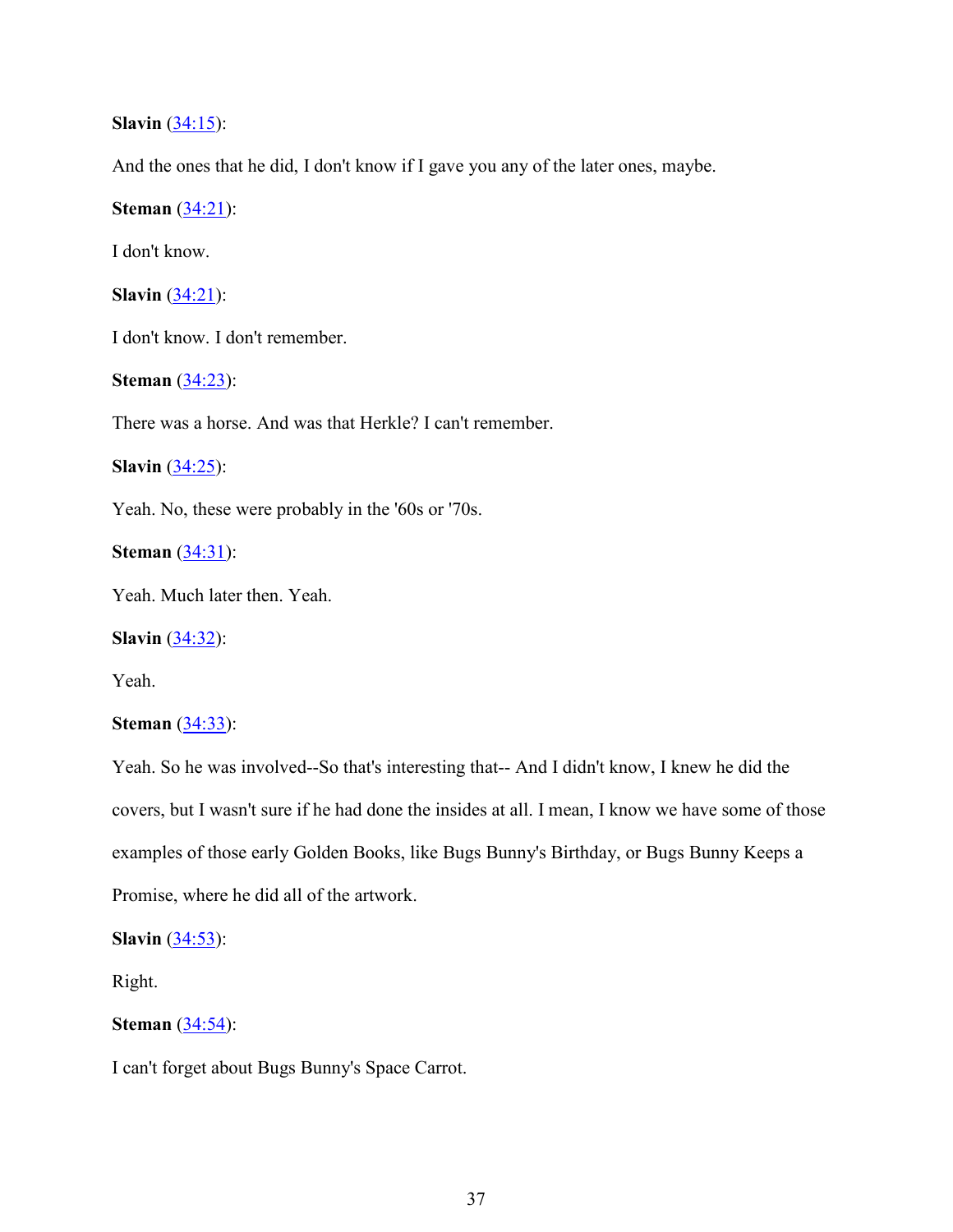#### **Slavin** (35:00):

I know. I love that one too.

## **Steman** (35:00):

Those great drawings. So what was the-- Because I know we have a bunch. Obviously, you had gifted a bunch of the comic book covers and had some of the published ones too. But I find the books are interesting, but I didn't know if he had drawn the comic books or not. So the comic strips started. The daily was in 1948, and he wrapped up in '78. And he was doing all these things too. But he continued to work after he stopped with the comic strip, correct? Or not?

# **Slavin** (35:31):

Not that much. No. Mm-mm (negative).

**Steman** (35:34):

Because I've seen things dated after '78, some of the comic book covers. So maybe--

**Slavin** (35:38):

Oh, maybe he did that. Yeah. Yeah.

**Steman** (35:41):

But maybe, or they could have--

**Slavin** (35:41):

But I wasn't at home then.

#### **Steman** (35:42):

But you were--

## **Slavin** (35:44):

So he probably was working, doing things like subcontracting out, because they still want him to do-- He just didn't want to work full time.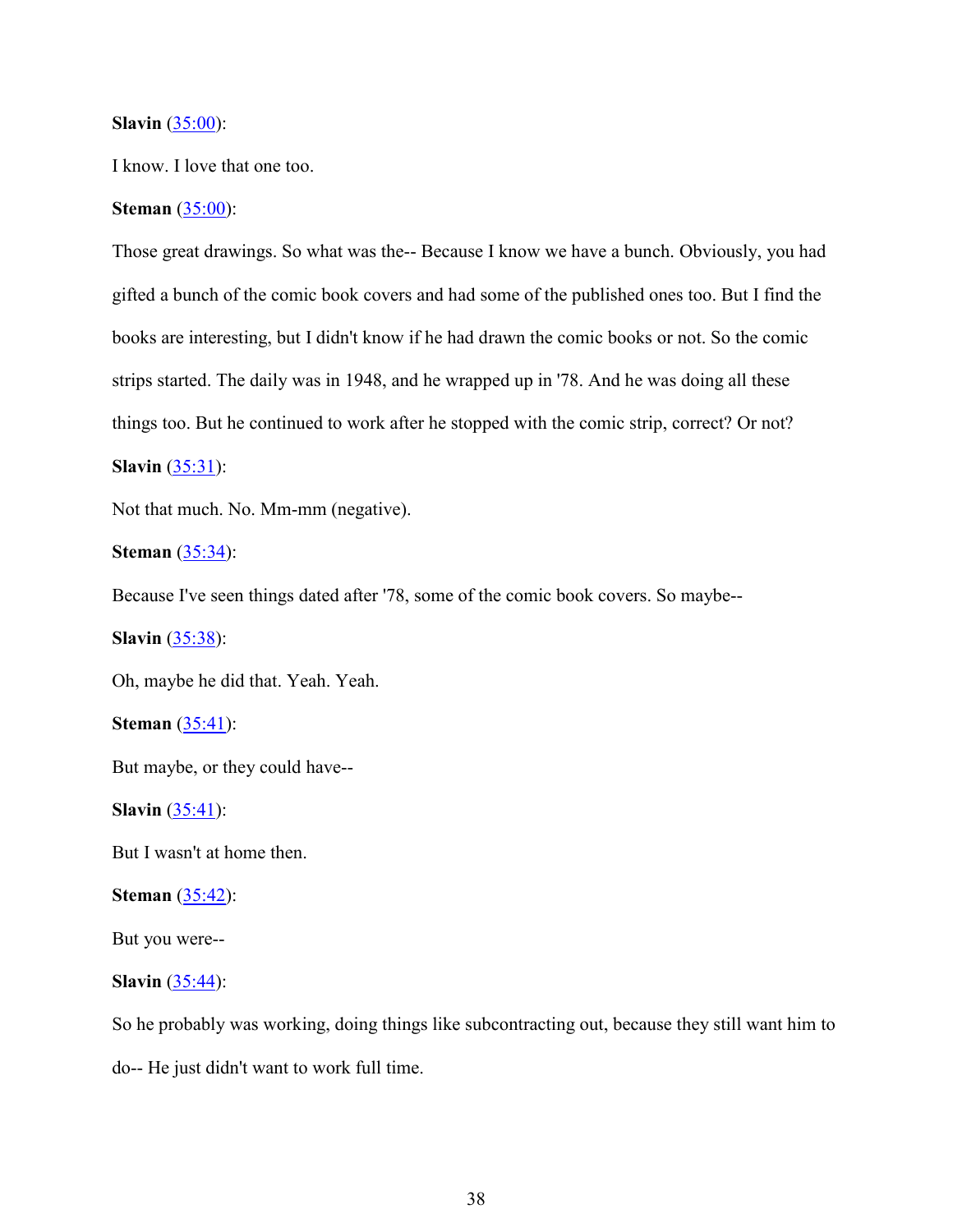## **Steman** (35:52):

He just didn't want to work full time. Yeah. Yeah.

## **Slavin** (35:56):

Sorry. I didn't even think about it.

## **Steman** (35:57):

It's all right. That's all right. So what do you think his favorite parts were drawing? So I know I said what-- Did he have favorite bits? Maybe the bits piece from the comic strip. So it's always Sylvester, he was a slacker. And Bugs Bunny always seemed to be watching Cicero all the time. So were there any bits from the comic strip that you enjoyed, and were there some that your father enjoyed too?

## **Slavin** (36:25):

Well, my favorite is the one time he put me in, which he normally didn't do. He didn't use family members. But he had one with my sister and one of her children. And he used my mom a couple times. You could tell that it was her. But I was standing out looking very--

## **Steman** (36:50):

We have that identified.

#### **Slavin** (36:53):

Yeah, that's right.

## **Steman** (36:54):

So I think it's something that you had given us. I think it was from 1957 or something, and you're standing in the street. And then the one, was it your sister, Linda?

**Slavin** (36:59):

#### Mm-hmm (affirmative).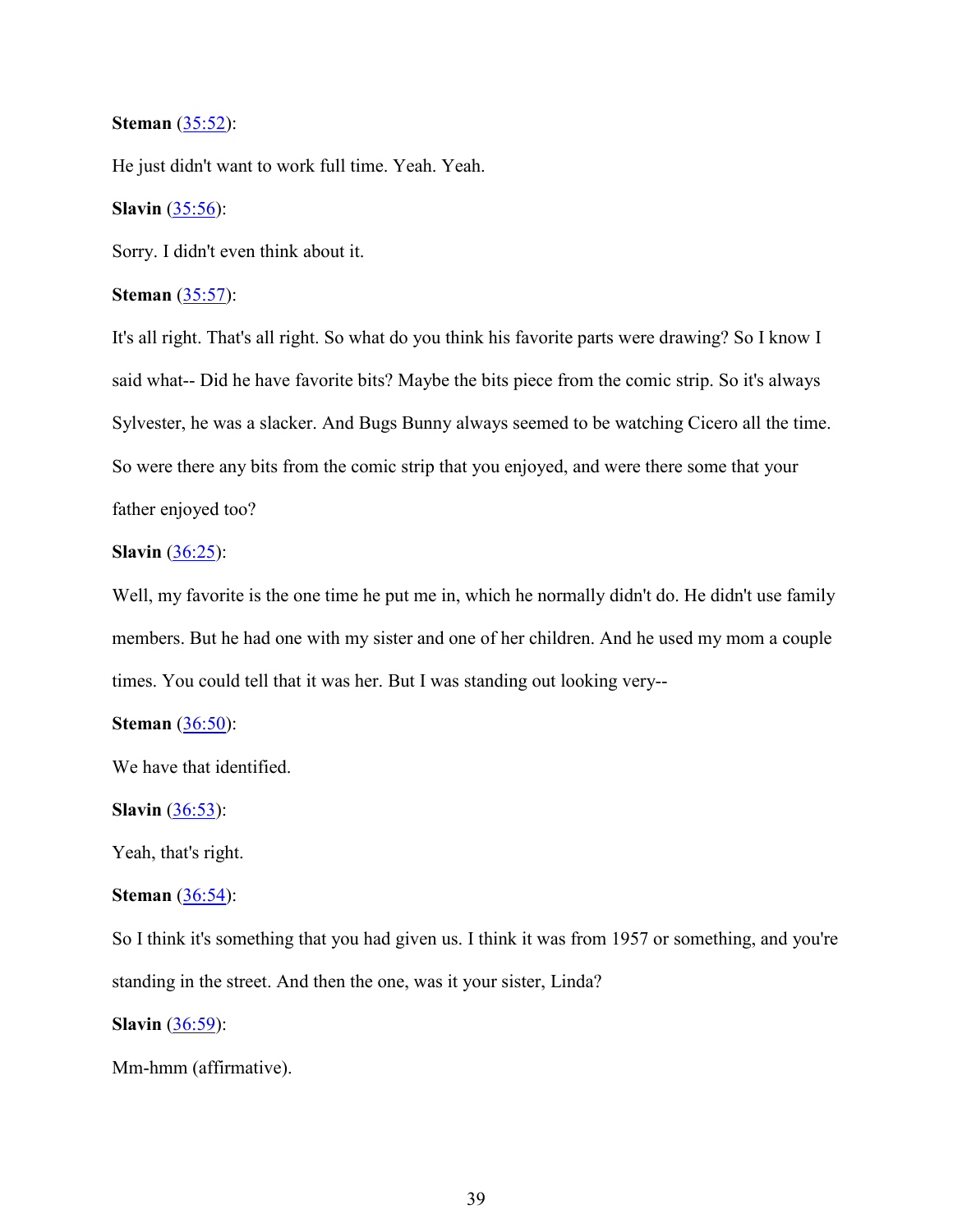## **Steman** (36:59):

I remember that. And we have the under drawing, the draft drawing. So she's pushing a child in a--

**Slavin** (37:06):

Right, that's her daughter.

**Steman** (37:08):

Well, would the publisher, would they have even known that?

**Slavin** (37:10):

No, not at all.

**Steman** (37:11):

Just some random--

**Slavin** (37:12):

I mean, but that's why it's so much fun, is because it's a secret.

## **Steman** (37:16):

That is hilarious. So we talked about this at lunch a little bit that, so your father was an artist, your mother was an artist, and you have spent some of your career as an artist and teacher as well.

**Slavin** (37:36):

Yes. Yeah. Well, I started out as a teacher of art in junior high school, and also taught

journalism, and newspaper, and English, and PE.

**Steman** (37:47):

Oh, I didn't know that.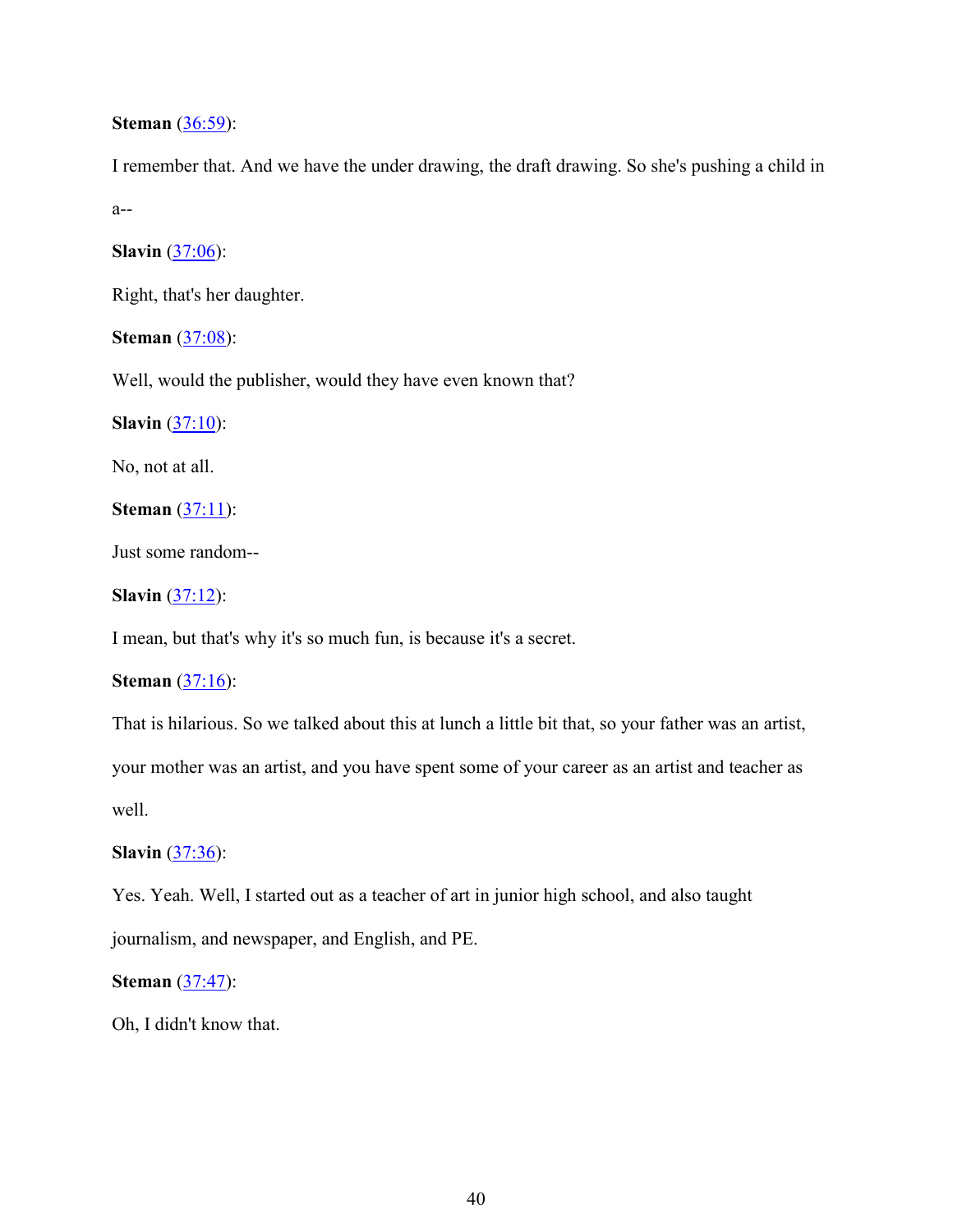**Slavin** (37:47):

I taught wrestling for a year.

**Steman** (37:50):

How'd that go?

**Slavin** (37:51):

Actually, I'll have to tell you, that was the best class I had, because none of the kids had ever taken wrestling. And all the other PE classes were baseball and soccer. They knew far more than I would ever know about it. So, I was mostly standing around watching them. Where in wrestling, I actually had to teach them something. So it was fun.

**Steman** (38:15):

So, and it sounds like it went okay.

**Slavin** (38:18):

Yeah.

**Steman** (38:19):

It went okay.

**Slavin** (38:21):

Actually I practiced on my husband too. So--

**Steman** (38:25):

Learning some of those wrestling moves.

**Slavin** (38:27):

Right, right.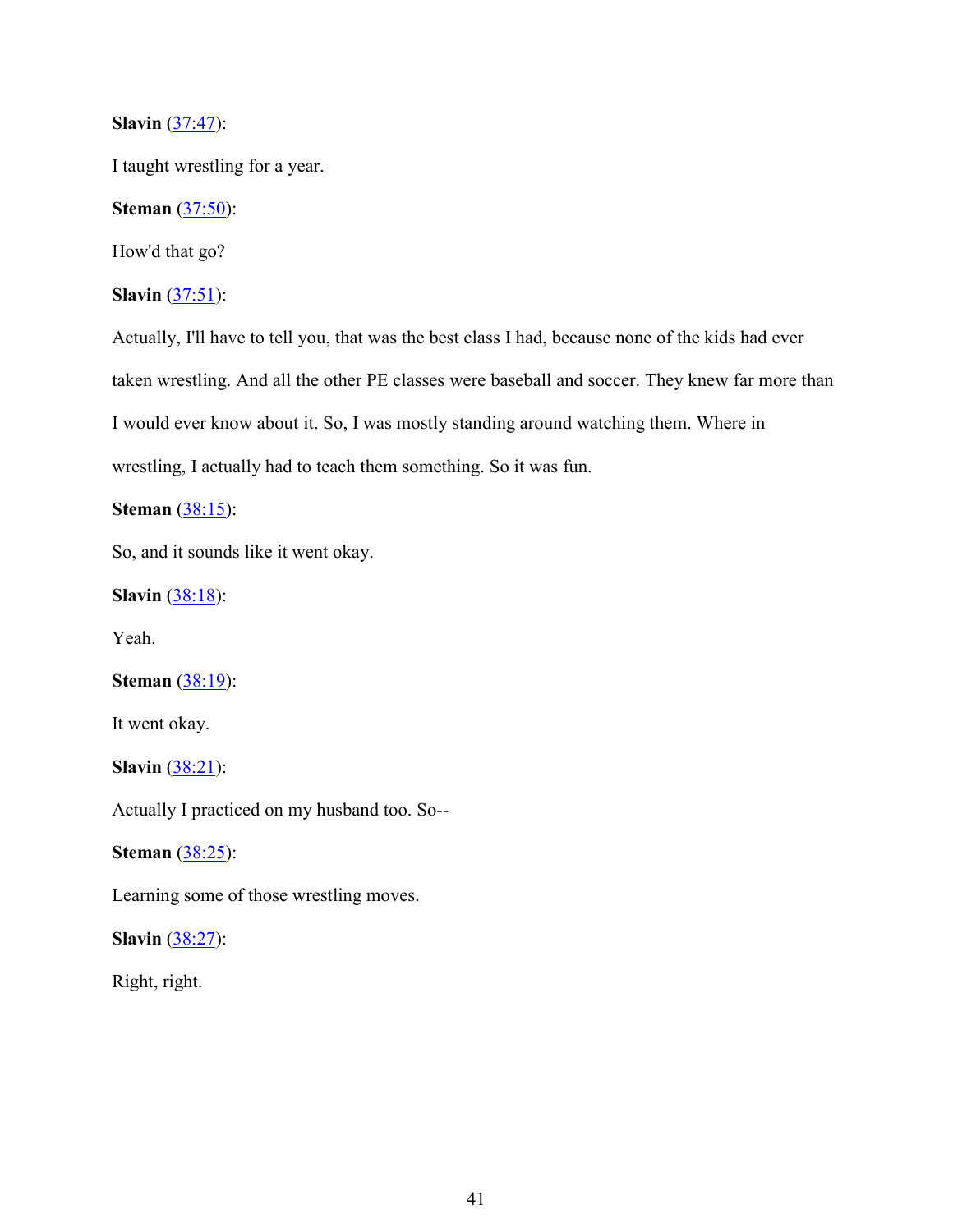## **Steman** (38:27):

That's right. What are some of your favorite Warner Brothers characters? I mean, actually this came to my brain. Have you drawn any of them before? Have you ever had your hand at it before? Do you have something?

## **Slavin** (38:41):

Oh, just to show you how important it is to practice. How bad I am a drawing Bugs Bunny. I have never been very good at drawing Bugs Bunny.

## **Steman** (38:55):

So Martha has shown me this sketch of Bugs. Well, it's a whole lot better than what I could do. I couldn't even do that.

## **Slavin** (39:02):

But he had a way of showing people how to draw Bugs Bunny. He'd start with an egg in a bowl, and then a peanut for a body. And then you'd just add all the details.

## **Steman** (39:13):

Makes it sound easy.

**Slavin** (39:14):

Yeah. Right.

**Steman** (39:15):

Did you draw that? Did you just draw that recently?

## **Slavin** (39:18):

Yeah. Uh-huh (affirmative).

**Steman** (39:20):

That's awesome.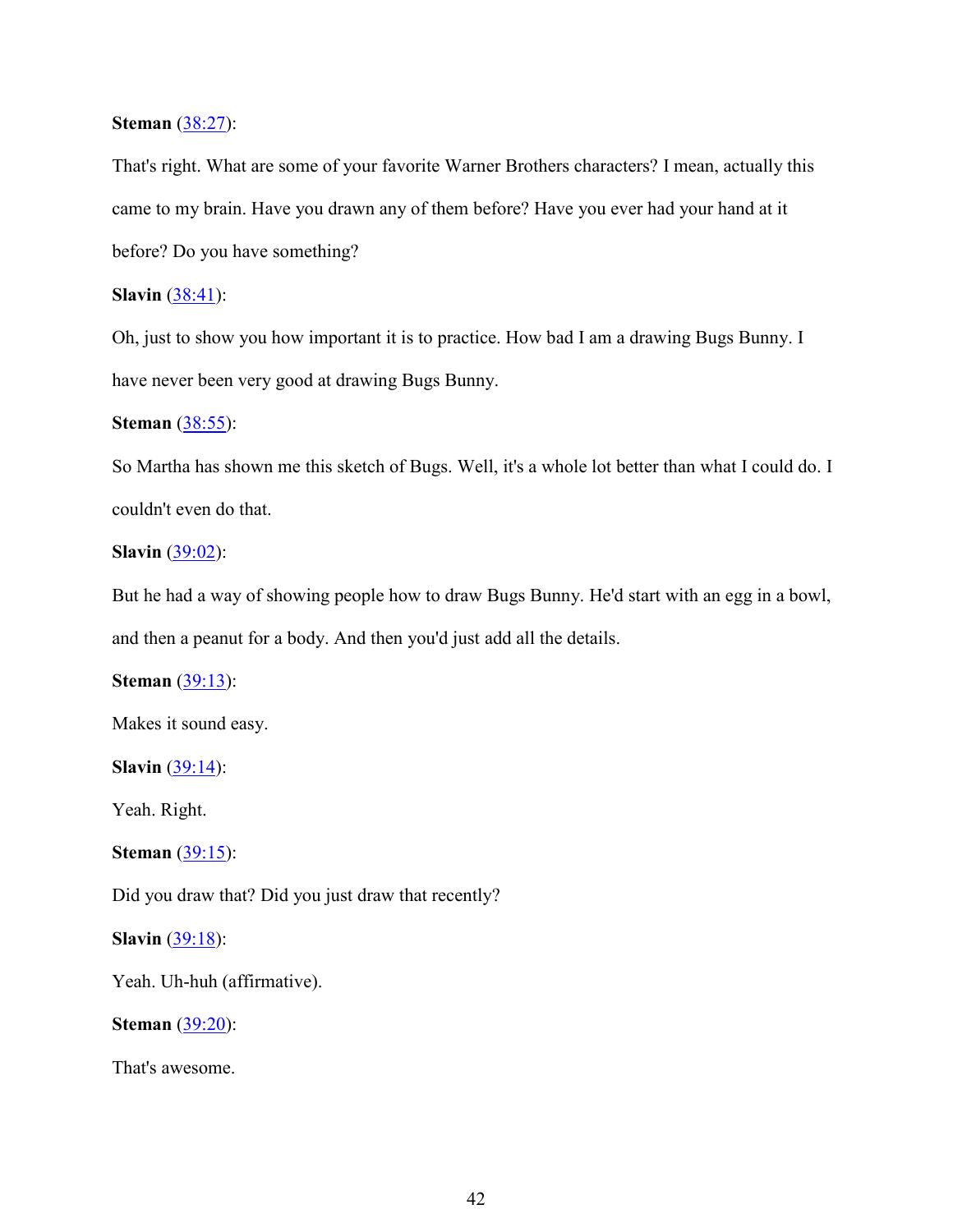**Slavin** (39:21):

So anyway--

## **Steman** (39:24):

Who did your dad like to draw? I know we talked, he didn't care much for Bugs Bunny, but were there-- No, you said you weren't sure.

**Slavin** (39:30):

Yeah. I really don't know.

**Steman** (39:31):

Yeah. I don't know.

## **Slavin** (39:33):

As I said, I think he really enjoyed drawing, and it really wasn't anything that-- He just liked being able to do the actions of a body and showing expressions. And it wasn't a particular character so much as what they were doing. That was fun for him.

#### **Steman** (39:53):

I mean, just, that's funny, just as me being the non-artist who-- My dad was a machinist, right? And I'm like, "You can fix stuff. I can't." But thinking about how it's just drawing and stuff. "You're drawing Bugs Bunny. Here's Sylvester." It's just drawing. What?

**Slavin** (40:14):

I know.

#### **Steman** (40:14):

It's Bugs Bunny. What did you think about your dad-- It's funny, I don't know how to phrase this, but you always hear famous people, they're like, "Oh yeah. My dad was a movie star." And you're like, "Isn't everybody's dad a movie star?" When did you become aware of what your dad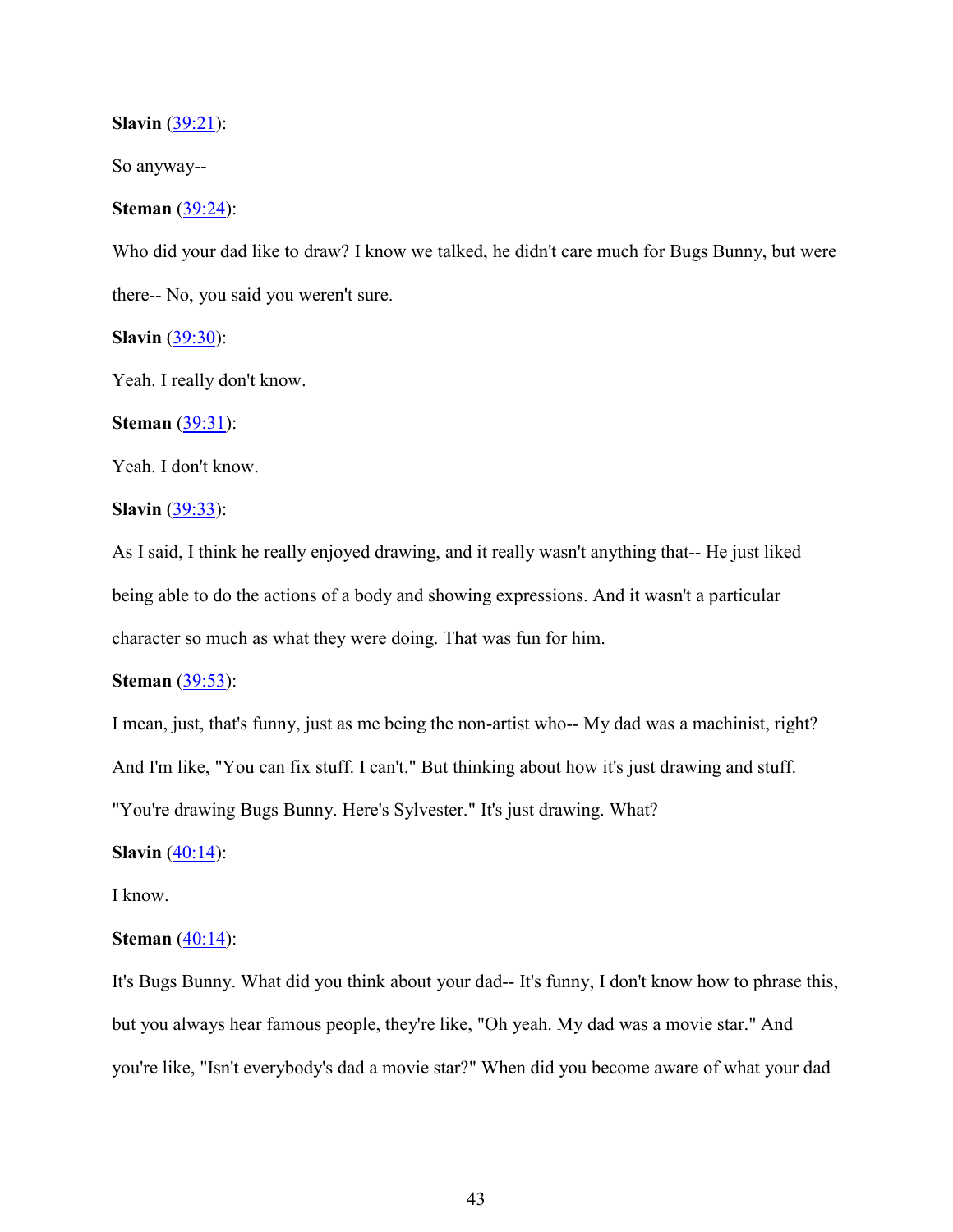did? And then did you realize at some point, like, "Yeah, that's a big deal." Or, "That's not what my friends do, their parents do." How did you--

## **Slavin** (40:48):

That was early on. I'd say I was four or five when I realized what my dad was doing. And they had friends that were from the studio, or from Disney, that they had still kept in contact with. And so I grew up around a group of adults who were very creative, and they were different than my next door neighbors' families. And it set me apart, or both my sisters and I apart, because everybody knew my dad drew Bugs Bunny and he was very famous, but that didn't mean that-- It was hard to live up to because it wasn't really me, that they were giving me credit, when it was really his work. So it took me a while to get around that as I was growing up, that you have a father who was really well known and is very talented. But I don't know where I'm going with this. I'm getting very personal, but it takes an adjustment to realize that you've got to work for whatever it is that you want to do as much as he did it, that isn't just come naturally.

#### **Steman** (42:15):

Right. Right.

## **Slavin** (42:17):

And I think that was an eye-opening thing to me as I grew up, grew older.

### **Steman** (42:25):

Did he encourage you to go into the art or not? I mean, obviously, you became a teacher and you were teaching art, but was that something that he was supportive of?

**Slavin** (42:32):

Oh, yeah.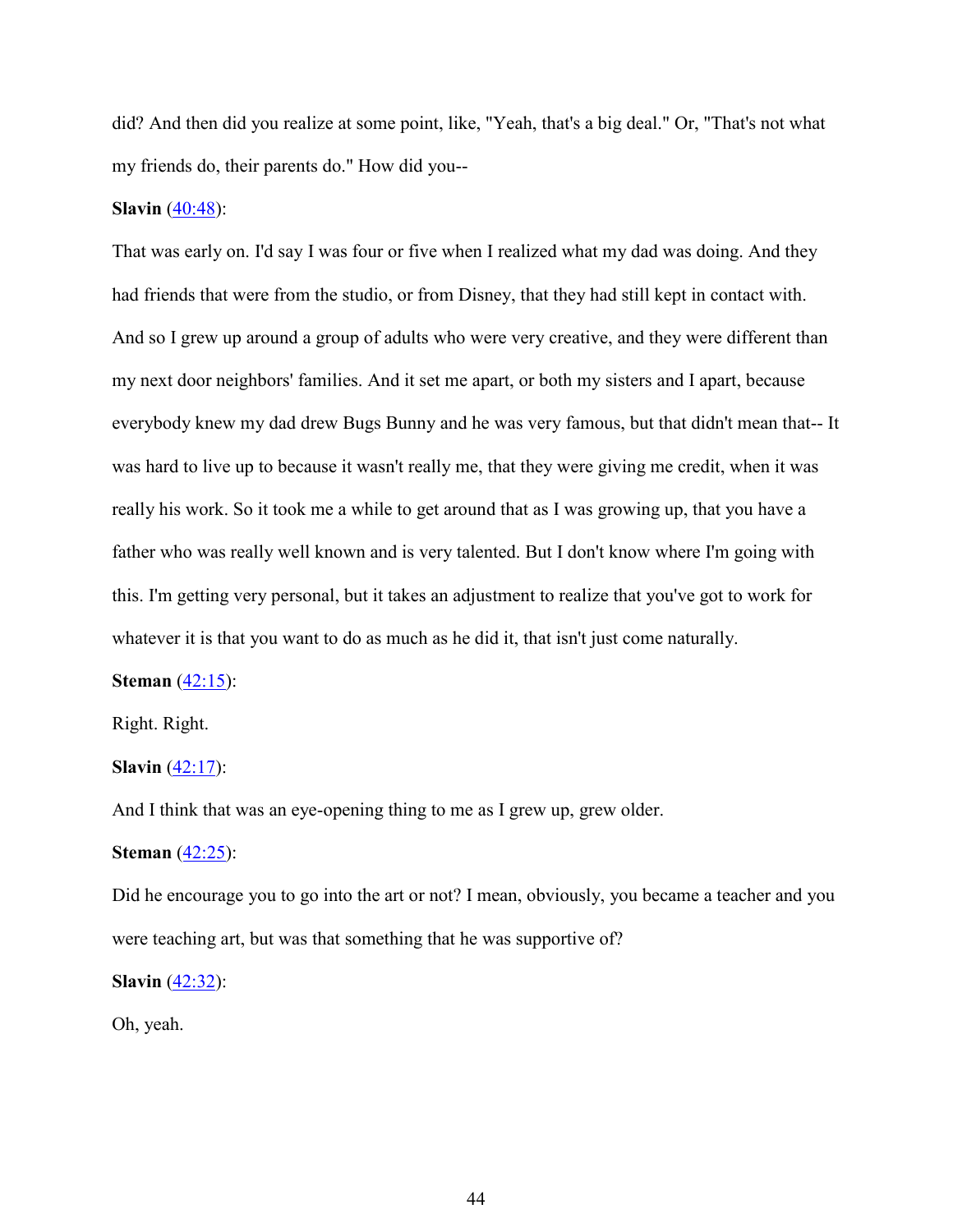### **Steman** (42:32):

Like, "If that's something you want to do, go ahead."

## **Slavin** (42:34):

Yeah. In fact, I was given a scholarship to art center in LA for high school students. So I would go in every week, every Saturday. And they would drive me in and wait until I was done with my classes and come out. So yes, they were very encouraging about it. They were very supportive of doing the best that you can and really being persistent at something so that you get better at it.

## **Steman** (43:06):

Yeah. Yeah. Well, that's good, because it's always funny, you hear about someone's child is an--. Well, your father's an actor and you go in the acting, and you wonder--

#### **Slavin** (43:14):

Yeah, yeah. But I think when you grow up in a family that's creative, you tend to realize that that's okay to do. A lot of families would discourage you from going into the arts. But there are opportunities in the arts, you can make a living. You can be an artist.

## **Steman** (43:33):

Can make a living doing that. Yeah. Yeah. So let's talk about-- Well, I have one more question. Favorite memories of your dad in his career, is there something that sticks out?

#### **Slavin** (43:49):

I hadn't thought about that one. I always need time to think about things. I think he really enjoyed, he would give what he called talks to elementary schools. He really liked doing that because he could get up and talk in front of kids, and the kids would just be so eager to listen to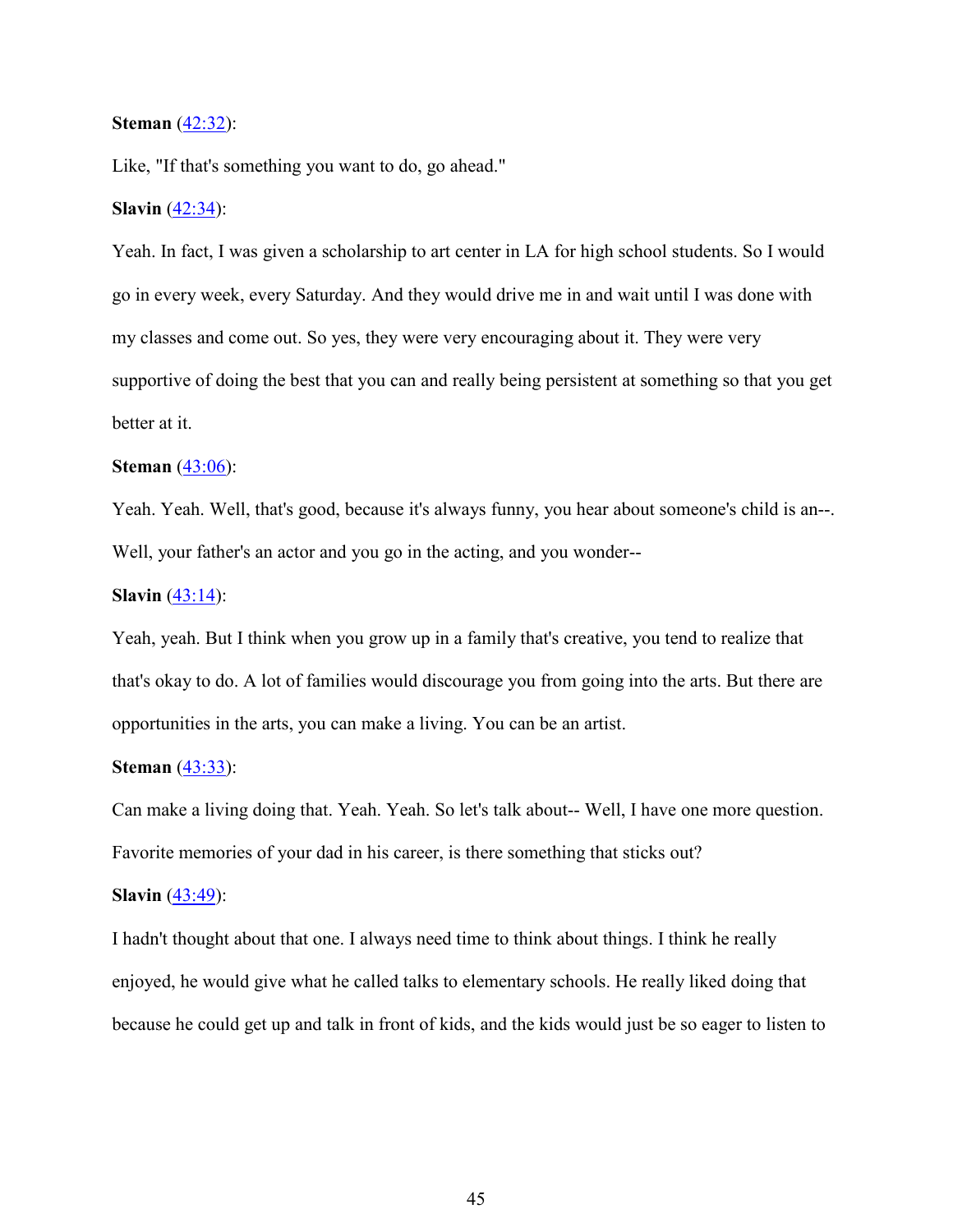what he had to say, and try to do whatever it was that he was trying to get them to do. So that was outside of the Bugs Bunny thing. But Bugs Bunny gave him that opportunity.

## **Steman** (44:24):

Yeah. Yeah. So let's get to the stuff. And I'll just tell our listeners, you have donated, it's 5,000, more than 5,000 drawings of your dad, mostly of the daily and the Sunday comic strips. And the question, I don't think I've asked this of you, so you were the caretaker.

## **Slavin** (44:50):

Yes.

## **Steman** (44:50):

Well, you still got some of the-- But you were the caretaker of this material. So why you? **Slavin** (44:55):

Okay. Well, when my dad died, all this stuff stayed with my mom. And when she died, we decided that we would divide it up. So my other sisters do have things. But I also ended up discovering that the people who bought my parents' house had discovered a big stack of under drawings in their attic, in the attic, and were selling them. So yes, it ended up actually, I ended up having to buy them from them. So that's why I have the majority of the pieces.

**Steman** (45:36):

Oh, my gosh.

**Slavin** (45:37):

Yeah.

**Steman** (45:37):

I had no idea.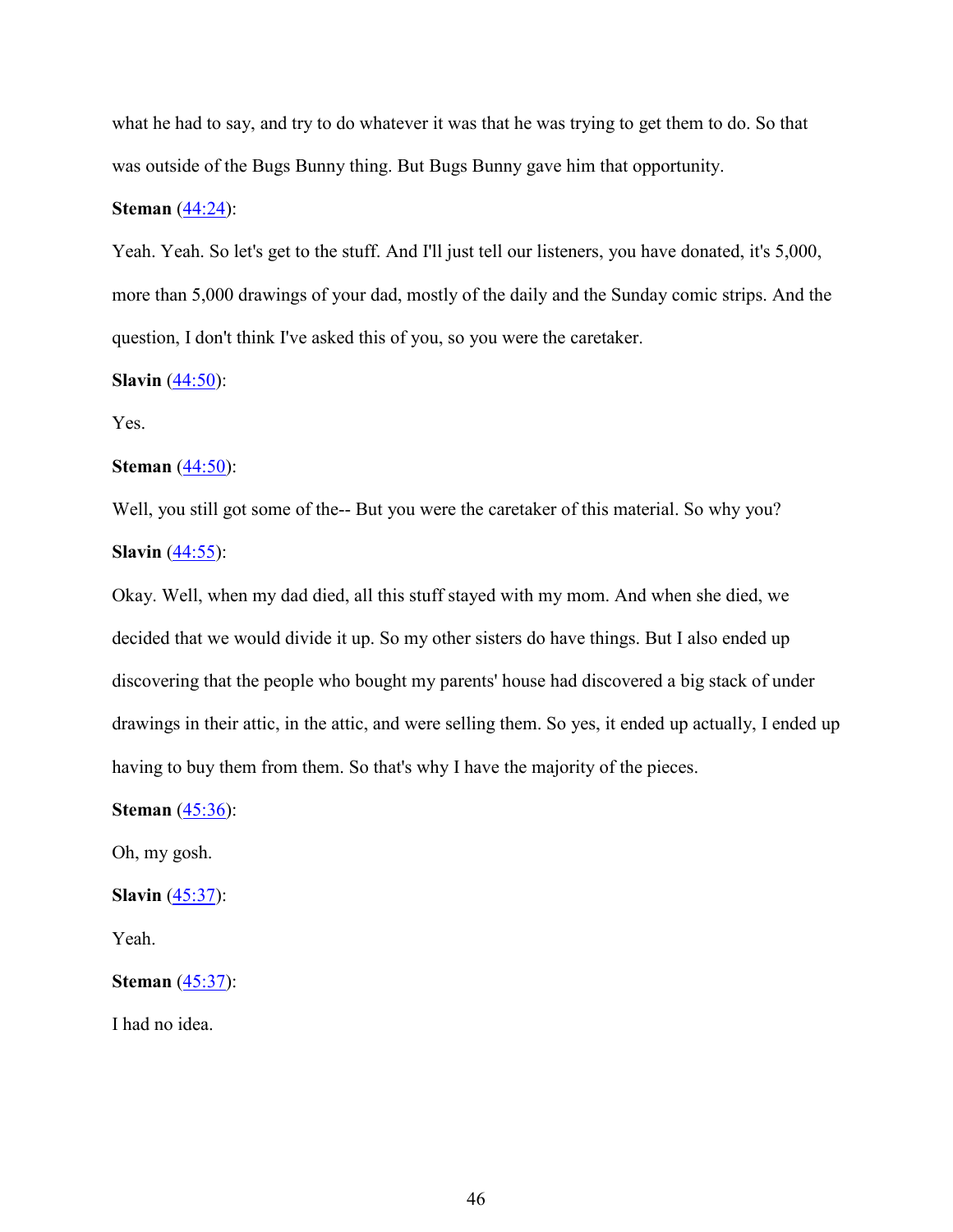## **Slavin** (45:38):

Yeah. I don't talk about that too much.

**Steman** (45:41):

I'm sorry, Martha.

**Slavin** (45:42):

But it's unfortunate, but at least I got them back.

## **Steman** (45:45):

Yeah.

## **Slavin** (45:46):

But then, at some point, I realized it's great to have them, but it's going to be a burden on my son to have to take care of them or whatever. And I really wanted to have them preserved. And it just seemed like such a good fit to go back to St. Cloud where he started. And you were just wonderful to accept them. It was just such a-- I really value what you've done because you could have easily said no.

## **Steman** (46:16):

Right. Right. But we didn't and we weren't going to.

**Slavin** (46:20):

Yeah, right.

## **Steman** (46:20):

So you had the drawings and you were wondering, and I think we've talked. I remember when we visited with you in 2019, it's like my parents. So my parents are your age, and you wonder, and as I get older, you wonder, "I've got all this stuff, what am I going to do with it?"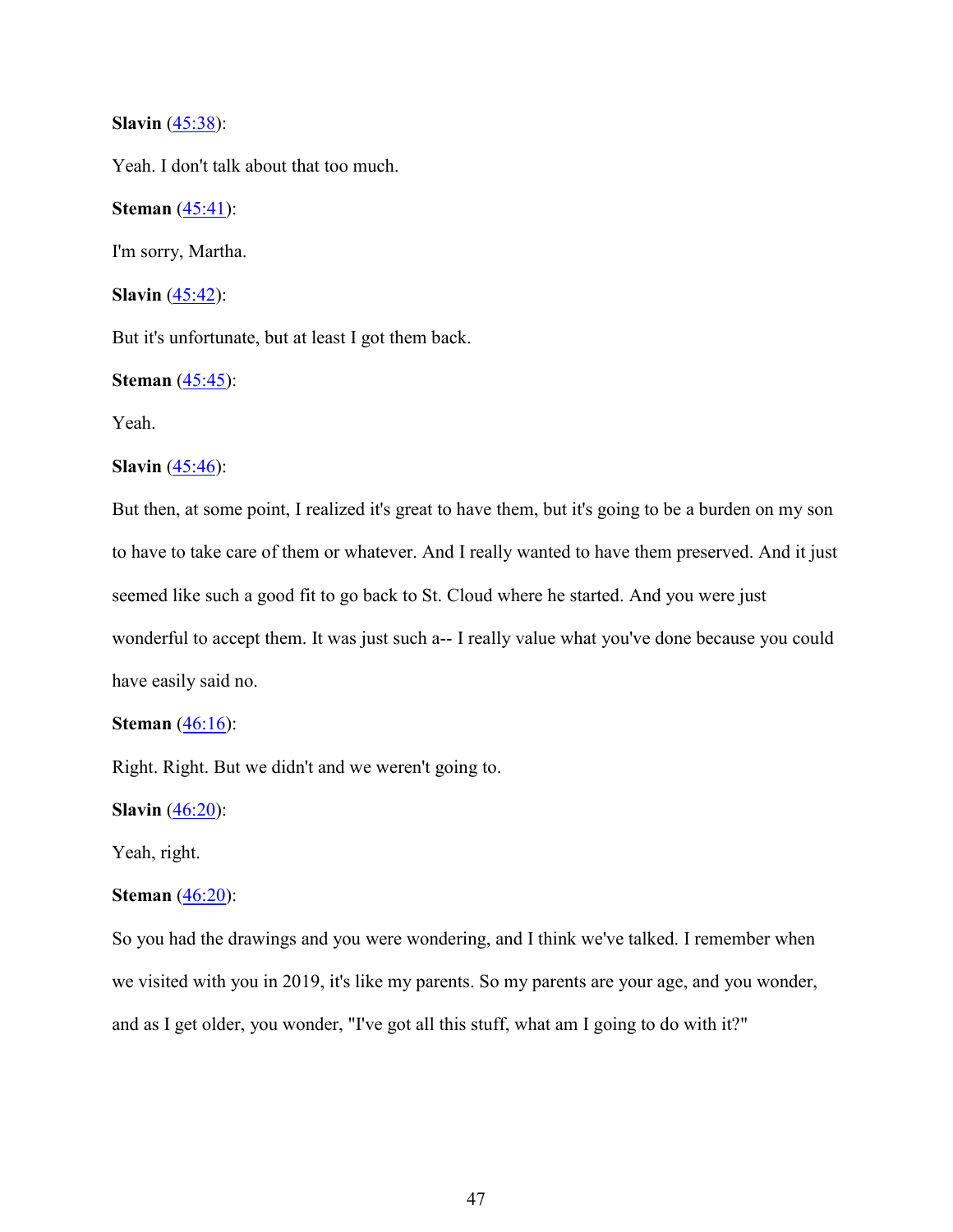**Slavin** (46:37):

Right.

## **Steman** (46:37):

And certainly something like that, as your dad's legacy of 5,000 plus drawings of what to do with it. And I suppose your family may not have thought it was a big deal. Hopefully they would have.

## **Slavin** (46:52):

Yeah.

## **Steman** (46:53):

They will, like, "Oh my gosh, this is a big deal." But making them available to people to see, I mean, my job, as the archivist is to make them accessible. So how they're used, I don't care how they're used as long as they're used and people can look at them, yeah. And use them for any purposes that they want to. So I know we had a-- I was thinking about this. I was trying to think about the first time we talked about this. It must have been--

## **Slavin** (47:28):

[crosstalk 00:47:28].

#### **Steman** (47:28):

I remember having a meeting with Matt Andrew, and he's like, "What do you think about this, Tom?" I'm like, "I'm really interested." And I knew who your dad was. And it was interesting. And so, I was thinking about how this has evolved. And it's been, I don't know, five, six, seven years that this has--

### **Slavin** (47:46):

Yeah, it's amazing it's been this long actually.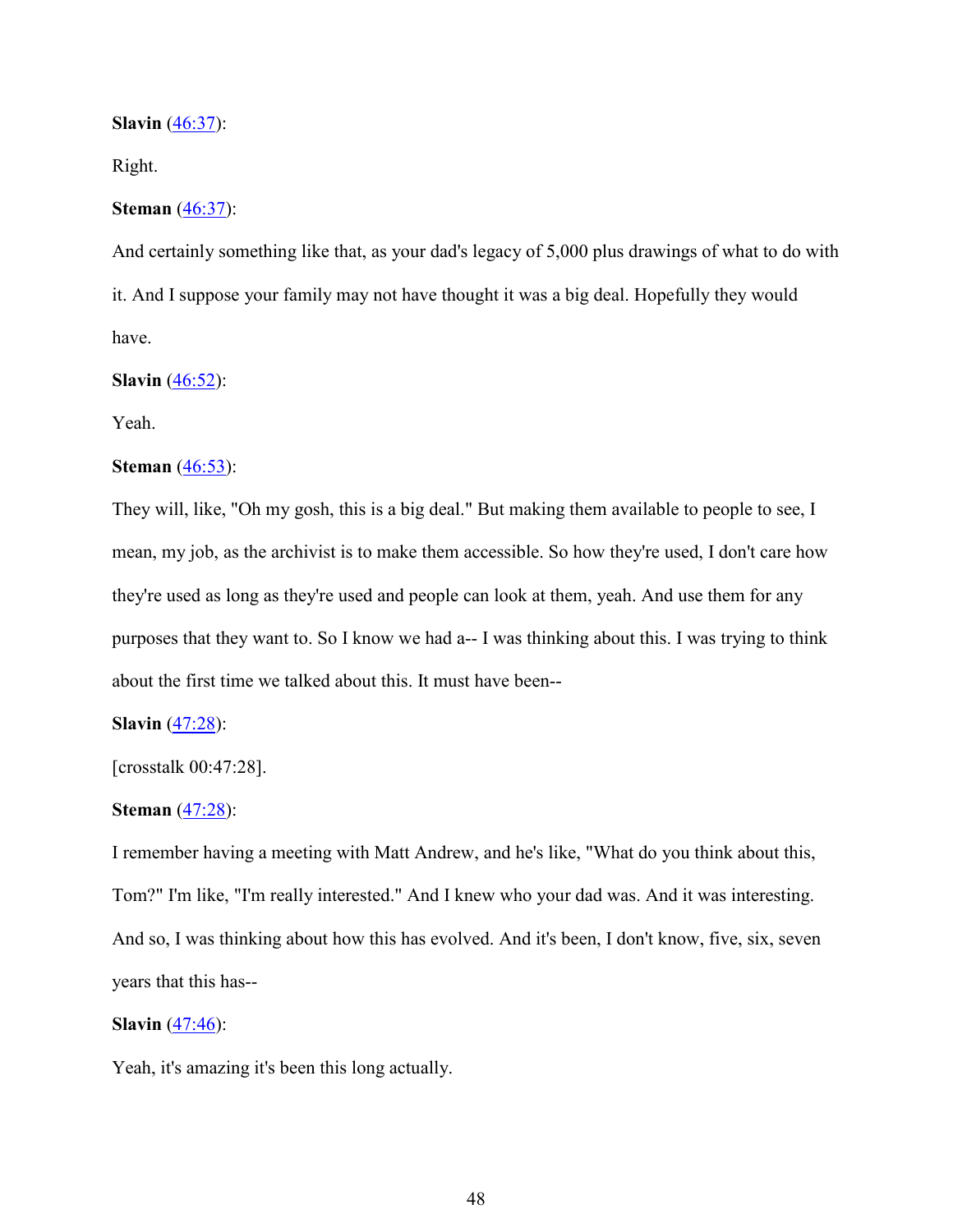### **Steman** (47:50):

That it's been going on for a while, which is just fine. But I know you were wondering-- Well, you've answered the question. You wanted to-- They could come back home. We could have said no, and there could have been a number of reasons why, that we can't do it, or it's not within our collection scope, but it certainly is. And I'm glad that we're able to do the work that we did on it. So how do you feel it being here? How do you hope to see it used?

## **Slavin** (48:24):

Well, I hope people actually come in and look at it. And I hope people will look at the under drawings, as a way to see how an artist works, because to me, a finished piece of art is really wonderful. But if you really want to know what's in the artist's mind, you need to look at the things they've done ahead of time. And he was such a great drawer or draftsman. His skills were just exceptional. In fact, I was talking to the grandson of one of the animators that worked on the movie animations. And he was saying that his grandfather was always raving about my dad, because he was such a good illustrator. He just was always holding him up as an example of how to draw things.

#### **Steman** (49:21):

Yeah.

## **Slavin** (49:21):

So he had a special talent and I just would like to share it with so many other people than just myself.

#### **Steman** (49:32):

Right, right. And that's why you have it in an archives, to make it available for people to see.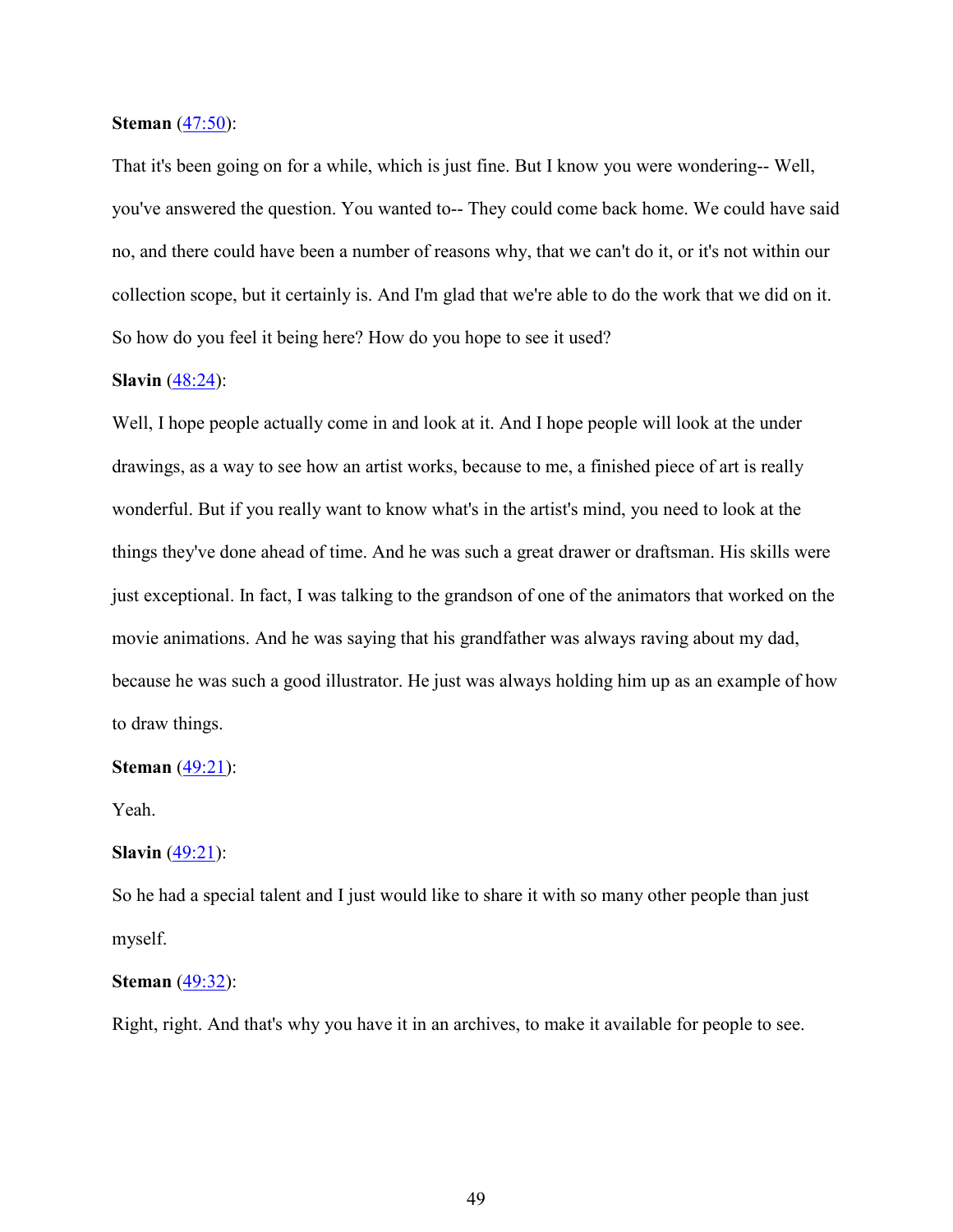**Slavin** (49:36):

Yeah, right.

**Steman** (49:37):

So, Martha, it'll always be--

**Slavin** (49:41):

I forgot to turn that off.

**Steman** (49:42):

At least it didn't do it before.

**Slavin** (49:43):

I'm sorry.

**Steman** (49:45):

So at least you know it has a good home at St. Cloud State.

**Slavin** (49:49):

Yeah, it sure does.

## **Steman** (49:50):

And that we've done how to work on those, on the papers. And people can certainly access these and come and see what your dad has done. I mean, and then that's what I was telling some of the folks at lunch today, was that it isn't just a smattering or just a handful. I said, "There's 5,000 drawings." And I'm always interested in-- And I've got one more-- As I keep thinking of some other questions. It's always seeing that evolution and seeing that critical mass of stuff. So it isn't just a handful of drawings. And here, you could track how he drew these things.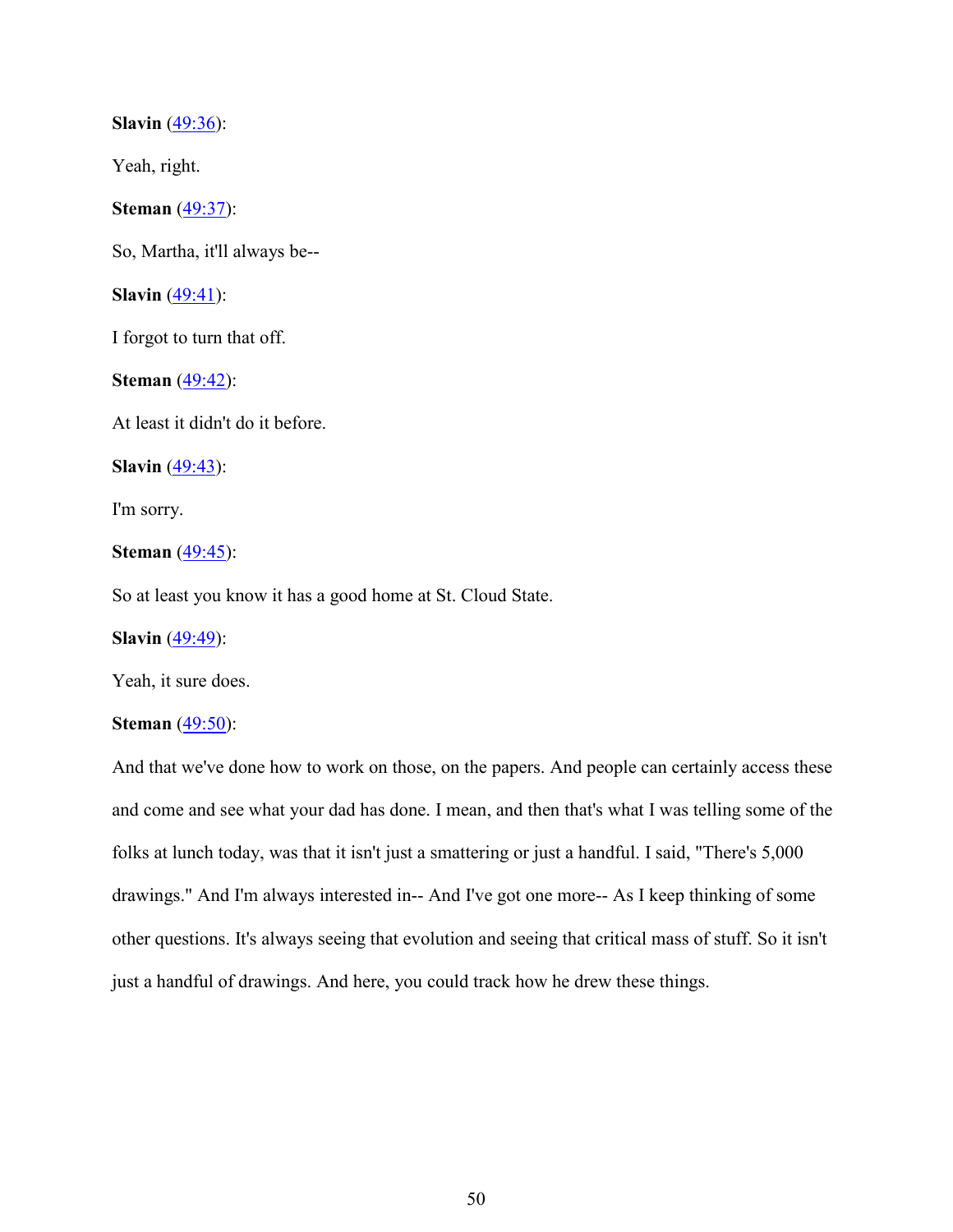**Steman** (50:27):

And even some of the, maybe we've talked about this, I've always wondered about the subtle commentary about the day. And there's one that I have in the exhibit of Bugs Bunny's a barber. And in walks of gentleman. He's got a hair that's covering his face, and Bugs is thinking to himself, "Well, this is going to take a while." I mean, was that something that they were conscious of, that your dad and Al Stoffel were conscious of? Because I always-- It's not like Doonesbury, because that's, it's hitting you over the head. But there's got to be some of that social commentary, I don't say hidden or it's really subtle, or--

## **Slavin** (51:07):

But I think you can see those. Especially, I think when they were hippies, that was a big craze for long time. There were several strips that show guys with real long hair and typical garb,

#### **Steman** (51:19):

Right. I think Mr. Snoogle had a son who wanted to--. I think I pulled that one out too. I saw where he said Mr. Snoogle's son who looks like a hippie from the-- And I think it was from the mid '70s, and Bugs is like, "This guy can't run anything."

#### **Slavin** (51:33):

Oops.

#### **Steman** (51:34):

Oops. The computer went haywire. I don't know what was going on. And then I just remembered one more thing. It's as you were talking about working with Al Stoffel and Al saying, "I want you to change this." And is that what happens? So you have the strips and you can see where things were cut out, or he's taped-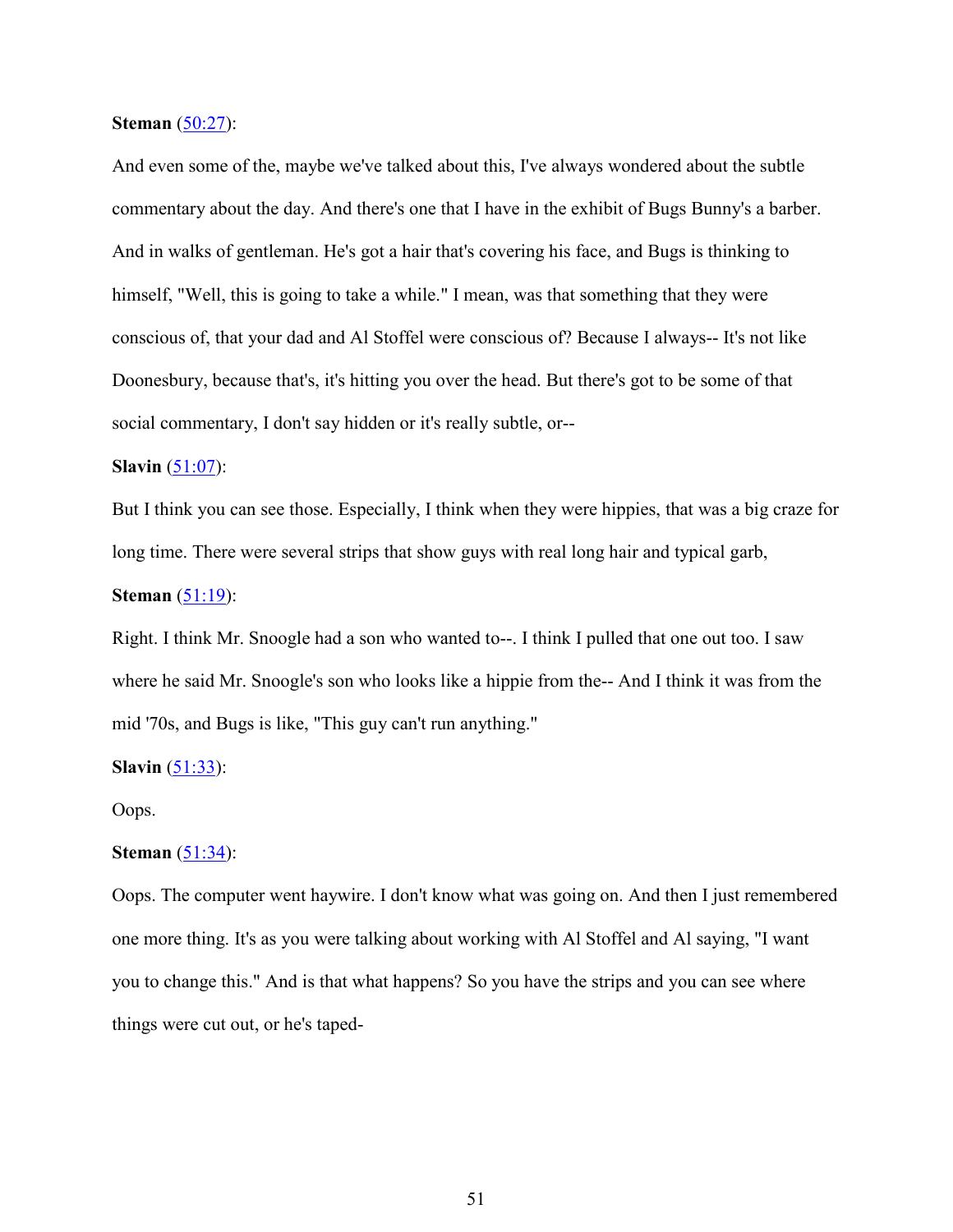## **Slavin** (51:59):

Yes.

# **Steman** (51:59):

--a new panel. So, that would be--

## **Slavin** (52:02):

That's where Al Stoffel said, "We need to work on this one."

## **Steman** (52:08):

That's good to know.

## **Slavin** (52:08):

Yes.

## **Steman** (52:10):

I guess I didn't-- I knew that that was done. I remember you telling me that he had revised it. But

if he was talking to Al, then I guess that's what they had to do. Yeah.

## **Slavin** (52:21):

Yeah.

## **Steman** (52:22):

So how would you sum up your dad to end this?

**Slavin** (52:25):

## Oh my goodness.

## **Steman** (52:25):

How would you sum it up? His work and his life. I know you shared some really nice things at lunch. And saying, I thought what really hit me, you saying that he would've absolutely loved to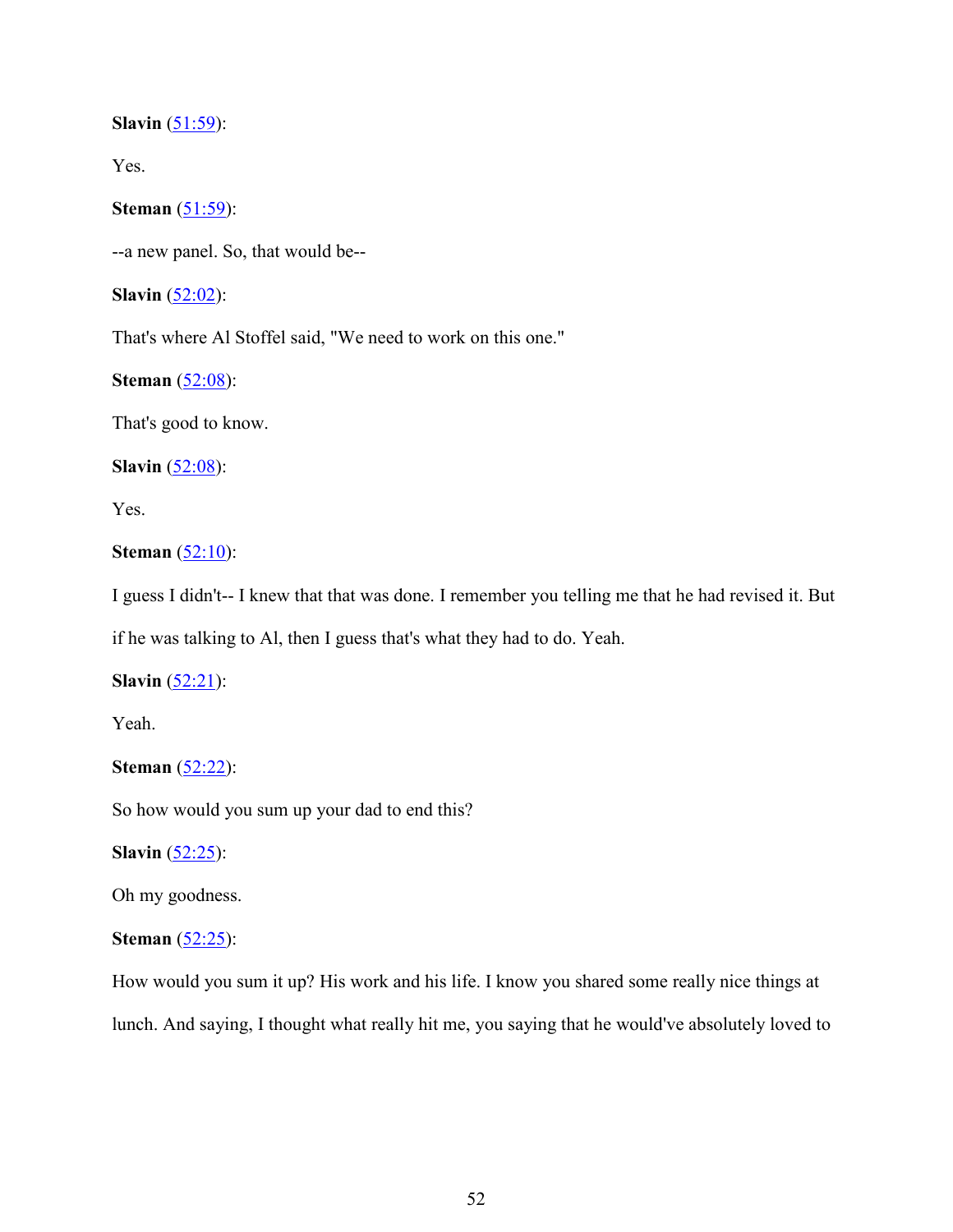see his stuff here. I mean, so what would you think about that? And how would you sum up your father? It's hard to sum up 72 years, right?

## **Slavin** (52:49):

Yes, right. Exactly. Well, my dad was just a special person. I think everybody who met him was just-- He was very humble, very interested in other people, and so creative. And always encouraging other people to be their best at whatever it was that they wanted to do. He was a great teacher. Even though he was not a formal teacher, he taught all his life. And the Bugs Bunny part made his life even more interesting.

**Steman** (53:32):

Certainly did. And opened doors for him too.

**Slavin** (53:35):

Yeah.

**Steman** (53:35):

Which is this character that everybody recognizes. So one of my students, we saw her just briefly this morning. She's from Sri Lanka.

**Slavin** (53:46):

Oh.

**Steman** (53:46):

And I asked her, I said, "Do you know who Bugs Bunny is?" And she's like, "Yeah." Halfway around the world. I'm like--

**Slavin** (53:52):

I know, [crosstalk 00:53:53].